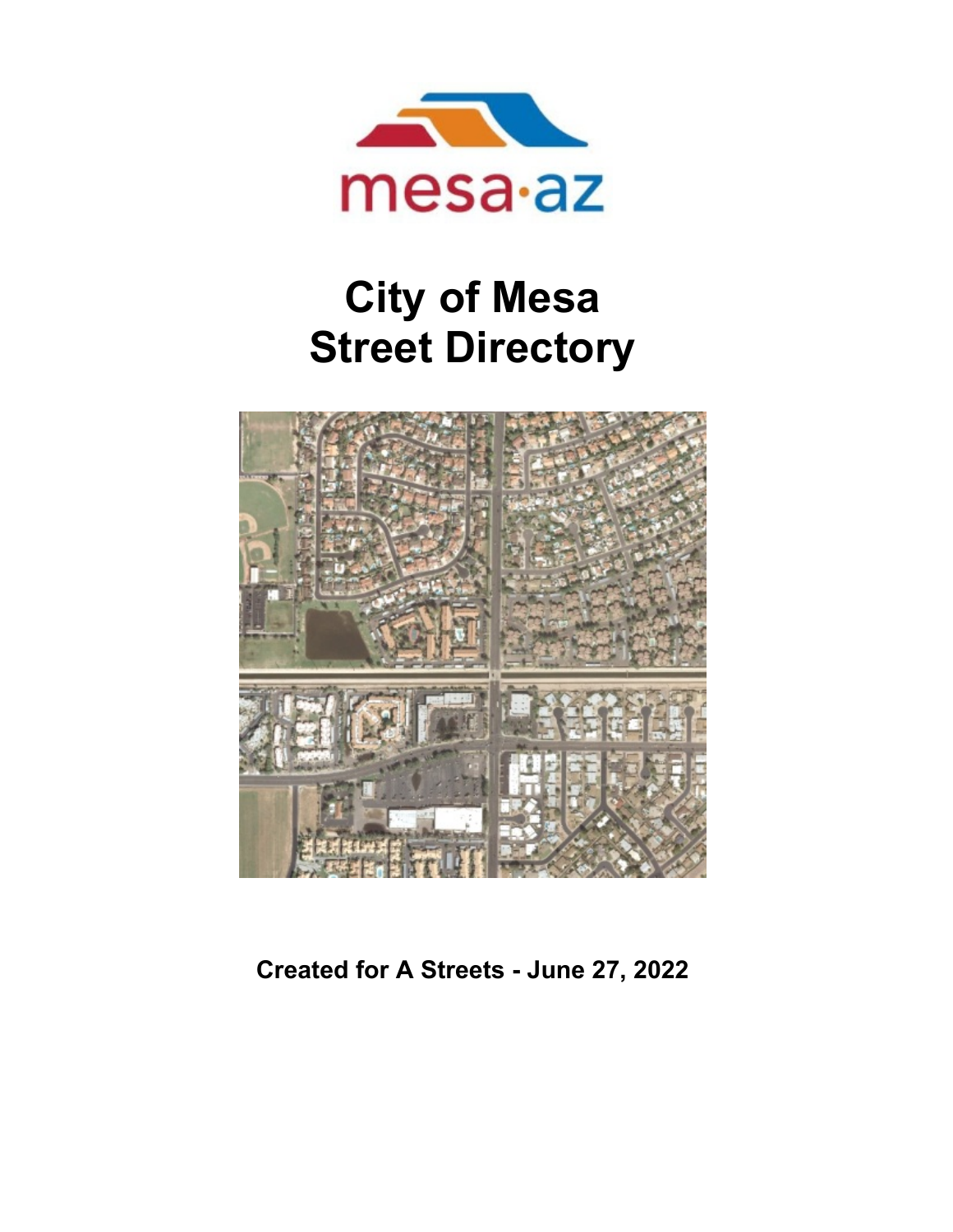| <b>Direction</b> | <b>Name</b>  | <b>Type</b> | <b>Suffix</b> | Location | <b>Address</b><br><b>Range From</b> | <b>Address</b><br><b>Range To</b> |
|------------------|--------------|-------------|---------------|----------|-------------------------------------|-----------------------------------|
| N                | <b>AARON</b> |             |               | 9530E    | 1200N                               | 1219N                             |
| $\mathbb N$      | <b>AARON</b> |             |               | 9530E    | 1320N                               | 1349N                             |
| $\mathsf{N}$     | <b>AARON</b> |             |               | 9530E    | 1500N                               | 1529N                             |
| $\mathbb N$      | <b>AARON</b> |             |               | 9530E    | 1530N                               | 1599N                             |
| S                | <b>AARON</b> |             |               | 9500E    | 1200S                               | 1229S                             |
| S                | <b>AARON</b> |             |               | 9500E    | 1230S                               | 1249S                             |
| S                | <b>AARON</b> |             |               | 9530E    | 1250S                               | 1269S                             |
| S                | <b>AARON</b> |             |               | 9500E    | 1270S                               | 1289S                             |
| S                | <b>AARON</b> |             |               | 9530E    | 1290S                               | 1309S                             |
| S                | <b>AARON</b> |             |               | 9530E    | 1310S                               | 1339S                             |
| S                | <b>AARON</b> |             |               | 9500E    | 1340S                               | 1369S                             |
| S                | <b>AARON</b> |             |               | 9500E    | 1370S                               | 1399S                             |
| S                | <b>AARON</b> |             |               | 9500E    | 1630S                               | 1659S                             |
| S                | <b>AARON</b> |             |               | 9500E    | 1660S                               | 1713S                             |
| S                | <b>AARON</b> |             |               | 9500E    | 1714S                               | 1749S                             |
| ${\sf N}$        | <b>AARON</b> | <b>CIR</b>  |               | 9515E    | 401N                                | 429N                              |
| $\mathbb N$      | <b>AARON</b> | <b>CIR</b>  |               | 9515E    | 1430N                               | 1499N                             |
| S                | <b>ABBEY</b> |             |               | 10000E   | 2650S                               | 2729S                             |
| S                | <b>ABBEY</b> |             |               | 10050E   | 5210S                               | 5239S                             |
| S                | <b>ABBEY</b> |             |               | 10050E   | 5240S                               | 5269S                             |
| S                | ABBEY        |             |               | 10050E   | 5330S                               | 5413S                             |
| S                | <b>ABBEY</b> |             |               | 10050E   | 5414S                               | 5449S                             |
| S                | <b>ABBEY</b> |             |               | 10050E   | 5510S                               | 5539S                             |
| S                | ABBEY        |             |               | 10000E   | 5600S                               | 5629S                             |
| S                | <b>ABBEY</b> |             |               | 10000E   | 5700S                               | 5719S                             |
| S                | <b>ABBEY</b> |             |               | 10000E   | 5720S                               | 5749S                             |
| S                | <b>ABBEY</b> |             |               | 10000E   | 5808S                               | 5839S                             |
| S                | <b>ABBEY</b> |             |               | 10000E   | 5900S                               | 5929S                             |
| S                | ABBEY        |             |               | 10000E   | 2130S                               | 2169S                             |
| S                | <b>ABBEY</b> |             |               | 10000E   | 2250S                               | 2319S                             |
| S                | <b>ABBEY</b> |             |               | 10000E   | 2820S                               | 2859S                             |
| S                | <b>ABBEY</b> |             |               | 10000E   | 2860S                               | 2929S                             |
| S                | <b>ABBEY</b> |             |               | 10000E   | 3050S                               | 3119S                             |
| S                | <b>ABBEY</b> | <b>CIR</b>  |               | 10020E   | 2804S                               | 2819S                             |
| S                | ABBEY        | CIR         |               | 10020E   | 3000S                               | 3029S                             |
| N                | <b>ABBY</b>  | <b>CIR</b>  |               |          | 28170N                              | 28239N                            |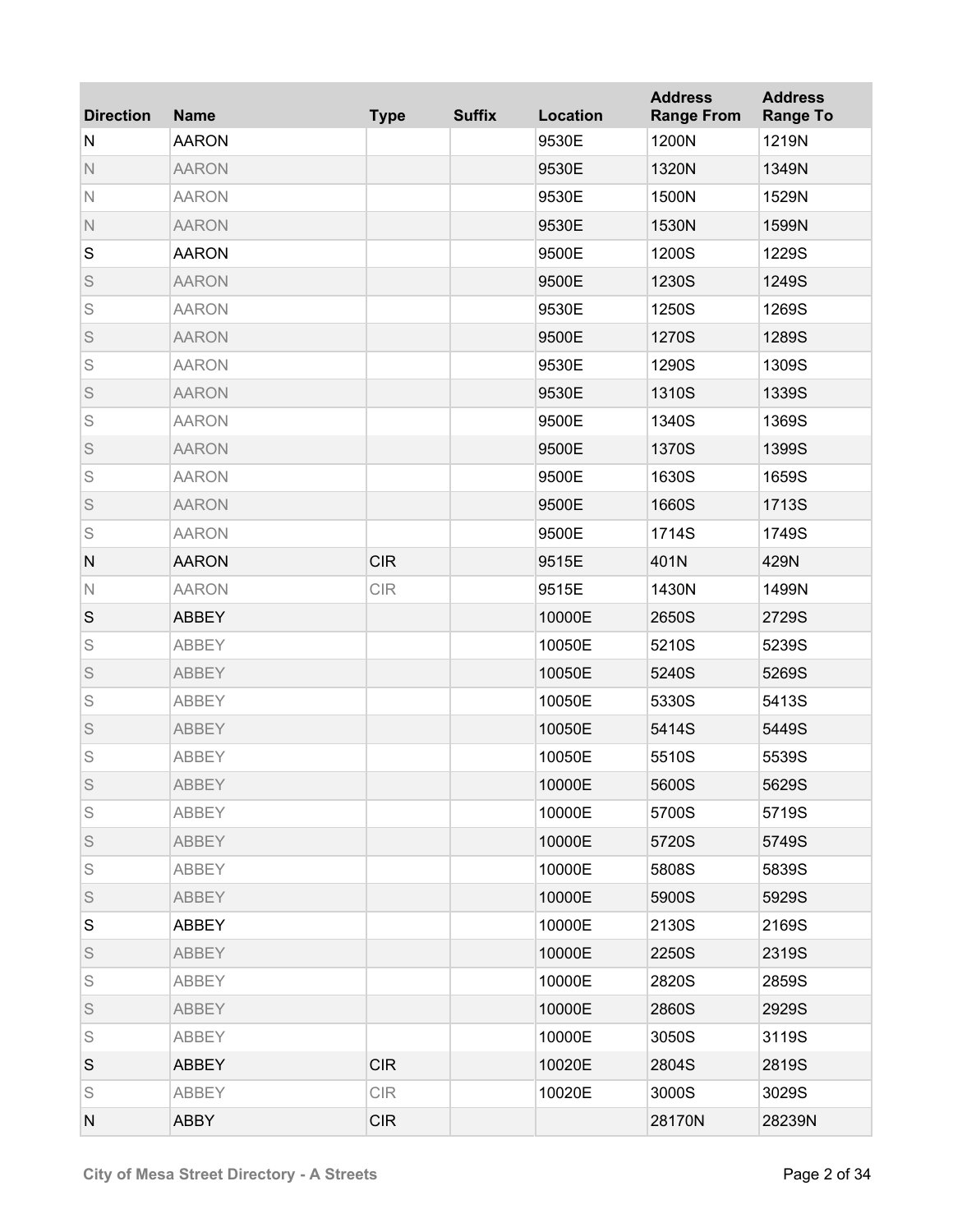| <b>Direction</b> | <b>Name</b>    | <b>Type</b> | <b>Suffix</b> | Location | <b>Address</b><br><b>Range From</b> | <b>Address</b><br><b>Range To</b> |
|------------------|----------------|-------------|---------------|----------|-------------------------------------|-----------------------------------|
| E                | <b>ABILENE</b> | <b>AVE</b>  |               | 100S     | 7200E                               | 7259E                             |
| Ε                | <b>ABILENE</b> | AVE         |               | 100S     | 7260E                               | 7322E                             |
| Ε                | <b>ABILENE</b> | AVE         |               | 100S     | 7323E                               | 7399E                             |
| Ε                | <b>ABILENE</b> | AVE         |               | 100S     | 7400E                               | 7540E                             |
| Ε                | <b>ABILENE</b> | AVE         |               | 100S     | 7541E                               | 7599E                             |
| Ε                | <b>ABILENE</b> | AVE         |               | 100S     | 10410E                              | 10519E                            |
| ${\sf N}$        | <b>ABILENE</b> | <b>DR</b>   |               |          | 1120N                               | 1169N                             |
| $\mathsf{N}$     | <b>ABNER</b>   |             |               | 5700E    | 1020N                               | 1119N                             |
| $\mathbb N$      | <b>ABNER</b>   |             |               | 5700E    | 1120N                               | 1159N                             |
| $\mathbb N$      | <b>ABNER</b>   |             |               | 5700E    | 1200N                               | 1258N                             |
| $\mathbb N$      | <b>ABNER</b>   |             |               | 5700E    | 1300N                               | 1351N                             |
| $\mathbb N$      | <b>ABNER</b>   |             |               | 5700E    | 1352N                               | 1413N                             |
| $\mathbb N$      | <b>ABNER</b>   |             |               | 5700E    | 1720N                               | 1766N                             |
| $\mathsf{N}$     | <b>ABNER</b>   | <b>CIR</b>  |               | 5700E    | 1810N                               | 1899N                             |
| ${\sf N}$        | <b>ACACIA</b>  |             |               | 2200E    | 800N                                | 899N                              |
| $\mathbb N$      | <b>ACACIA</b>  |             |               | 2200E    | 900N                                | 919N                              |
| $\mathbb N$      | <b>ACACIA</b>  |             |               | 2200E    | 1620N                               | 1639N                             |
| $\mathbb N$      | <b>ACACIA</b>  |             |               | 2200E    | 1640N                               | 1719N                             |
| $\mathbb N$      | <b>ACACIA</b>  |             |               | 2200E    | 1720N                               | 1799N                             |
| $\mathbb N$      | <b>ACACIA</b>  |             |               | 2200E    | 1800N                               | 1829N                             |
| $\mathbb N$      | <b>ACACIA</b>  |             |               | 2200E    | 1830N                               | 1854N                             |
| $\mathbb N$      | <b>ACACIA</b>  |             |               | 2200E    | 1855N                               | 1914N                             |
| $\mathbb N$      | <b>ACACIA</b>  |             |               | 2200E    | 1915N                               | 1939N                             |
| Ν                | <b>ACACIA</b>  |             |               | 2200E    | 1940N                               | 1999N                             |
| N                | <b>ACACIA</b>  |             |               | 2200E    | 2000N                               | 2019N                             |
| $\mathbb N$      | <b>ACACIA</b>  |             |               | 2200E    | 2250N                               | 2259N                             |
| $\mathbb N$      | <b>ACACIA</b>  |             |               | 2200E    | 2260N                               | 2331N                             |
| $\mathbb N$      | <b>ACACIA</b>  |             |               | 2200E    | 2332N                               | 2399N                             |
| N                | <b>ACACIA</b>  |             |               | 2200E    | 2400N                               | 2429N                             |
| $\mathbb N$      | <b>ACACIA</b>  |             |               | 2200E    | 2430N                               | 2459N                             |
| N                | <b>ACACIA</b>  |             |               | 2200E    | 2530N                               | 2559N                             |
| S                | <b>ACACIA</b>  |             |               | 2200E    | 400S                                | 419S                              |
| S                | <b>ACACIA</b>  |             |               | 2200E    | 420S                                | 451S                              |
| S                | <b>ACACIA</b>  |             |               | 2200E    | 452S                                | 499S                              |
| S                | <b>ACACIA</b>  |             |               | 2200E    | 500S                                | 509S                              |
| S                | <b>ACACIA</b>  |             |               | 2200E    | 510S                                | 514S                              |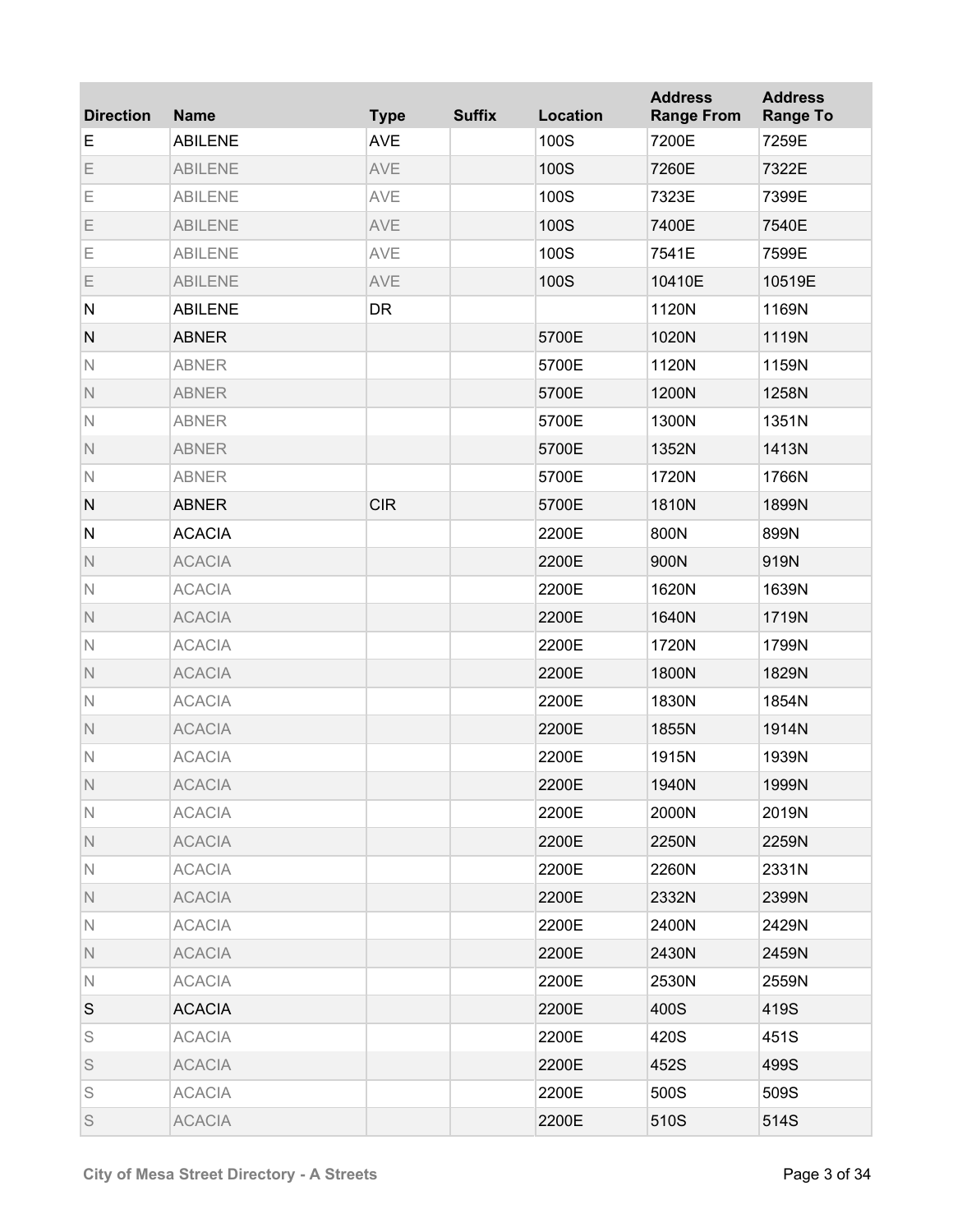| <b>Direction</b> | <b>Name</b>         | <b>Type</b> | <b>Suffix</b> | <b>Location</b> | <b>Address</b><br><b>Range From</b> | <b>Address</b><br><b>Range To</b> |
|------------------|---------------------|-------------|---------------|-----------------|-------------------------------------|-----------------------------------|
| S                | <b>ACACIA</b>       |             |               | 2200E           | 515S                                | 529S                              |
| S                | <b>ACACIA</b>       |             |               | 2200E           | 530S                                | 539S                              |
| S                | <b>ACACIA</b>       |             |               | 2200E           | 540S                                | 549S                              |
| N                | <b>ACACIA</b>       | <b>CIR</b>  |               | 2150E           | 2100N                               | 2139N                             |
| N                | <b>ACACIA</b>       | <b>DR</b>   |               |                 | 1210N                               | 1329N                             |
| $\mathsf{N}$     | <b>ACACIA</b>       | <b>DR</b>   |               |                 | 1330N                               | 1429N                             |
| S                | <b>ACANTHUS</b>     |             |               | 7720E           | 2300S                               | 2408S                             |
| S                | <b>ACANTHUS</b>     |             |               | 7720E           | 2409S                               | 2649S                             |
| S                | <b>ACANTHUS</b>     |             |               | 7720E           | 2650S                               | 2699S                             |
| S                | <b>ACANTHUS</b>     |             |               | 7720E           | 2700S                               | 2719S                             |
| E                | <b>ACCELERATION</b> | <b>DR</b>   |               | 5000S           | 9830E                               | 9899E                             |
| Ε                | <b>ACCELERATION</b> | <b>DR</b>   |               | 5000S           | 9900E                               | 9909E                             |
| Ε                | <b>ACCELERATION</b> | <b>DR</b>   |               | 5000S           | 9910E                               | 9929E                             |
| S                | <b>ADELLE</b>       |             |               | 11500E          | 4410S                               | 4439S                             |
| $\mathsf{N}$     | <b>ADELLE</b>       |             |               | 11550E          | 500N                                | 529N                              |
| $\mathsf{N}$     | <b>ADELLE</b>       |             |               | 11550E          | 530N                                | 569N                              |
| $\mathsf{N}$     | <b>ADELLE</b>       |             |               | 11550E          | 600N                                | 629N                              |
| $\mathbb N$      | <b>ADELLE</b>       |             |               | 11550E          | 630N                                | 649N                              |
| $\mathbb N$      | <b>ADELLE</b>       |             |               | 11550E          | 650N                                | 705N                              |
| $\mathsf{N}$     | <b>ADELLE</b>       |             |               | 11550E          | 706N                                | 749N                              |
| ${\mathsf S}$    | <b>ADELLE</b>       |             |               | 11550E          | 3254S                               | 3299S                             |
| S                | <b>ADELLE</b>       |             |               | 11550E          | 3300S                               | 3319S                             |
| S                | <b>ADELLE</b>       |             |               | 11550E          | 3330S                               | 3349S                             |
| S                | <b>ADELLE</b>       |             |               | 11550E          | 3350S                               | 3399S                             |
| S                | <b>ADELLE</b>       |             |               | 11550E          | 3440S                               | 3453S                             |
| S                | <b>ADELLE</b>       |             |               | 11550E          | 3454S                               | 3499S                             |
| S                | <b>ADELLE</b>       |             |               | 11550E          | 3500S                               | 3569S                             |
| S                | <b>ADELLE</b>       |             |               | 11550E          | 3650S                               | 3719S                             |
| S                | <b>ADELLE</b>       |             |               | 11550E          | 3740S                               | 3799S                             |
| S                | <b>ADELLE</b>       |             |               | 11550E          | 3830S                               | 3899S                             |
| S                | <b>ADELLE</b>       |             |               | 11550E          | 3920S                               | 3949S                             |
| S                | <b>ADELLE</b>       |             |               | 11550E          | 4000S                               | 4019S                             |
| S                | <b>ADELLE</b>       |             |               | 11550E          | 4100S                               | 4149S                             |
| S                | <b>ADELLE</b>       |             |               | 11550E          | 4220S                               | 4239S                             |
| S                | <b>ADELLE</b>       |             |               | 11550E          | 4240S                               | 4249S                             |
| S                | <b>ADELLE</b>       |             |               | 11550E          | 4250S                               | 4319S                             |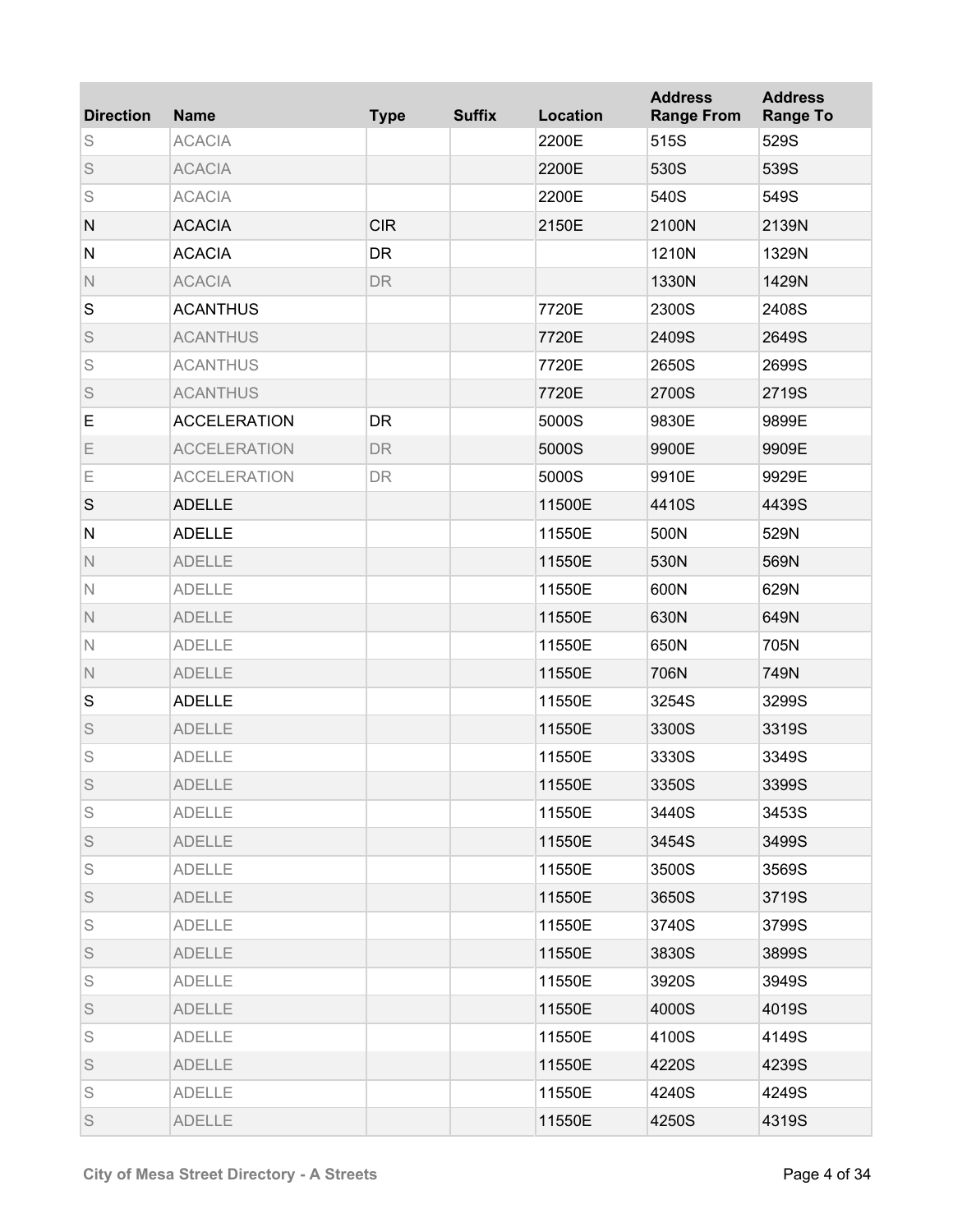| <b>Direction</b> | <b>Name</b>   | <b>Type</b> | <b>Suffix</b> | <b>Location</b> | <b>Address</b><br><b>Range From</b> | <b>Address</b><br><b>Range To</b> |
|------------------|---------------|-------------|---------------|-----------------|-------------------------------------|-----------------------------------|
| S                | <b>ADELLE</b> |             |               | 11550E          | 4320S                               | 4359S                             |
| S                | <b>ADELLE</b> |             |               | 11550E          | 4500S                               | 4549S                             |
| S                | <b>ADELLE</b> |             |               | 11550E          | 4600S                               | 4629S                             |
| S                | <b>ADELLE</b> |             |               | 11550E          | 4630S                               | 4659S                             |
| S                | <b>ADELLE</b> |             |               | 11550E          | 4810S                               | 4859S                             |
| $\mathbf S$      | <b>ADELLE</b> | <b>CIR</b>  |               | 11550E          | 3210S                               | 3253S                             |
| S                | <b>ADELLE</b> | <b>CIR</b>  |               | 11550E          | 3610S                               | 3649S                             |
| S                | <b>ADELLE</b> | <b>CIR</b>  |               | 11550E          | 4700S                               | 4759S                             |
| Е                | <b>ADOBE</b>  | <b>RD</b>   |               | 800N            | 5200E                               | 5399E                             |
| Ε                | <b>ADOBE</b>  | <b>RD</b>   |               | 800N            | 5400E                               | 5529E                             |
| Ε                | <b>ADOBE</b>  | <b>RD</b>   |               | 800N            | 5530E                               | 5599E                             |
| Ε                | <b>ADOBE</b>  | <b>RD</b>   |               | 800N            | 5600E                               | 5741E                             |
| Ε                | <b>ADOBE</b>  | <b>RD</b>   |               | 800N            | 5742E                               | 5799E                             |
| Ε                | <b>ADOBE</b>  | <b>RD</b>   |               | 800N            | 5800E                               | 5942E                             |
| Ε                | <b>ADOBE</b>  | <b>RD</b>   |               | 800N            | 5943E                               | 5999E                             |
| Ε                | <b>ADOBE</b>  | <b>RD</b>   |               | 800N            | 6000E                               | 6005E                             |
| Ε                | <b>ADOBE</b>  | <b>RD</b>   |               | 800N            | 6006E                               | 6139E                             |
| Ε                | <b>ADOBE</b>  | <b>RD</b>   |               | 800N            | 6140E                               | 6199E                             |
| Ε                | <b>ADOBE</b>  | <b>RD</b>   |               | 800N            | 6200E                               | 6342E                             |
| Ε                | <b>ADOBE</b>  | <b>RD</b>   |               | 800N            | 6339E                               | 6399E                             |
| Ε                | <b>ADOBE</b>  | <b>RD</b>   |               | 800N            | 6400E                               | 6529E                             |
| Ε                | <b>ADOBE</b>  | <b>RD</b>   |               | 800N            | 6530E                               | 6599E                             |
| Ε                | <b>ADOBE</b>  | <b>RD</b>   |               | 800N            | 6600E                               | 6619E                             |
| Ε                | <b>ADOBE</b>  | <b>RD</b>   |               | 800N            | 8910E                               | 9039E                             |
| Ε                | <b>ADOBE</b>  | <b>RD</b>   |               | 800N            | 9040E                               | 9129E                             |
| Е                | <b>ADOBE</b>  | <b>RD</b>   |               | 800N            | 9130E                               | 9199E                             |
| Ε                | <b>ADOBE</b>  | <b>RD</b>   |               | 800N            | 9200E                               | 9299E                             |
| Е                | <b>ADOBE</b>  | <b>RD</b>   |               | 800N            | 9300E                               | 9349E                             |
| Ε                | ADOBE         | <b>RD</b>   |               | 800N            | 9350E                               | 9399E                             |
| Е                | <b>ADOBE</b>  | <b>RD</b>   |               | 800N            | 9400E                               | 9429E                             |
| Ε                | ADOBE         | <b>RD</b>   |               | 800N            | 9430E                               | 9509E                             |
| Е                | <b>ADOBE</b>  | <b>RD</b>   |               | 800N            | 9510E                               | 9539E                             |
| Е                | ADOBE         | <b>RD</b>   |               | 800N            | 9540E                               | 9599E                             |
| Е                | <b>ADOBE</b>  | <b>RD</b>   |               | 800N            | 9600E                               | 9619E                             |
| Ε                | <b>ADOBE</b>  | <b>RD</b>   |               | 800N            | 9620E                               | 9639E                             |
| Ε                | <b>ADOBE</b>  | <b>RD</b>   |               | 800N            | 9640E                               | 9645E                             |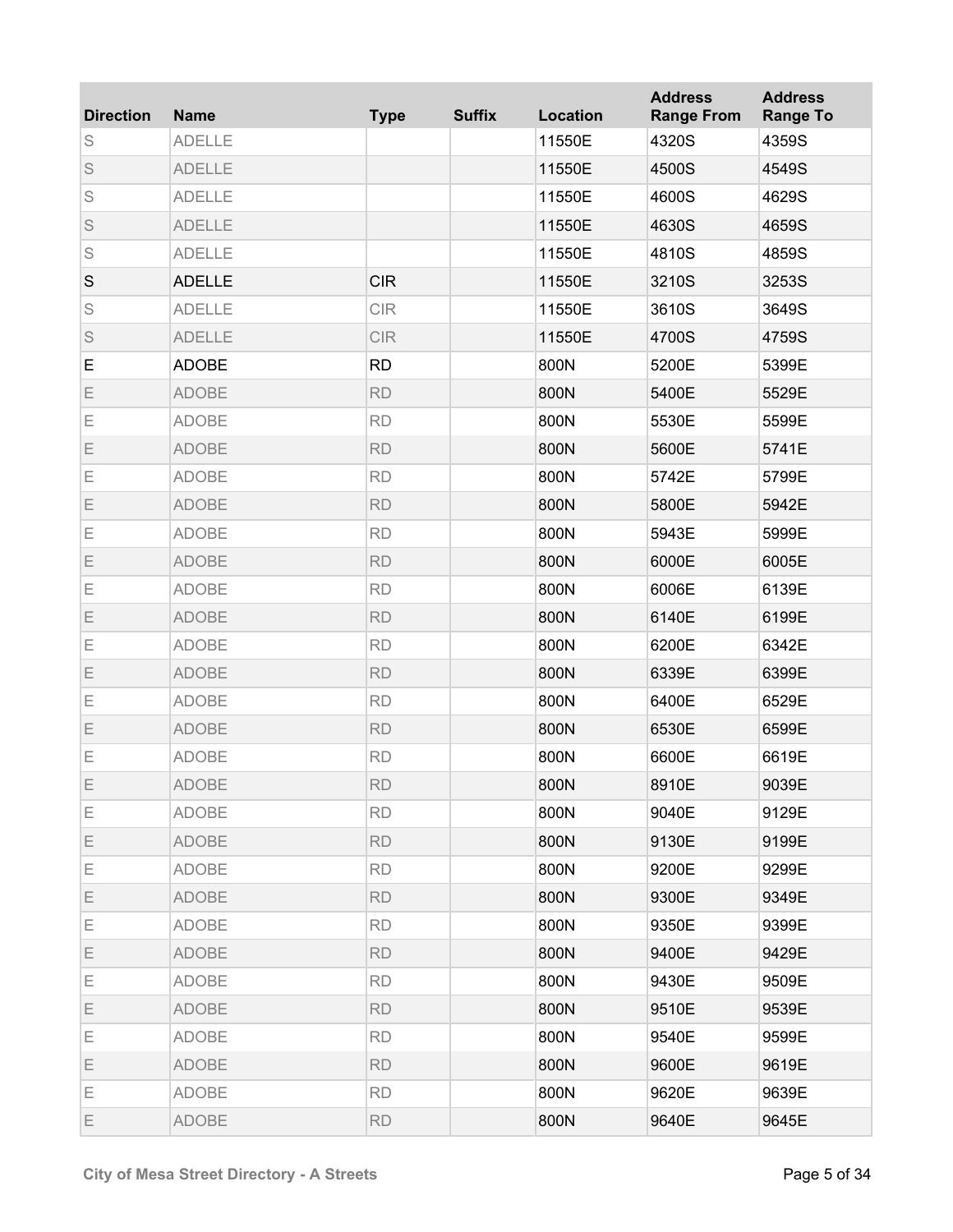| <b>Direction</b> | <b>Name</b>  | <b>Type</b> | <b>Suffix</b> | Location | <b>Address</b><br><b>Range From</b> | <b>Address</b><br><b>Range To</b> |
|------------------|--------------|-------------|---------------|----------|-------------------------------------|-----------------------------------|
| Ε                | <b>ADOBE</b> | <b>RD</b>   |               | 800N     | 9646E                               | 9699E                             |
| Ε                | <b>ADOBE</b> | <b>RD</b>   |               | 800N     | 9700E                               | 9739E                             |
| Ε                | <b>ADOBE</b> | <b>RD</b>   |               | 800N     | 9740E                               | 9799E                             |
| Ε                | <b>ADOBE</b> | <b>RD</b>   |               | 800N     | 9800E                               | 9899E                             |
| Ε                | <b>ADOBE</b> | <b>RD</b>   |               | 800N     | 9900E                               | 9939E                             |
| Ε                | <b>ADOBE</b> | <b>RD</b>   |               | 800N     | 9940E                               | 9999E                             |
| Ε                | <b>ADOBE</b> | <b>RD</b>   |               | 800N     | 10000E                              | 10029E                            |
| Ε                | <b>ADOBE</b> | <b>RD</b>   |               | 800N     | 10030E                              | 10129E                            |
| Ε                | <b>ADOBE</b> | <b>RD</b>   |               | 800N     | 10130E                              | 10199E                            |
| Ε                | <b>ADOBE</b> | <b>RD</b>   |               | 800N     | 10200E                              | 10229E                            |
| Ε                | <b>ADOBE</b> | <b>RD</b>   |               | 800N     | 10230E                              | 10249E                            |
| Ε                | <b>ADOBE</b> | <b>RD</b>   |               | 800N     | 10250E                              | 10299E                            |
| Ε                | <b>ADOBE</b> | <b>RD</b>   |               | 800N     | 10300E                              | 10399E                            |
| Ε                | <b>ADOBE</b> | <b>RD</b>   |               | 800N     | 10400E                              | 10499E                            |
| Ε                | <b>ADOBE</b> | <b>RD</b>   |               | 800N     | 10500E                              | 10599E                            |
| Ε                | <b>ADOBE</b> | <b>RD</b>   |               | 800N     | 10600E                              | 10639E                            |
| Ε                | <b>ADOBE</b> | <b>RD</b>   |               | 800N     | 10640E                              | 10699E                            |
| Ε                | <b>ADOBE</b> | <b>RD</b>   |               | 800N     | 10700E                              | 10799E                            |
| Ε                | <b>ADOBE</b> | <b>RD</b>   |               | 800N     | 10800E                              | 10899E                            |
| Ε                | <b>ADOBE</b> | <b>RD</b>   |               | 800N     | 10900E                              | 10999E                            |
| Ε                | <b>ADOBE</b> | <b>RD</b>   |               | 800N     | 11000E                              | 11099E                            |
| Ε                | <b>ADOBE</b> | <b>RD</b>   |               | 800N     | 11100E                              | 11119E                            |
| Ε                | <b>ADOBE</b> | <b>RD</b>   |               | 800N     | 11120E                              | 11199E                            |
| Ε                | ADOBE        | <b>RD</b>   |               | 800N     | 11200E                              | 11299E                            |
| Е                | <b>ADOBE</b> | <b>RD</b>   |               | 800N     | 11300E                              | 11499E                            |
| Е                | <b>ADOBE</b> | <b>RD</b>   |               | 800N     | 11500E                              | 11539E                            |
| Е                | <b>ADOBE</b> | <b>RD</b>   |               | 800N     | 11540E                              | 11599E                            |
| Е                | <b>ADOBE</b> | <b>ST</b>   |               | 800N     | 2000E                               | 2049E                             |
| Е                | ADOBE        | ST          |               | 800N     | 2050E                               | 2119E                             |
| Е                | <b>ADOBE</b> | ST          |               | 800N     | 2120E                               | 2199E                             |
| Е                | ADOBE        | ST          |               | 800N     | 2200E                               | 2204E                             |
| Е                | <b>ADOBE</b> | ST          |               | 800N     | 2205E                               | 2210E                             |
| Е                | <b>ADOBE</b> | ST          |               | 800N     | 2211E                               | 2214E                             |
| Е                | <b>ADOBE</b> | <b>ST</b>   |               | 800N     | 2215E                               | 2229E                             |
| Е                | <b>ADOBE</b> | ST          |               | 800N     | 2230E                               | 2239E                             |
| Ε                | ADOBE        | <b>ST</b>   |               | 800N     | 2240E                               | 2259E                             |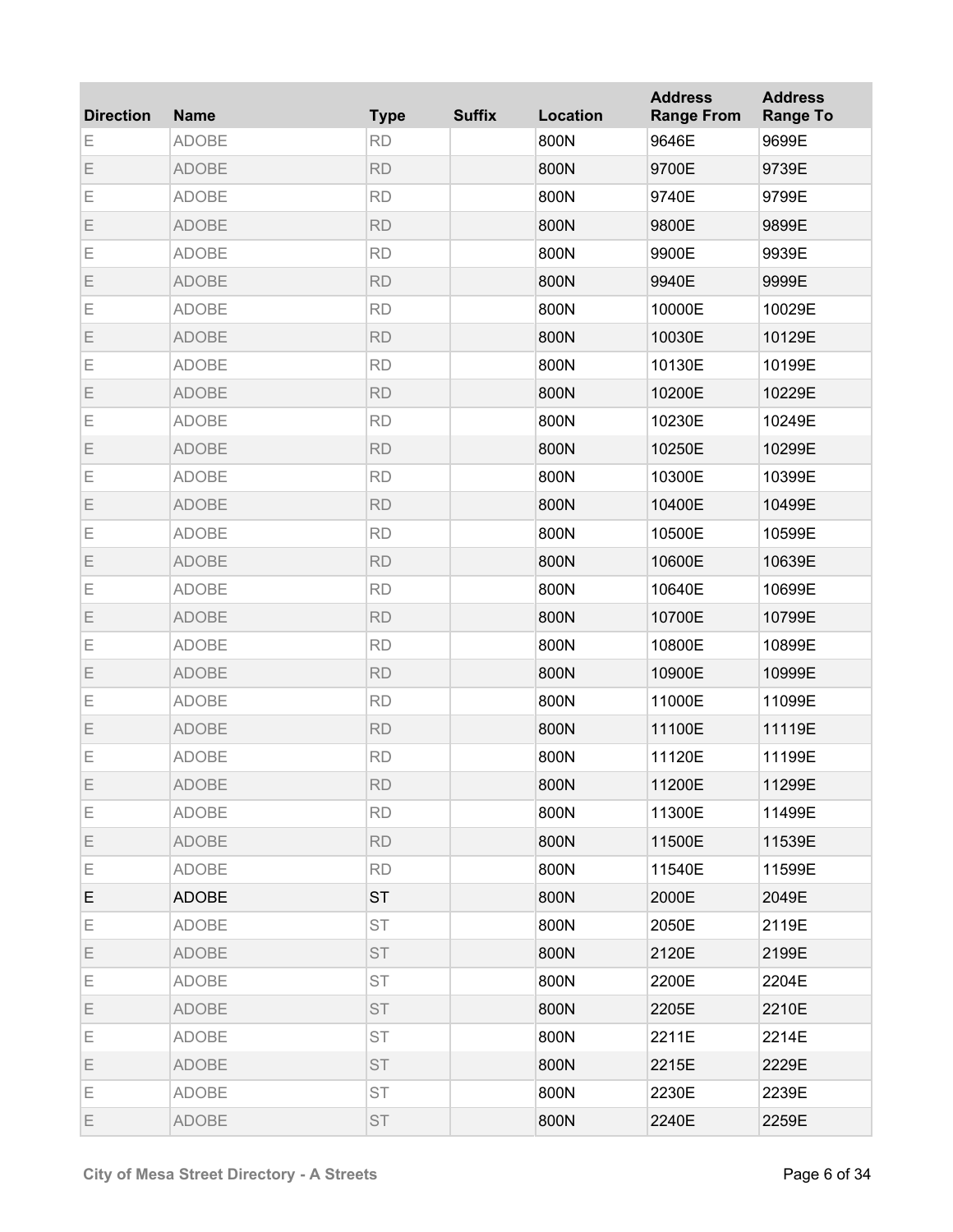| <b>Direction</b> | <b>Name</b>  | <b>Type</b> | <b>Suffix</b> | Location | <b>Address</b><br><b>Range From</b> | <b>Address</b><br><b>Range To</b> |
|------------------|--------------|-------------|---------------|----------|-------------------------------------|-----------------------------------|
| Ε                | <b>ADOBE</b> | <b>ST</b>   |               | 800N     | 2260E                               | 2299E                             |
| Ε                | <b>ADOBE</b> | <b>ST</b>   |               | 800N     | 2300E                               | 2315E                             |
| Ε                | <b>ADOBE</b> | <b>ST</b>   |               | 800N     | 2316E                               | 2329E                             |
| Ε                | <b>ADOBE</b> | <b>ST</b>   |               | 800N     | 2330E                               | 2365E                             |
| Ε                | <b>ADOBE</b> | <b>ST</b>   |               | 800N     | 2366E                               | 2399E                             |
| Ε                | <b>ADOBE</b> | <b>ST</b>   |               | 800N     | 2400E                               | 2499E                             |
| Ε                | <b>ADOBE</b> | <b>ST</b>   |               | 800N     | 2500E                               | 2599E                             |
| Ε                | <b>ADOBE</b> | <b>ST</b>   |               | 800N     | 2600E                               | 2629E                             |
| Ε                | <b>ADOBE</b> | <b>ST</b>   |               | 800N     | 2630E                               | 2643E                             |
| Ε                | <b>ADOBE</b> | <b>ST</b>   |               | 800N     | 2644E                               | 2699E                             |
| Ε                | <b>ADOBE</b> | <b>ST</b>   |               | 800N     | 2650E                               | 2729E                             |
| Ε                | <b>ADOBE</b> | <b>ST</b>   |               | 800N     | 2700E                               | 2733E                             |
| Ε                | <b>ADOBE</b> | <b>ST</b>   |               | 800N     | 2704E                               | 2754E                             |
| Ε                | <b>ADOBE</b> | <b>ST</b>   |               | 800N     | 2755E                               | 2758E                             |
| Ε                | <b>ADOBE</b> | <b>ST</b>   |               | 800N     | 2759E                               | 2799E                             |
| Ε                | <b>ADOBE</b> | <b>ST</b>   |               | 800N     | 2800E                               | 2819E                             |
| Ε                | <b>ADOBE</b> | <b>ST</b>   |               | 800N     | 2820E                               | 2899E                             |
| Ε                | <b>ADOBE</b> | <b>ST</b>   |               | 800N     | 2900E                               | 3099E                             |
| Ε                | <b>ADOBE</b> | <b>ST</b>   |               | 800N     | 3100E                               | 3329E                             |
| Ε                | <b>ADOBE</b> | <b>ST</b>   |               | 800N     | 3330E                               | 3349E                             |
| Ε                | <b>ADOBE</b> | <b>ST</b>   |               | 800N     | 3350E                               | 3409E                             |
| Ε                | <b>ADOBE</b> | <b>ST</b>   |               | 800N     | 3410E                               | 3499E                             |
| Ε                | <b>ADOBE</b> | <b>ST</b>   |               | 800N     | 3500E                               | 3549E                             |
| Ε                | ADOBE        | <b>ST</b>   |               | 800N     | 3550E                               | 3599E                             |
| Ε                | <b>ADOBE</b> | <b>ST</b>   |               | 800N     | 3600E                               | 3651E                             |
| Е                | <b>ADOBE</b> | ST          |               | 800N     | 3652E                               | 3799E                             |
| Е                | <b>ADOBE</b> | ST          |               | 800N     | 3800E                               | 3899E                             |
| Е                | <b>ADOBE</b> | ST          |               | 800N     | 3900E                               | 3931E                             |
| Е                | <b>ADOBE</b> | ST          |               | 800N     | 3932E                               | 3999E                             |
| Е                | <b>ADOBE</b> | ST          |               | 800N     | 4000E                               | 4009E                             |
| Е                | <b>ADOBE</b> | ST          |               | 800N     | 4010E                               | 4131E                             |
| Е                | <b>ADOBE</b> | ST          |               | 800N     | 4132E                               | 4211E                             |
| Е                | <b>ADOBE</b> | ST          |               | 800N     | 4212E                               | 4329E                             |
| Е                | <b>ADOBE</b> | <b>ST</b>   |               | 800N     | 4330E                               | 4361E                             |
| Е                | <b>ADOBE</b> | ST          |               | 800N     | 4362E                               | 4399E                             |
| Ε                | ADOBE        | <b>ST</b>   |               | 800N     | 4401E                               | 4453E                             |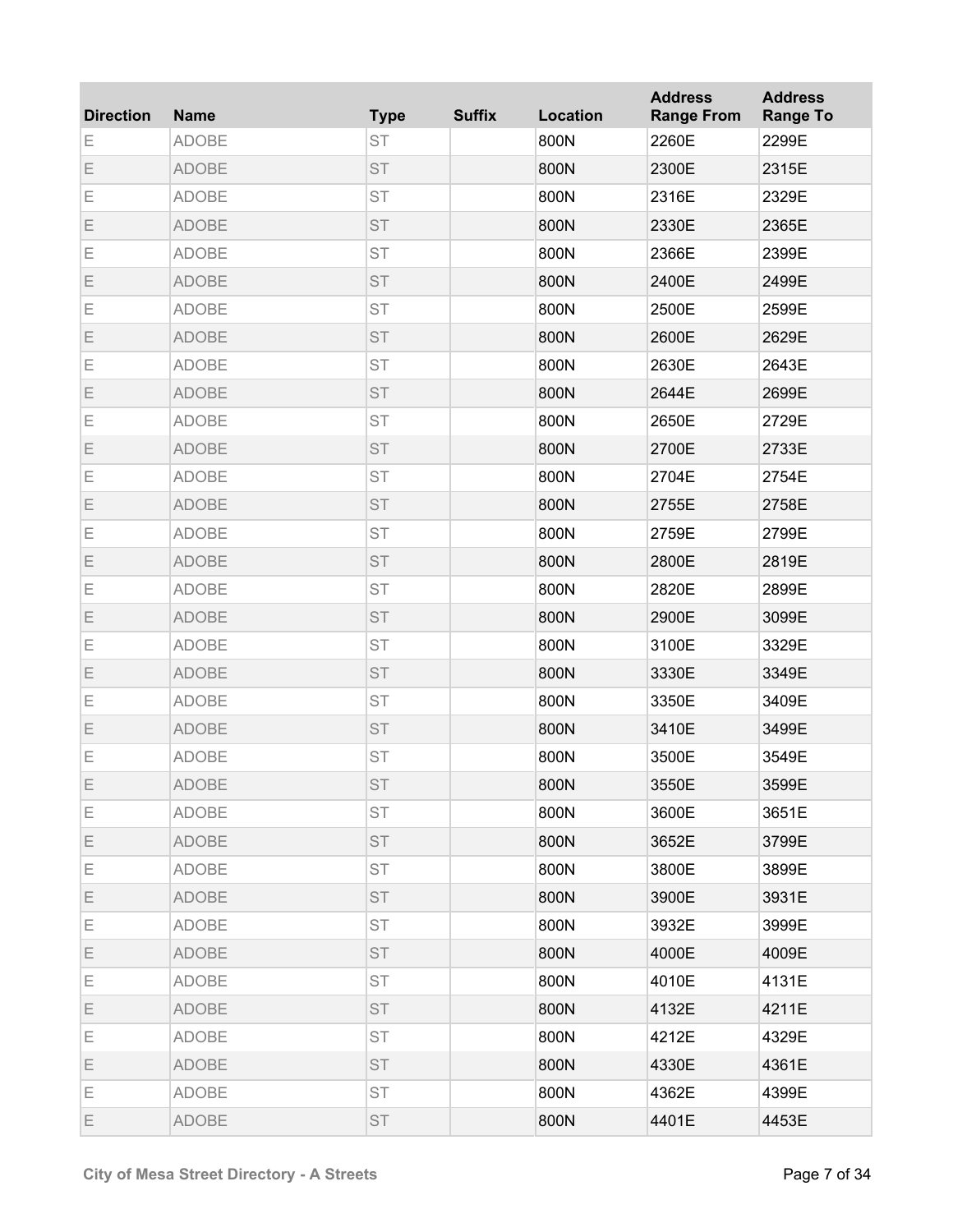| <b>Direction</b> | <b>Name</b>           | <b>Type</b> | <b>Suffix</b> | Location | <b>Address</b><br><b>Range From</b> | <b>Address</b><br><b>Range To</b> |
|------------------|-----------------------|-------------|---------------|----------|-------------------------------------|-----------------------------------|
| Ε                | <b>ADOBE</b>          | <b>ST</b>   |               | 800N     | 4454E                               | 4499E                             |
| Ε                | <b>ADOBE</b>          | <b>ST</b>   |               | 800N     | 4500E                               | 4531E                             |
| Е                | <b>ADOBE</b>          | <b>ST</b>   |               | 800N     | 4532E                               | 4599E                             |
| Ε                | <b>ADOBE</b>          | <b>ST</b>   |               | 800N     | 4600E                               | 4619E                             |
| Е                | <b>ADOBE</b>          | <b>ST</b>   |               | 800N     | 4620E                               | 4799E                             |
| Ε                | <b>ADOBE</b>          | <b>ST</b>   |               | 800N     | 4802E                               | 4899E                             |
| E                | <b>ADOBE</b>          | <b>ST</b>   |               | 800N     | 4900E                               | 4929E                             |
| Ε                | <b>ADOBE</b>          | <b>ST</b>   |               | 800N     | 4930E                               | 4959E                             |
| Е                | <b>ADOBE</b>          | <b>ST</b>   |               | 800N     | 4960E                               | 5013E                             |
| Ε                | <b>ADOBE</b>          | <b>ST</b>   |               | 800N     | 5014E                               | 5031E                             |
| Е                | <b>ADOBE</b>          | <b>ST</b>   |               | 800N     | 5032E                               | 5044E                             |
| Ε                | ADOBE                 | <b>ST</b>   |               | 800N     | 5045E                               | 5149E                             |
| E                | <b>ADOBE</b>          | <b>ST</b>   |               | 800N     | 5150E                               | 5199E                             |
| Ε                | <b>ADOBE</b>          | <b>ST</b>   |               | 800N     | 6620E                               | 6799E                             |
| Е                | <b>ADOBE</b>          | <b>ST</b>   |               | 800N     | 6800E                               | 6899E                             |
| Ε                | <b>ADOBE</b>          | <b>ST</b>   |               | 800N     | 6900E                               | 7139E                             |
| Е                | <b>ADOBE</b>          | <b>ST</b>   |               | 800N     | 7140E                               | 7199E                             |
| Ε                | <b>ADOBE</b>          | <b>ST</b>   |               | 800N     | 7200E                               | 7399E                             |
| E                | <b>ADOBE</b>          | <b>ST</b>   |               | 800N     | 7400E                               | 7549E                             |
| Ε                | <b>ADOBE</b>          | <b>ST</b>   |               | 800N     | 7550E                               | 7599E                             |
| Е                | <b>ADOBE</b>          | <b>ST</b>   |               | 800N     | 7600E                               | 7639E                             |
| Ε                | <b>ADOBE</b>          | <b>ST</b>   |               | 800N     | 7640E                               | 7699E                             |
| Ε                | <b>ADOBE</b>          | <b>ST</b>   |               | 800N     | 7700E                               | 7729E                             |
| Ε                | ADOBE                 | ST          |               | 800N     | 7730E                               | 7829E                             |
| Е                | <b>ADOBE</b>          | <b>ST</b>   |               | 800N     | 7830E                               | 7899E                             |
| E                | <b>ADOBE</b>          | <b>ST</b>   |               | 800N     | 7900E                               | 7929E                             |
| Е                | <b>ADOBE</b>          | ST          |               | 800N     | 7930E                               | 7999E                             |
| E                | <b>ADOBE</b>          | ST          |               | 800N     | 8000E                               | 8049E                             |
| Е                | <b>ADOBE</b>          | ST          |               | 800N     | 8050E                               | 8099E                             |
| S                | <b>ADVANT</b>         | <b>TERR</b> |               | 10650E   | 5010S                               | 5039S                             |
| S                | <b>ADVANT</b>         | <b>TERR</b> |               | 10650E   | 5040S                               | 5069S                             |
| E                | <b>AERIE</b>          | <b>WAY</b>  |               |          | 6950E                               | 7129E                             |
| Е                | <b>AERIE</b>          | <b>WAY</b>  |               |          | 7130E                               | 7189E                             |
| E                | <b>AERIE</b>          | <b>WAY</b>  |               |          | 7190E                               | 7309E                             |
| N                | <b>AGAVE</b>          | <b>RD</b>   |               |          | 28910N                              | 28989N                            |
| W                | <b>AGRARIAN HILLS</b> | <b>DR</b>   |               |          | 590W                                | 749W                              |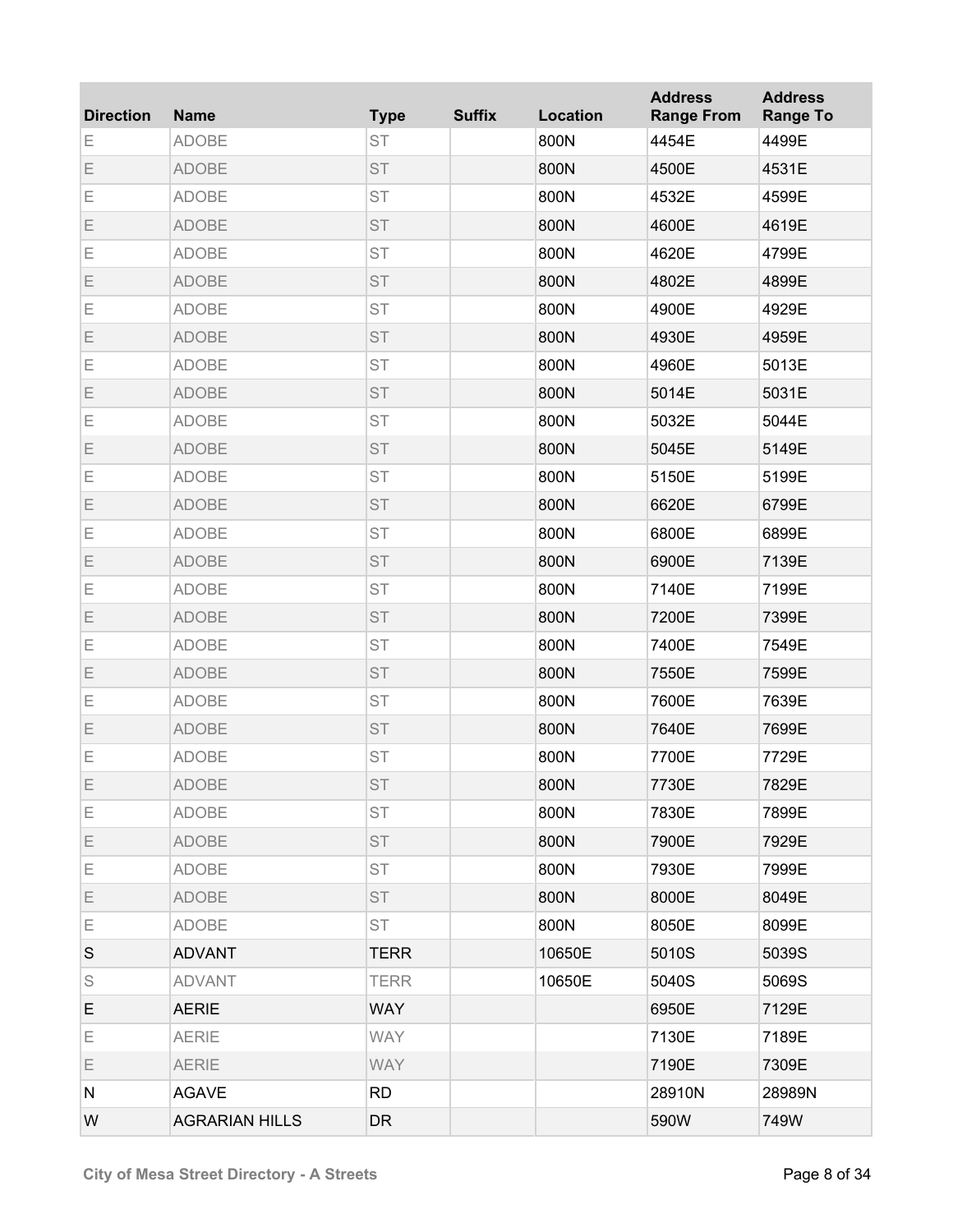| <b>Direction</b> | <b>Name</b>           | <b>Type</b>   | <b>Suffix</b> | Location | <b>Address</b><br><b>Range From</b> | <b>Address</b><br><b>Range To</b> |
|------------------|-----------------------|---------------|---------------|----------|-------------------------------------|-----------------------------------|
| W                | <b>AGRARIAN HILLS</b> | <b>DR</b>     |               |          | 750W                                | 889W                              |
| W                | <b>AGRARIAN HILLS</b> | DR            |               |          | 1200W                               | 1329W                             |
| $\mathbf S$      | <b>AILERON</b>        | LN            |               | 10200E   | 4640S                               | 4699S                             |
| S                | <b>AILERON</b>        | LN            |               | 10200E   | 4700S                               | 4719S                             |
| S                | <b>AILERON</b>        | $\mathsf{LN}$ |               | 10200E   | 4720S                               | 4739S                             |
| S                | <b>AILERON</b>        | $\mathsf{LN}$ |               | 10200E   | 4740S                               | 4799S                             |
| S                | <b>AILERON</b>        | $\mathsf{LN}$ |               | 10200E   | 4800S                               | 4819S                             |
| S                | <b>AILERON</b>        | LN            |               | 10200E   | 4820S                               | 4869S                             |
| E                | <b>AIRPORT</b>        | DR            |               |          | 2784E                               | 2977E                             |
| Ε                | <b>AIRPORT</b>        | DR            |               |          | 2978E                               | 3201E                             |
| E                | <b>AKRON</b>          | <b>ST</b>     |               | 100N     | 5400E                               | 5499E                             |
| Ε                | <b>AKRON</b>          | <b>ST</b>     |               | 100N     | 6000E                               | 6159E                             |
| E                | <b>AKRON</b>          | <b>ST</b>     |               | 100N     | 6160E                               | 6169E                             |
| Ε                | <b>AKRON</b>          | <b>ST</b>     |               | 100N     | 6180E                               | 6199E                             |
| E                | <b>AKRON</b>          | <b>ST</b>     |               | 100N     | 6300E                               | 6399E                             |
| Ε                | <b>AKRON</b>          | <b>ST</b>     |               | 100N     | 6400E                               | 6499E                             |
| Е                | <b>AKRON</b>          | <b>ST</b>     |               | 100N     | 6700E                               | 6739E                             |
| Ε                | <b>AKRON</b>          | <b>ST</b>     |               | 100N     | 6740E                               | 6749E                             |
| E                | <b>AKRON</b>          | <b>ST</b>     |               | 100N     | 6750E                               | 6799E                             |
| Ε                | <b>AKRON</b>          | <b>ST</b>     |               | 100N     | 7600E                               | 7699E                             |
| E                | <b>AKRON</b>          | <b>ST</b>     |               | 100N     | 7700E                               | 7999E                             |
| Ε                | <b>AKRON</b>          | <b>ST</b>     |               | 100N     | 8000E                               | 8015E                             |
| Ε                | <b>AKRON</b>          | <b>ST</b>     |               | 100N     | 8016E                               | 8029E                             |
| Ε                | <b>AKRON</b>          | ST            |               | 100N     | 8030E                               | 8065E                             |
| Е                | <b>AKRON</b>          | <b>ST</b>     |               | 100N     | 8066E                               | 8099E                             |
| E                | <b>AKRON</b>          | <b>ST</b>     |               | 100N     | 9900E                               | 9999E                             |
| Е                | <b>AKRON</b>          | ST            |               | 100N     | 10000E                              | 10199E                            |
| E                | <b>AKRON</b>          | <b>ST</b>     |               | 100N     | 10330E                              | 10449E                            |
| W                | <b>ALABAMA</b>        | LN            |               |          | 3860W                               | 3919W                             |
| W                | <b>ALABAMA</b>        | $\mathsf{LN}$ |               |          | 3910W                               | 4049W                             |
| W                | <b>ALABAMA</b>        | LN.           |               |          | 4050W                               | 4209W                             |
| W                | <b>ALABAMA</b>        | $\mathsf{LN}$ |               |          | 4300W                               | 4329W                             |
| W                | <b>ALABAMA</b>        | LN.           |               |          | 4330W                               | 4529W                             |
| W                | <b>ALABAMA</b>        | $\mathsf{LN}$ |               |          | 4530W                               | 4649W                             |
| Е                | <b>ALAMEDA</b>        | <b>DR</b>     |               |          | 1940E                               | 1953E                             |
| E.               | <b>ALAMEDA</b>        | <b>DR</b>     |               |          | 1954E                               | 1999E                             |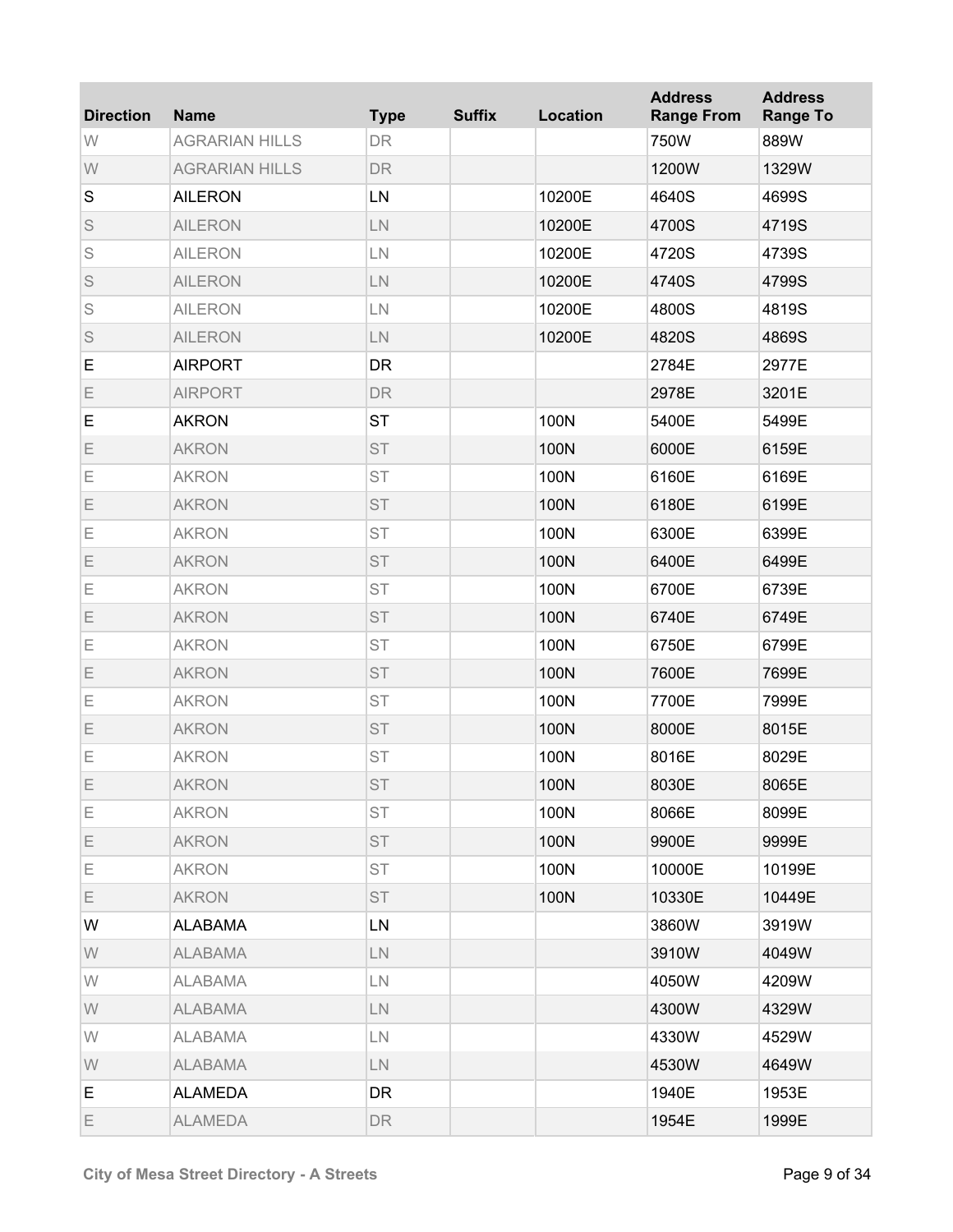| <b>Direction</b> | <b>Name</b>    | <b>Type</b> | <b>Suffix</b> | Location | <b>Address</b><br><b>Range From</b> | <b>Address</b><br><b>Range To</b> |
|------------------|----------------|-------------|---------------|----------|-------------------------------------|-----------------------------------|
| Ε                | <b>ALAMEDA</b> | DR          |               |          | 2000E                               | 2009E                             |
| Ε                | <b>ALAMEDA</b> | DR          |               |          | 2010E                               | 2067E                             |
| Ε                | <b>ALAMEDA</b> | DR          |               |          | 2068E                               | 2099E                             |
| Ε                | <b>ALAMEDA</b> | DR          |               |          | 2100E                               | 2109E                             |
| Ε                | <b>ALAMEDA</b> | DR          |               |          | 2110E                               | 2143E                             |
| Ε                | <b>ALAMEDA</b> | DR          |               |          | 2144E                               | 2159E                             |
| Ε                | <b>ALAMEDA</b> | DR          |               |          | 2160E                               | 2199E                             |
| Ε                | <b>ALAMEDA</b> | DR          |               |          | 2300E                               | 2319E                             |
| Ε                | <b>ALAMEDA</b> | DR          |               |          | 2320E                               | 2366E                             |
| Ε                | <b>ALAMEDA</b> | DR          |               |          | 2368E                               | 2425E                             |
| Ε                | <b>ALAMEDA</b> | DR          |               |          | 2426E                               | 2450E                             |
| ${\sf N}$        | <b>ALAMO</b>   |             |               | 2300E    | 2400N                               | 2499N                             |
| $\mathbb N$      | <b>ALAMO</b>   |             |               | 2100E    | 3400N                               | 3499N                             |
| S                | <b>ALAMO</b>   |             |               | 2300E    | 734S                                | 799S                              |
| ${\sf N}$        | <b>ALAMO</b>   | <b>CIR</b>  |               | 2300E    | 800N                                | 828N                              |
| $\mathbb N$      | <b>ALAMO</b>   | <b>CIR</b>  |               | 2300E    | 1640N                               | 1713N                             |
| $\mathbb N$      | <b>ALAMO</b>   | <b>CIR</b>  |               | 2300E    | 2120N                               | 2149N                             |
| S                | <b>ALAMO</b>   | <b>CIR</b>  |               | 2300E    | 1212S                               | 1249S                             |
| S                | <b>ALAMO</b>   | <b>CIR</b>  |               | 2300E    | 1334S                               | 1399S                             |
| S                | <b>ALAMO</b>   | <b>CIR</b>  |               | 2300E    | 1654S                               | 1729S                             |
| ${\sf N}$        | <b>ALBA</b>    |             |               | 3100E    | 1000N                               | 1039N                             |
| $\mathsf{N}$     | <b>ALBA</b>    |             |               | 3100E    | 1040N                               | 1099N                             |
| $\mathbb N$      | <b>ALBA</b>    |             |               | 3100E    | 1340N                               | 1399N                             |
| $\mathbb N$      | <b>ALBA</b>    |             |               | 3100E    | 1400N                               | 1539N                             |
| $\mathbb N$      | <b>ALBA</b>    |             |               | 3100E    | 2030N                               | 2099N                             |
| $\mathbb N$      | <b>ALBA</b>    |             |               | 3100E    | 2200N                               | 2228N                             |
| $\mathbb N$      | <b>ALBA</b>    |             |               | 3100E    | 2229N                               | 2249N                             |
| $\mathbb N$      | <b>ALBA</b>    |             |               | 3000E    | 2250N                               | 2299N                             |
| N                | <b>ALBA</b>    |             |               | 3100E    | 2500N                               | 2549N                             |
| N                | <b>ALBA</b>    | <b>CIR</b>  |               | 3000E    | 500N                                | 529N                              |
| N                | <b>ALBA</b>    | CIR         |               | 3000E    | 1100N                               | 1129N                             |
| S                | <b>ALBA</b>    | <b>CIR</b>  |               | 3000E    | 600S                                | 651S                              |
| S                | <b>ALBA</b>    | CIR         |               | 3000E    | 1601S                               | 1699S                             |
| E.               | <b>ALBANY</b>  | <b>ST</b>   |               | 100N     | 5400E                               | 5499E                             |
| Е                | <b>ALBANY</b>  | ST          |               | 200N     | 5600E                               | 5649E                             |
| E                | <b>ALBANY</b>  | <b>ST</b>   |               | 200N     | 5650E                               | 5669E                             |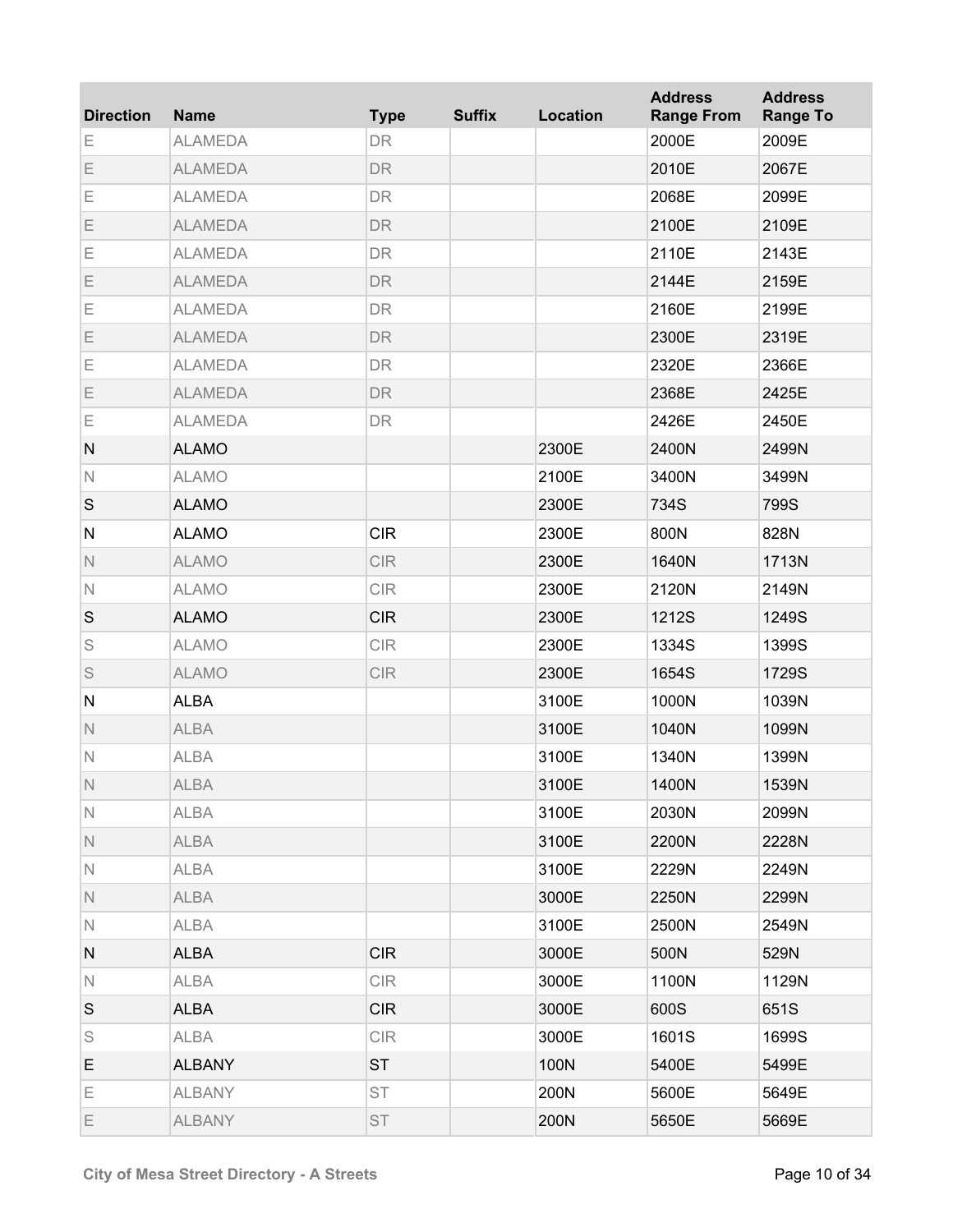| <b>Direction</b> | <b>Name</b>    | <b>Type</b> | <b>Suffix</b> | Location | <b>Address</b><br><b>Range From</b> | <b>Address</b><br><b>Range To</b> |
|------------------|----------------|-------------|---------------|----------|-------------------------------------|-----------------------------------|
| Ε                | <b>ALBANY</b>  | <b>ST</b>   |               | 200N     | 5670E                               | 5709E                             |
| Ε                | <b>ALBANY</b>  | <b>ST</b>   |               | 200N     | 5710E                               | 5739E                             |
| Е                | <b>ALBANY</b>  | <b>ST</b>   |               | 200N     | 5740E                               | 5799E                             |
| Ε                | <b>ALBANY</b>  | <b>ST</b>   |               | 100N     | 5800E                               | 5989E                             |
| Е                | <b>ALBANY</b>  | <b>ST</b>   |               | 100N     | 5990E                               | 5999E                             |
| Ε                | <b>ALBANY</b>  | <b>ST</b>   |               | 100N     | 6000E                               | 6009E                             |
| E                | <b>ALBANY</b>  | <b>ST</b>   |               | 100N     | 6010E                               | 6199E                             |
| Ε                | <b>ALBANY</b>  | <b>ST</b>   |               | 100N     | 6200E                               | 6226E                             |
| Е                | <b>ALBANY</b>  | <b>ST</b>   |               | 100N     | 6227E                               | 6299E                             |
| Ε                | <b>ALBANY</b>  | <b>ST</b>   |               | 100N     | 6300E                               | 6399E                             |
| Е                | <b>ALBANY</b>  | <b>ST</b>   |               | 100N     | 6400E                               | 6499E                             |
| Ε                | <b>ALBANY</b>  | <b>ST</b>   |               | 100N     | 6500E                               | 6516E                             |
| E                | <b>ALBANY</b>  | <b>ST</b>   |               | 100N     | 6517E                               | 6699E                             |
| Ε                | <b>ALBANY</b>  | <b>ST</b>   |               | 100N     | 6700E                               | 6741E                             |
| Е                | <b>ALBANY</b>  | <b>ST</b>   |               | 100N     | 6742E                               | 6757E                             |
| Ε                | <b>ALBANY</b>  | <b>ST</b>   |               | 200N     | 6758E                               | 6799E                             |
| Е                | <b>ALBANY</b>  | <b>ST</b>   |               | 100N     | 7600E                               | 7700E                             |
| Ε                | <b>ALBANY</b>  | <b>ST</b>   |               | 100N     | 8120E                               | 8199E                             |
| E                | <b>ALBANY</b>  | <b>ST</b>   |               | 100N     | 8200E                               | 8249E                             |
| Ε                | <b>ALBANY</b>  | <b>ST</b>   |               | 100N     | 8900E                               | 8929E                             |
| Е                | <b>ALBANY</b>  | <b>ST</b>   |               | 100N     | 8930E                               | 8999E                             |
| Е                | <b>ALBANY</b>  | <b>ST</b>   |               | 100N     | 10300E                              | 10525E                            |
| ${\sf N}$        | <b>ALBERTA</b> |             |               | 3700E    | 600N                                | 699N                              |
| S                | <b>ALBERTA</b> | CIR         |               | 3720E    | 100S                                | <b>129S</b>                       |
| W                | <b>ALCOTT</b>  | <b>ST</b>   |               | 100N     | 1600W                               | 1697W                             |
| W                | <b>ALCOTT</b>  | ST          |               | 100N     | 1698W                               | 1709W                             |
| W                | <b>ALCOTT</b>  | ST          |               | 100N     | 1710W                               | 1727W                             |
| W                | <b>ALCOTT</b>  | ST          |               | 100N     | 1728W                               | 1745W                             |
| W                | <b>ALCOTT</b>  | ST          |               | 100N     | 1746W                               | 1759W                             |
| W                | <b>ALCOTT</b>  | <b>ST</b>   |               | 100N     | 1760W                               | 1799W                             |
| E                | <b>ALDER</b>   | <b>AVE</b>  |               | 50S      | 3752E                               | 3899E                             |
| E                | <b>ALDER</b>   | AVE         |               | 50S      | 3900E                               | 3999E                             |
| Е                | <b>ALDER</b>   | AVE         |               | 50S      | 4000E                               | 4149E                             |
| E                | <b>ALDER</b>   | AVE         |               | 50S      | 4150E                               | 4199E                             |
| Е                | <b>ALDER</b>   | AVE         |               | 50S      | 4200E                               | 4299E                             |
| E                | <b>ALDER</b>   | AVE         |               | 50S      | 5400E                               | 5599E                             |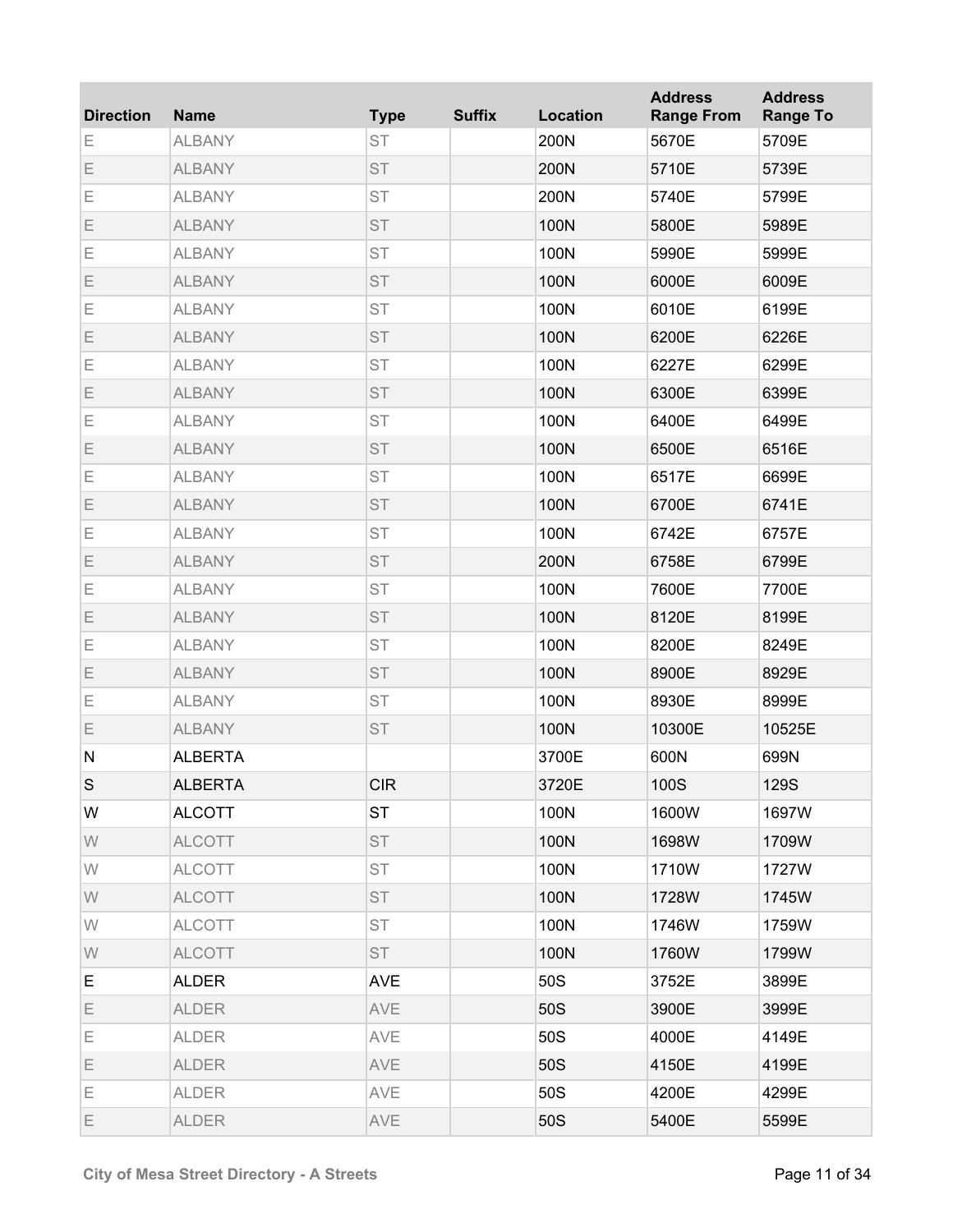| <b>Direction</b> | <b>Name</b>      | <b>Type</b> | <b>Suffix</b> | Location | <b>Address</b><br><b>Range From</b> | <b>Address</b><br><b>Range To</b> |
|------------------|------------------|-------------|---------------|----------|-------------------------------------|-----------------------------------|
| Ε                | <b>ALDER</b>     | AVE         |               | 50S      | 6400E                               | 6499E                             |
| Ε                | <b>ALDER</b>     | AVE         |               | 50S      | 6500E                               | 6599E                             |
| Ε                | <b>ALDER</b>     | AVE         |               | 50S      | 6600E                               | 6639E                             |
| Ε                | <b>ALDER</b>     | AVE         |               | 50S      | 6640E                               | 6699E                             |
| Ε                | <b>ALDER</b>     | AVE         |               | 50S      | 6700E                               | 6739E                             |
| Ε                | <b>ALDER</b>     | AVE         |               | 50S      | 6740E                               | 6799E                             |
| Ε                | <b>ALDER</b>     | AVE         |               | 100S     | 8400E                               | 8509E                             |
| Ε                | <b>ALDER</b>     | AVE         |               | 100S     | 8510E                               | 8519E                             |
| Ε                | <b>ALDER</b>     | AVE         |               | 100S     | 8520E                               | 8599E                             |
| Ε                | <b>ALDER</b>     | AVE         |               | 100S     | 9000E                               | 9021E                             |
| Ε                | <b>ALDER</b>     | AVE         |               | 100S     | 9022E                               | 9099E                             |
| Ε                | <b>ALDER</b>     | AVE         |               | 100S     | 9100E                               | 9133E                             |
| Ε                | <b>ALDER</b>     | AVE         |               | 100S     | 9134E                               | 9199E                             |
| E                | <b>ALDER</b>     | <b>CIR</b>  |               | 50S      | 2000E                               | 2047E                             |
| Ε                | <b>ALDER</b>     | <b>CIR</b>  |               | 50S      | 3752E                               | 3899E                             |
| Ε                | <b>ALDER</b>     | <b>CIR</b>  |               | 100S     | 9500E                               | 9599E                             |
| Ε                | <b>ALDER</b>     | <b>CIR</b>  |               | 100S     | 9601E                               | 9627E                             |
| Ε                | <b>ALDER</b>     | <b>CIR</b>  |               | 100S     | 9628E                               | 9643E                             |
| ${\sf N}$        | <b>ALDER</b>     | <b>CIR</b>  |               |          | 1100N                               | 1109N                             |
| S                | <b>ALDERWOOD</b> |             |               | 10800E   | 2870S                               | 2909S                             |
| S                | <b>ALDERWOOD</b> |             |               | 10850E   | 2940S                               | 2959S                             |
| S                | <b>ALDERWOOD</b> | <b>CIR</b>  |               | 10850E   | 2140S                               | 2199S                             |
| S                | <b>ALDERWOOD</b> | <b>CIR</b>  |               | 10850E   | 2820S                               | 2849S                             |
| N                | <b>ALETTA</b>    |             |               | 7700E    | 420N                                | 449N                              |
| N                | <b>ALETTA</b>    |             |               | 7700E    | 450N                                | 519N                              |
| $\mathbb N$      | <b>ALETTA</b>    |             |               | 7700E    | 520N                                | 529N                              |
| $\mathbb N$      | <b>ALETTA</b>    |             |               | 7700E    | 530N                                | 569N                              |
| $\mathbb N$      | <b>ALETTA</b>    |             |               | 7715E    | 630N                                | 649N                              |
| N                | <b>ALETTA</b>    |             |               | 7715E    | 720N                                | 749N                              |
| S                | <b>ALETTA</b>    |             |               | 7715E    | 2808S                               | 2863S                             |
| S                | <b>ALETTA</b>    |             |               | 7715E    | 2864S                               | 2919S                             |
| S                | <b>ALETTA</b>    |             |               | 7715E    | 2940S                               | 3011S                             |
| S                | <b>ALETTA</b>    |             |               | 7715E    | 3012S                               | 3049S                             |
| N                | <b>ALEXIS</b>    | DR          |               |          | 1340N                               | 1399N                             |
| S                | <b>ALICIA</b>    |             |               | 9800E    | 5540S                               | 5569S                             |
| S                | <b>ALICIA</b>    |             |               | 9700E    | 5830S                               | 5849S                             |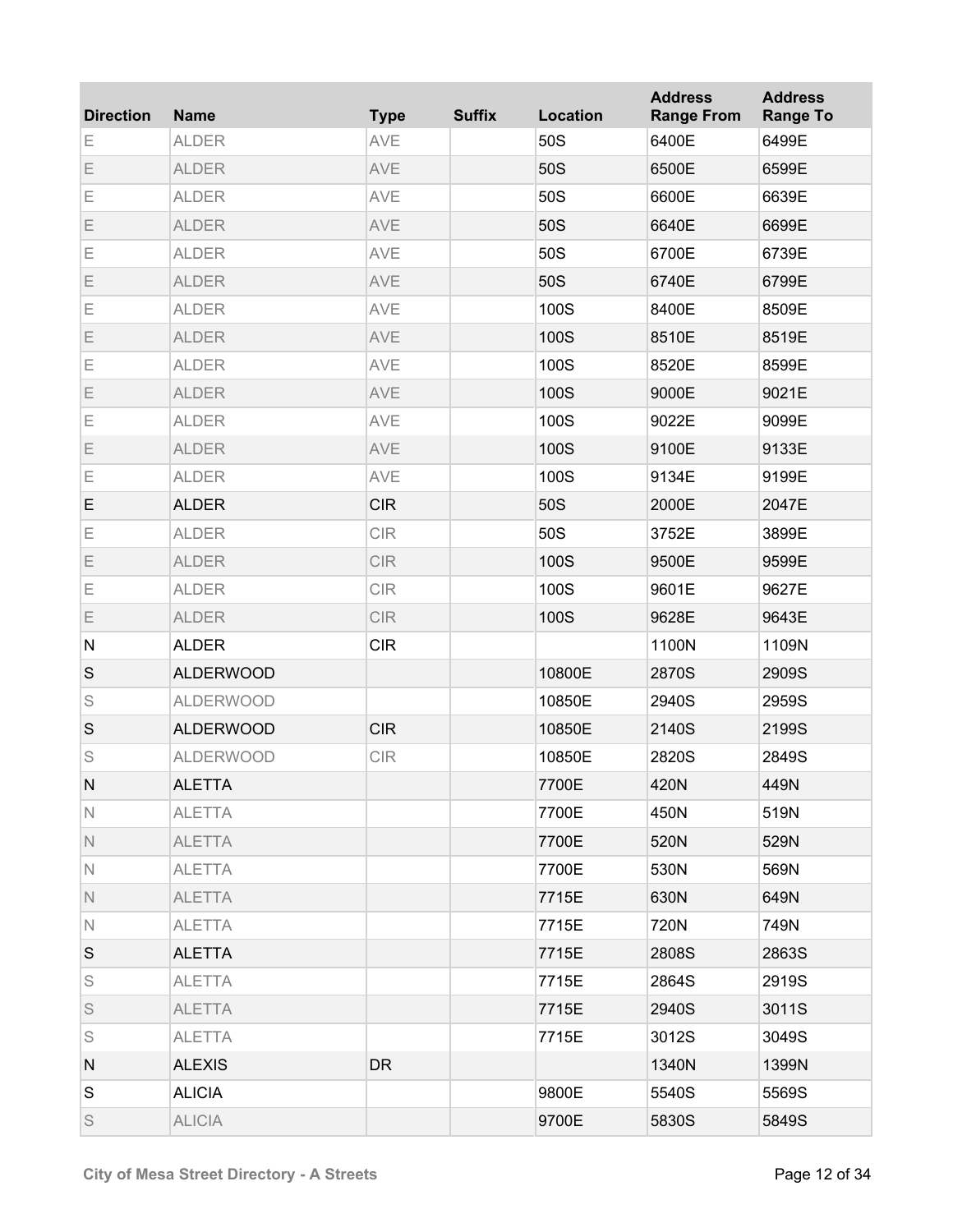| <b>Direction</b> | <b>Name</b>   | <b>Type</b> | <b>Suffix</b> | <b>Location</b> | <b>Address</b><br><b>Range From</b> | <b>Address</b><br><b>Range To</b> |
|------------------|---------------|-------------|---------------|-----------------|-------------------------------------|-----------------------------------|
| S                | <b>ALICIA</b> |             |               | 9700E           | 5850S                               | 5911S                             |
| S                | <b>ALICIA</b> |             |               | 9700E           | 5910S                               | 5939S                             |
| S                | <b>ALICIA</b> |             |               | 9820E           | 1620S                               | 1649S                             |
| S                | <b>ALICIA</b> |             |               | 9820E           | 2010S                               | 2035S                             |
| S                | <b>ALICIA</b> |             |               | 9820E           | 2036S                               | 2099S                             |
| S                | <b>ALICIA</b> |             |               | 9820E           | 2120S                               | 2149S                             |
| ${\sf N}$        | <b>ALISON</b> | <b>DR</b>   |               |                 | 33650N                              | 33729N                            |
| $\mathbb N$      | <b>ALISON</b> | DR          |               |                 | 33970N                              | 34049N                            |
| $\mathbb N$      | <b>ALISON</b> | DR          |               |                 | 34110N                              | 34139N                            |
| $\mathbb N$      | <b>ALISON</b> | DR          |               |                 | 34140N                              | 34229N                            |
| ${\sf N}$        | <b>ALLEN</b>  |             |               | 1300E           | 1200N                               | 1214N                             |
| $\mathbb N$      | <b>ALLEN</b>  |             |               | 1300E           | 1215N                               | 1239N                             |
| $\mathbb N$      | <b>ALLEN</b>  |             |               | 1300E           | 1240N                               | 1249N                             |
| $\mathbb N$      | <b>ALLEN</b>  |             |               | 1300E           | 1250N                               | 1299N                             |
| $\mathbb N$      | <b>ALLEN</b>  |             |               | 1300E           | 1410N                               | 1499N                             |
| $\mathbb N$      | <b>ALLEN</b>  |             |               | 1300E           | 1520N                               | 1539N                             |
| $\mathbb N$      | <b>ALLEN</b>  |             |               | 1300E           | 1540N                               | 1599N                             |
| $\mathbb N$      | <b>ALLEN</b>  |             |               | 1300E           | 1600N                               | 1629N                             |
| $\mathbb N$      | <b>ALLEN</b>  |             |               | 1300E           | 1630N                               | 1709N                             |
| $\mathbb N$      | <b>ALLEN</b>  |             |               | 1300E           | 1710N                               | 1729N                             |
| S                | <b>ALLEN</b>  |             |               | 1300E           | 1S                                  | <b>29S</b>                        |
| S                | <b>ALLEN</b>  |             |               | 1300E           | 30S                                 | 49S                               |
| S                | <b>ALLEN</b>  |             |               | 1300E           | 50S                                 | 99S                               |
| S                | <b>ALLEN</b>  |             |               | 1300E           | 100S                                | 119S                              |
| S                | <b>ALLEN</b>  |             |               | 1300E           | 120S                                | 139S                              |
| S                | <b>ALLEN</b>  |             |               | 1300E           | 165S                                | 246S                              |
| S                | <b>ALLEN</b>  |             |               | 1300E           | 247S                                | 344S                              |
| S                | <b>ALLEN</b>  |             |               | 1300E           | 455S                                | 514S                              |
| S                | <b>ALLEN</b>  |             |               | 1300E           | 515S                                | 539S                              |
| S                | <b>ALLEN</b>  |             |               | 1300E           | 540S                                | 599S                              |
| S                | <b>ALLEN</b>  |             |               | 1300E           | 600S                                | 646S                              |
| S                | <b>ALLEN</b>  |             |               | 1300E           | 700S                                | 759S                              |
| S                | <b>ALLEN</b>  |             |               | 1300E           | 760S                                | 799S                              |
| S                | <b>ALLEN</b>  |             |               | 1300E           | 900S                                | 1029S                             |
| S                | <b>ALLEN</b>  |             |               | 1300E           | 1310S                               | 1341S                             |
| S                | <b>ALLEN</b>  |             |               | 1300E           | 1342S                               | 1403S                             |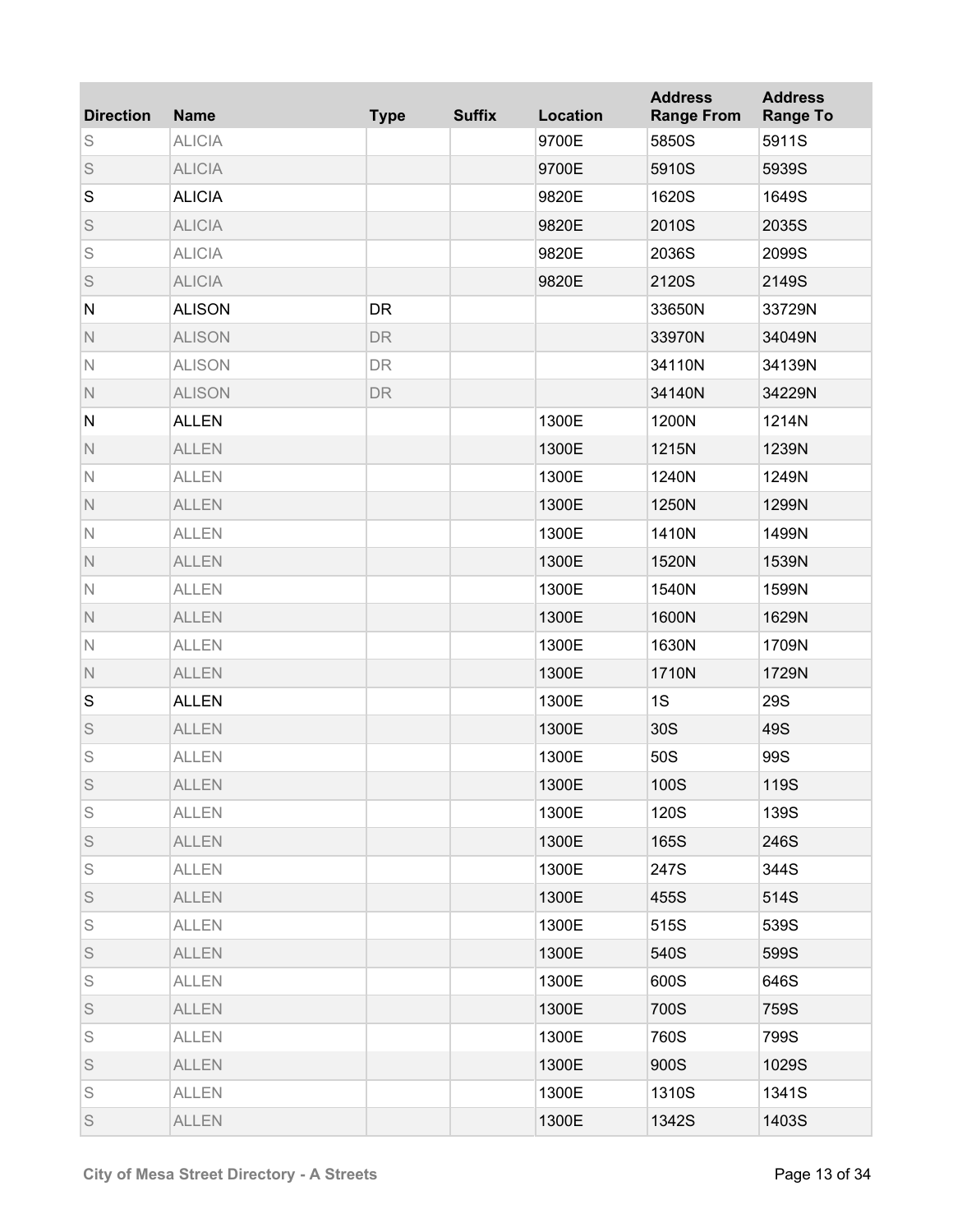| <b>Direction</b> | <b>Name</b>        | <b>Type</b> | <b>Suffix</b> | <b>Location</b> | <b>Address</b><br><b>Range From</b> | <b>Address</b><br><b>Range To</b> |
|------------------|--------------------|-------------|---------------|-----------------|-------------------------------------|-----------------------------------|
| S                | <b>ALLEN</b>       |             |               | 1300E           | 1404S                               | 1429S                             |
| N                | <b>ALLEN</b>       | <b>CIR</b>  |               | 1300E           | 916N                                | 919N                              |
| $\mathbb N$      | <b>ALLEN</b>       | <b>CIR</b>  |               | 1300E           | 920N                                | 944N                              |
| $\mathsf S$      | <b>ALLEN</b>       | <b>CIR</b>  |               | 1300E           | 800S                                | 828S                              |
| W                | <b>ALLEN</b>       | <b>RD</b>   |               |                 | 3140W                               | 3489W                             |
| W                | <b>ALLEN</b>       | <b>RD</b>   |               |                 | 3490W                               | 3569W                             |
| W                | <b>ALLEN</b>       | <b>RD</b>   |               |                 | 3570W                               | 3663W                             |
| W                | <b>ALLEN</b>       | <b>RD</b>   |               |                 | 3664W                               | 3889W                             |
| W                | <b>ALLEN</b>       | <b>RD</b>   |               |                 | 3890W                               | 4099W                             |
| W                | <b>ALLEN</b>       | <b>RD</b>   |               |                 | 4100W                               | 4199W                             |
| W                | <b>ALLEN</b>       | <b>RD</b>   |               |                 | 4200W                               | 4319W                             |
| W                | <b>ALLEN</b>       | <b>RD</b>   |               |                 | 4320W                               | 4739W                             |
| W                | <b>ALLENS PEAK</b> | <b>DR</b>   |               |                 | 1940W                               | 2189W                             |
| W                | <b>ALLENS PEAK</b> | <b>DR</b>   |               |                 | 2280W                               | 2319W                             |
| W                | <b>ALLENS PEAK</b> | <b>DR</b>   |               |                 | 2320W                               | 2519W                             |
| W                | <b>ALLENS PEAK</b> | <b>DR</b>   |               |                 | 2490W                               | 2569W                             |
| W                | <b>ALLENS PEAK</b> | <b>DR</b>   |               |                 | 2570W                               | 2629W                             |
| W                | <b>ALLENS PEAK</b> | <b>DR</b>   |               |                 | 2700W                               | 2859W                             |
| W                | <b>ALLENS PEAK</b> | <b>DR</b>   |               |                 | 2860W                               | 2969W                             |
| W                | <b>ALLENS PEAK</b> | <b>DR</b>   |               |                 | 3140W                               | 3269W                             |
| W                | <b>ALLENS PEAK</b> | <b>DR</b>   |               |                 | 3430W                               | 3569W                             |
| E                | <b>ALLRED</b>      | <b>AVE</b>  |               | 100S            | 2500E                               | 2595E                             |
| E                | <b>ALLRED</b>      | AVE         |               | 100S            | 2596E                               | 2599E                             |
| Ε                | <b>ALLRED</b>      | AVE         |               | 100S            | 2600E                               | 2699E                             |
| Е                | <b>ALLRED</b>      | AVE         |               | 100S            | 2700E                               | 2729E                             |
| E                | <b>ALLRED</b>      | AVE         |               | 100S            | 2730E                               | 2799E                             |
| S                | <b>ALLRED</b>      | DR.         |               |                 | 2400S                               | 2413S                             |
| S                | <b>ALLRED</b>      | <b>DR</b>   |               |                 | 2414S                               | 2429S                             |
| S                | <b>ALLRED</b>      | <b>DR</b>   |               |                 | 2600S                               | 2629S                             |
| S                | <b>ALLRED</b>      | <b>DR</b>   |               |                 | 2800S                               | 2879S                             |
| S                | <b>ALLRED</b>      | <b>DR</b>   |               |                 | 3200S                               | 3299S                             |
| S                | <b>ALLRED</b>      | <b>DR</b>   |               |                 | 4020S                               | 4049S                             |
| N                | ALMA SCHOOL        | <b>OFF</b>  | E.            | 1400N           | 1660N                               | 1679N                             |
| $\mathbb N$      | ALMA SCHOOL        | <b>OFF</b>  | W             | 1800N           | 1680N                               | 1699N                             |
| S                | ALMA SCHOOL        | <b>OFF</b>  | Е             | 1600S           | 1600S                               | 1619S                             |
| S                | ALMA SCHOOL        | <b>OFF</b>  | W             | 1600S           | 1567S                               | 1599S                             |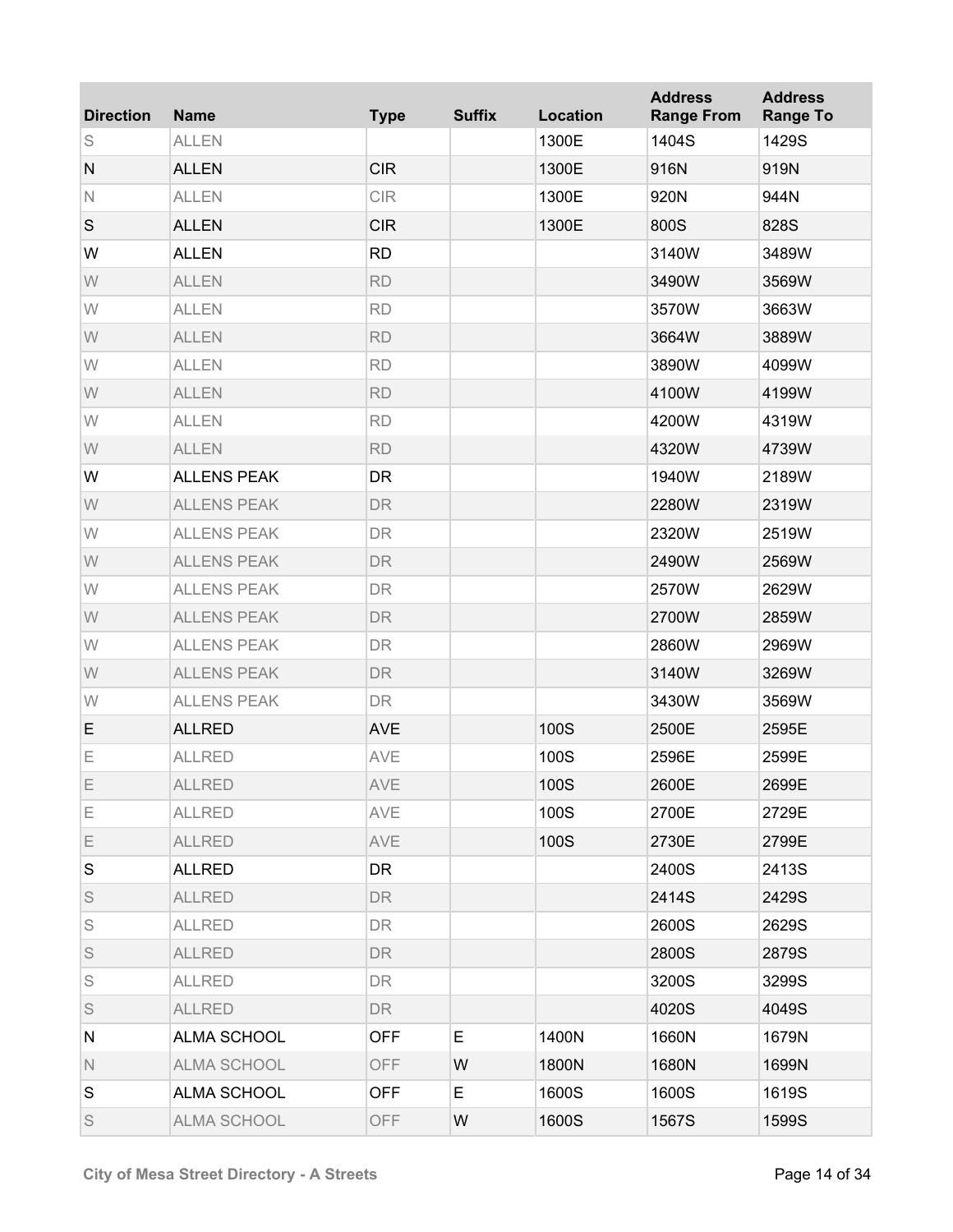| <b>Direction</b> | <b>Name</b>        | <b>Type</b> | <b>Suffix</b> | Location | <b>Address</b><br><b>Range From</b> | <b>Address</b><br><b>Range To</b> |
|------------------|--------------------|-------------|---------------|----------|-------------------------------------|-----------------------------------|
| N                | <b>ALMA SCHOOL</b> | ON          | E             | 1800N    | 1660N                               | 1679N                             |
| $\mathbb N$      | <b>ALMA SCHOOL</b> | ON          | W             | 1400N    | 1680N                               | 1699N                             |
| S                | <b>ALMA SCHOOL</b> | ON          | E             | 1600S    | 1600S                               | 1619S                             |
| S                | <b>ALMA SCHOOL</b> | ON          | W             | 1600S    | 1567S                               | 1599S                             |
| N                | <b>ALMA SCHOOL</b> | <b>RD</b>   |               | 1200W    | 1 <sub>N</sub>                      | 5N                                |
| $\mathbb N$      | <b>ALMA SCHOOL</b> | <b>RD</b>   |               | 10400E   | 1 <sub>N</sub>                      | 299N                              |
| $\mathsf{N}$     | <b>ALMA SCHOOL</b> | <b>RD</b>   |               | 1200W    | 6N                                  | 42N                               |
| $\mathbb N$      | <b>ALMA SCHOOL</b> | <b>RD</b>   |               | 1200W    | 43N                                 | 49N                               |
| $\mathsf{N}$     | <b>ALMA SCHOOL</b> | <b>RD</b>   |               | 1200W    | 50N                                 | 119N                              |
| $\mathbb N$      | <b>ALMA SCHOOL</b> | <b>RD</b>   |               | 1200W    | <b>120N</b>                         | 129N                              |
| $\mathsf{N}$     | <b>ALMA SCHOOL</b> | <b>RD</b>   |               | 1200W    | 130N                                | 136N                              |
| $\mathbb N$      | <b>ALMA SCHOOL</b> | <b>RD</b>   |               | 1200W    | <b>137N</b>                         | 199N                              |
| $\mathsf{N}$     | <b>ALMA SCHOOL</b> | <b>RD</b>   |               | 1200W    | 200N                                | 205N                              |
| $\mathbb N$      | <b>ALMA SCHOOL</b> | <b>RD</b>   |               | 1200W    | 206N                                | 239N                              |
| $\mathsf{N}$     | <b>ALMA SCHOOL</b> | <b>RD</b>   |               | 1200W    | 240N                                | 259N                              |
| $\mathbb N$      | <b>ALMA SCHOOL</b> | <b>RD</b>   |               | 1200W    | 260N                                | 299N                              |
| $\mathsf{N}$     | <b>ALMA SCHOOL</b> | <b>RD</b>   |               | 1200W    | 300N                                | 310N                              |
| $\mathbb N$      | <b>ALMA SCHOOL</b> | <b>RD</b>   |               |          | 300N                                | 699N                              |
| $\mathsf{N}$     | <b>ALMA SCHOOL</b> | <b>RD</b>   |               | 1200W    | 311N                                | 399N                              |
| $\mathbb N$      | <b>ALMA SCHOOL</b> | <b>RD</b>   |               | 1200W    | 400N                                | 495N                              |
| $\mathbb N$      | <b>ALMA SCHOOL</b> | <b>RD</b>   |               | 1200W    | 496N                                | 499N                              |
| $\mathbb N$      | <b>ALMA SCHOOL</b> | <b>RD</b>   |               | 1200W    | 500N                                | 519N                              |
| $\mathbb N$      | <b>ALMA SCHOOL</b> | <b>RD</b>   |               | 1200W    | 520N                                | 549N                              |
| Ν                | <b>ALMA SCHOOL</b> | <b>RD</b>   |               | 1200W    | 550N                                | 699N                              |
| N                | <b>ALMA SCHOOL</b> | <b>RD</b>   |               | 1200W    | 644N                                | 703N                              |
| $\mathbb N$      | <b>ALMA SCHOOL</b> | <b>RD</b>   |               | 1200W    | 648N                                | 731N                              |
| N                | <b>ALMA SCHOOL</b> | <b>RD</b>   |               |          | 700N                                | 899N                              |
| N.               | <b>ALMA SCHOOL</b> | <b>RD</b>   |               | 1200W    | 720N                                | 799N                              |
| N                | <b>ALMA SCHOOL</b> | <b>RD</b>   |               | 1200W    | 800N                                | 835N                              |
| N                | <b>ALMA SCHOOL</b> | <b>RD</b>   |               | 1200W    | 836N                                | 895N                              |
| Ν                | <b>ALMA SCHOOL</b> | <b>RD</b>   |               | 1200W    | 896N                                | 929N                              |
| N                | <b>ALMA SCHOOL</b> | <b>RD</b>   |               |          | 900N                                | 1199N                             |
| Ν                | <b>ALMA SCHOOL</b> | <b>RD</b>   |               | 1200W    | 930N                                | 999N                              |
| N                | <b>ALMA SCHOOL</b> | <b>RD</b>   |               | 1200W    | 1000N                               | 1015N                             |
| Ν                | <b>ALMA SCHOOL</b> | <b>RD</b>   |               | 1200W    | 1016N                               | 1019N                             |
| $\mathbb N$      | <b>ALMA SCHOOL</b> | <b>RD</b>   |               | 1200W    | 1020N                               | 1039N                             |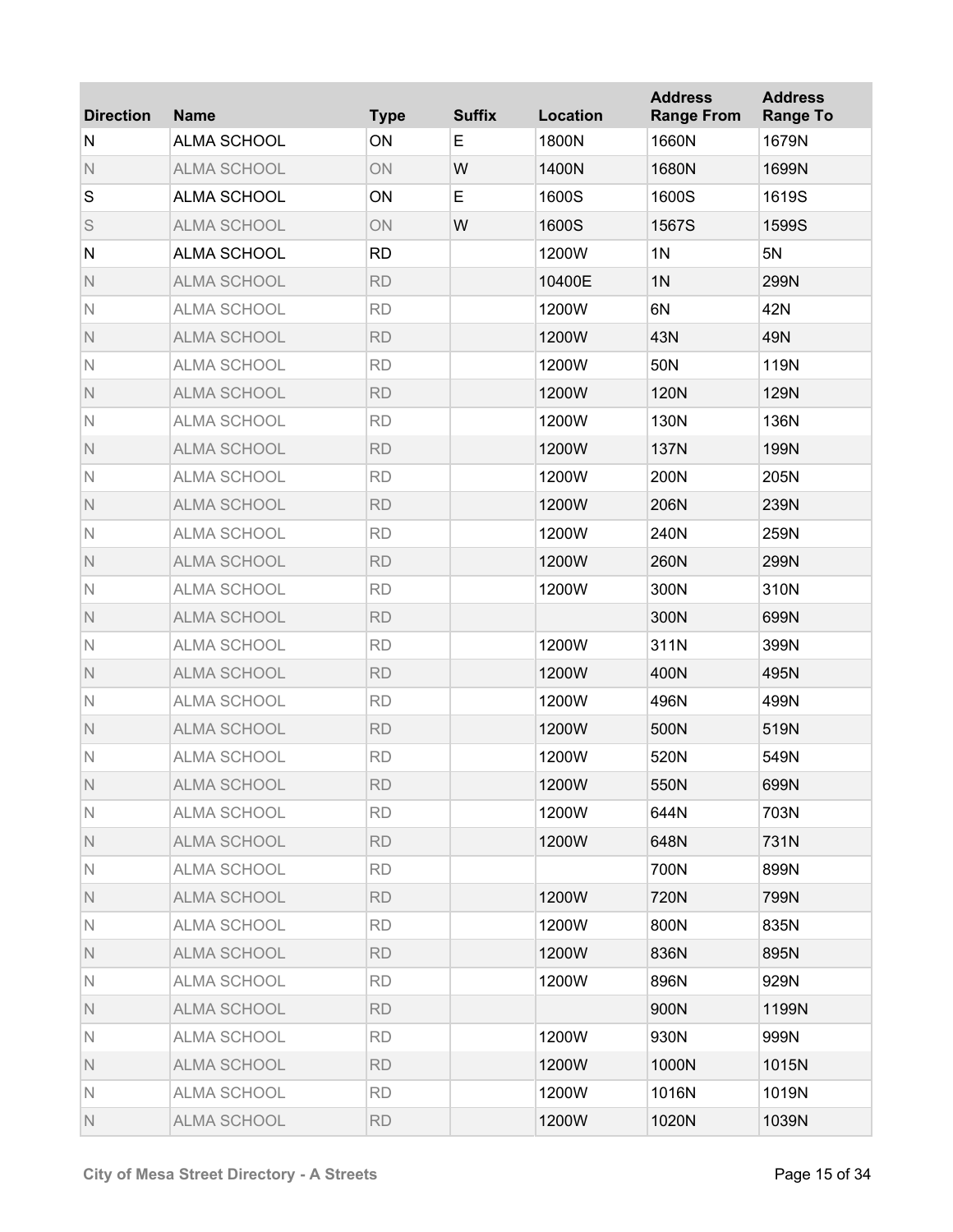| <b>Direction</b> | <b>Name</b>        | <b>Type</b> | <b>Suffix</b> | <b>Location</b> | <b>Address</b><br><b>Range From</b> | <b>Address</b><br><b>Range To</b> |
|------------------|--------------------|-------------|---------------|-----------------|-------------------------------------|-----------------------------------|
| N                | <b>ALMA SCHOOL</b> | <b>RD</b>   |               | 1200W           | 1040N                               | 1115N                             |
| $\mathbb N$      | <b>ALMA SCHOOL</b> | <b>RD</b>   |               | 1200W           | 1116N                               | 1189N                             |
| $\mathsf{N}$     | <b>ALMA SCHOOL</b> | <b>RD</b>   |               | 1200W           | 1190N                               | 1199N                             |
| $\mathbb N$      | <b>ALMA SCHOOL</b> | <b>RD</b>   |               |                 | 1200N                               | 1599N                             |
| $\mathsf{N}$     | <b>ALMA SCHOOL</b> | <b>RD</b>   |               | 1200W           | 1200N                               | 1227N                             |
| $\mathbb N$      | <b>ALMA SCHOOL</b> | <b>RD</b>   |               | 1200W           | 1228N                               | 1299N                             |
| $\mathsf{N}$     | <b>ALMA SCHOOL</b> | <b>RD</b>   |               | 1200W           | 1300N                               | 1339N                             |
| $\mathbb N$      | <b>ALMA SCHOOL</b> | <b>RD</b>   |               | 1200W           | 1340N                               | 1399N                             |
| $\mathsf{N}$     | <b>ALMA SCHOOL</b> | <b>RD</b>   |               | 1200W           | 1400N                               | 1419N                             |
| $\mathbb N$      | <b>ALMA SCHOOL</b> | <b>RD</b>   |               | 1200W           | 1420N                               | 1439N                             |
| $\mathsf{N}$     | <b>ALMA SCHOOL</b> | <b>RD</b>   |               | 1200W           | 1440N                               | 1469N                             |
| $\mathbb N$      | <b>ALMA SCHOOL</b> | <b>RD</b>   |               | 1200W           | 1470N                               | 1479N                             |
| $\mathsf{N}$     | <b>ALMA SCHOOL</b> | <b>RD</b>   |               | 1200W           | 1480N                               | 1509N                             |
| $\mathbb N$      | <b>ALMA SCHOOL</b> | <b>RD</b>   |               | 1200W           | 1510N                               | 1529N                             |
| $\mathsf{N}$     | <b>ALMA SCHOOL</b> | <b>RD</b>   |               | 1200W           | 1530N                               | 1599N                             |
| $\mathbb N$      | <b>ALMA SCHOOL</b> | <b>RD</b>   |               |                 | 1600N                               | 2299N                             |
| $\mathbb N$      | <b>ALMA SCHOOL</b> | <b>RD</b>   |               | 10400E          | 1600N                               | 1649N                             |
| $\mathbb N$      | <b>ALMA SCHOOL</b> | <b>RD</b>   |               | 10400E          | 1650N                               | 1659N                             |
| $\mathbb N$      | <b>ALMA SCHOOL</b> | <b>RD</b>   |               | 10400E          | 1660N                               | 1689N                             |
| $\mathbb N$      | <b>ALMA SCHOOL</b> | <b>RD</b>   |               | 10400E          | 1690N                               | 1699N                             |
| $\mathbb N$      | <b>ALMA SCHOOL</b> | <b>RD</b>   |               | 10400E          | 1700N                               | 1999N                             |
| $\mathsf{N}$     | <b>ALMA SCHOOL</b> | <b>RD</b>   |               |                 | 2300N                               | 2599N                             |
| $\mathbb N$      | <b>ALMA SCHOOL</b> | <b>RD</b>   |               |                 | 2600N                               | 2899N                             |
| $\mathbb N$      | <b>ALMA SCHOOL</b> | <b>RD</b>   |               |                 | 2900N                               | 2959N                             |
| N                | ALMA SCHOOL        | <b>RD</b>   |               |                 | 3400N                               | 3499N                             |
| $\mathbb N$      | <b>ALMA SCHOOL</b> | <b>RD</b>   |               |                 | 3500N                               | 3509N                             |
| S                | <b>ALMA SCHOOL</b> | <b>RD</b>   |               | 1200W           | 1S                                  | 9S                                |
| S                | <b>ALMA SCHOOL</b> | <b>RD</b>   |               | 1200W           | <b>10S</b>                          | 49S                               |
| S                | <b>ALMA SCHOOL</b> | <b>RD</b>   |               | 1200W           | 50S                                 | 149S                              |
| S                | <b>ALMA SCHOOL</b> | <b>RD</b>   |               | 1200W           | 150S                                | 199S                              |
| S                | <b>ALMA SCHOOL</b> | <b>RD</b>   |               | 1200W           | 200S                                | 258S                              |
| S                | <b>ALMA SCHOOL</b> | <b>RD</b>   |               | 1200W           | 251S                                | 399S                              |
| S                | <b>ALMA SCHOOL</b> | <b>RD</b>   |               | 1200W           | 400S                                | 535S                              |
| S                | <b>ALMA SCHOOL</b> | <b>RD</b>   |               | 1200W           | 536S                                | 539S                              |
| S                | <b>ALMA SCHOOL</b> | <b>RD</b>   |               | 1200W           | 540S                                | 579S                              |
| S                | <b>ALMA SCHOOL</b> | <b>RD</b>   |               | 1200W           | 580S                                | 589S                              |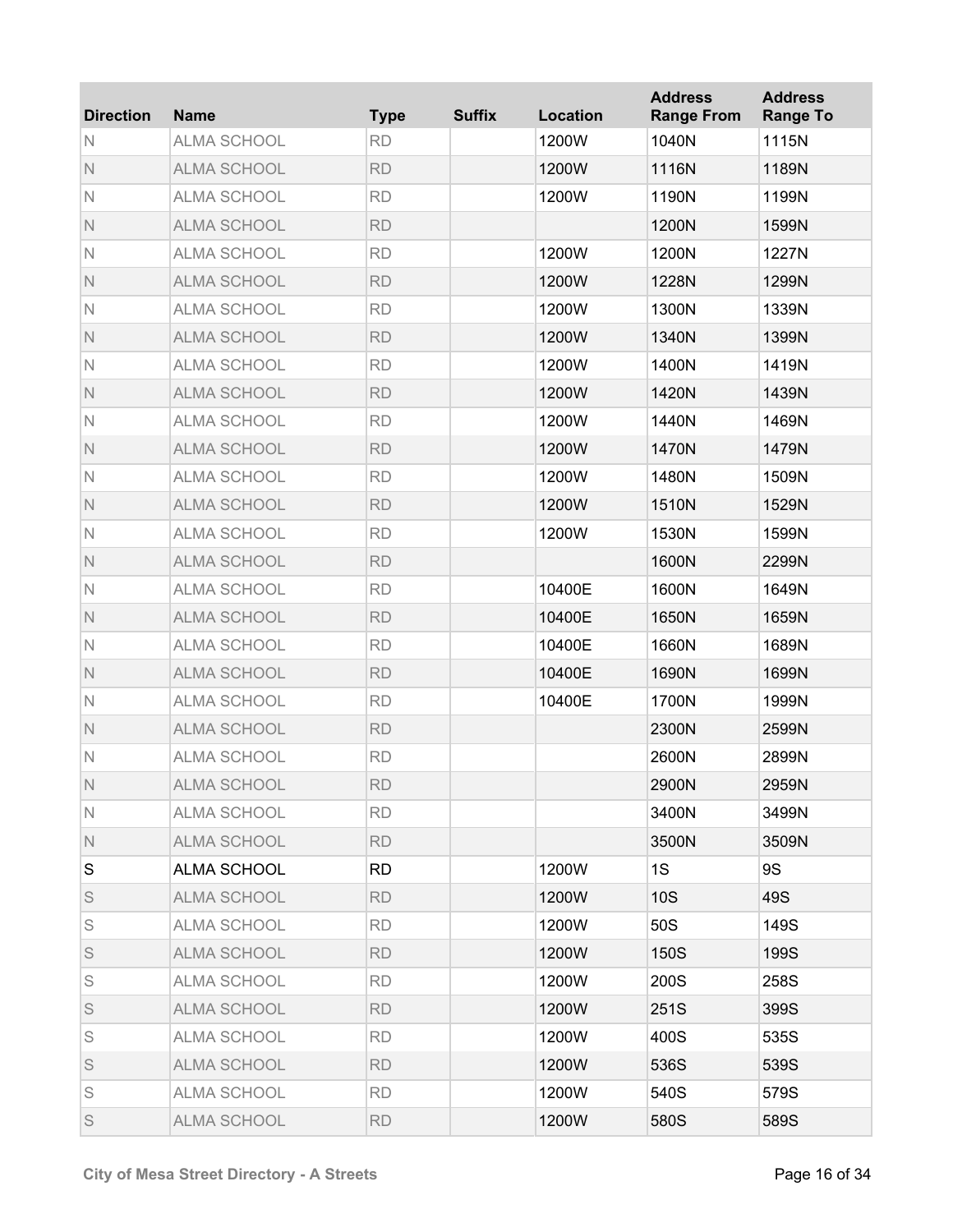| <b>Direction</b> | <b>Name</b>        | <b>Type</b> | <b>Suffix</b> | Location | <b>Address</b><br><b>Range From</b> | <b>Address</b><br><b>Range To</b> |
|------------------|--------------------|-------------|---------------|----------|-------------------------------------|-----------------------------------|
| S                | <b>ALMA SCHOOL</b> | <b>RD</b>   |               | 1200W    | 590S                                | 599S                              |
| S                | <b>ALMA SCHOOL</b> | <b>RD</b>   |               | 1200W    | 600S                                | 629S                              |
| S                | <b>ALMA SCHOOL</b> | <b>RD</b>   |               | 1200W    | 630S                                | 639S                              |
| S                | <b>ALMA SCHOOL</b> | <b>RD</b>   |               | 1200W    | 640S                                | 649S                              |
| S                | <b>ALMA SCHOOL</b> | <b>RD</b>   |               | 1200W    | 650S                                | 659S                              |
| S                | <b>ALMA SCHOOL</b> | <b>RD</b>   |               | 1200W    | 660S                                | 669S                              |
| S                | <b>ALMA SCHOOL</b> | <b>RD</b>   |               | 1200W    | 670S                                | 699S                              |
| S                | <b>ALMA SCHOOL</b> | <b>RD</b>   |               | 1200W    | 700S                                | 717S                              |
| S                | <b>ALMA SCHOOL</b> | <b>RD</b>   |               | 1200W    | 718S                                | 757S                              |
| S                | <b>ALMA SCHOOL</b> | <b>RD</b>   |               | 1200W    | 750S                                | 799S                              |
| S                | <b>ALMA SCHOOL</b> | <b>RD</b>   |               | 1200W    | 800S                                | 819S                              |
| S                | <b>ALMA SCHOOL</b> | <b>RD</b>   |               | 1200W    | 820S                                | 829S                              |
| S                | <b>ALMA SCHOOL</b> | <b>RD</b>   |               | 1200W    | 830S                                | 859S                              |
| S                | <b>ALMA SCHOOL</b> | <b>RD</b>   |               | 1200W    | 861S                                | 879S                              |
| S                | <b>ALMA SCHOOL</b> | <b>RD</b>   |               | 1200W    | 880S                                | 899S                              |
| S                | <b>ALMA SCHOOL</b> | <b>RD</b>   |               | 1200W    | 900S                                | 914S                              |
| S                | <b>ALMA SCHOOL</b> | <b>RD</b>   |               | 1200W    | 915S                                | 929S                              |
| S                | <b>ALMA SCHOOL</b> | <b>RD</b>   |               | 1200W    | 930S                                | 939S                              |
| S                | <b>ALMA SCHOOL</b> | <b>RD</b>   |               | 1200W    | 940S                                | 949S                              |
| S                | <b>ALMA SCHOOL</b> | <b>RD</b>   |               | 1200W    | 950S                                | 959S                              |
| S                | ALMA SCHOOL        | <b>RD</b>   |               | 1200W    | 960S                                | 999S                              |
| S                | <b>ALMA SCHOOL</b> | <b>RD</b>   |               | 1200W    | 1000S                               | 1019S                             |
| S                | <b>ALMA SCHOOL</b> | <b>RD</b>   |               | 1200W    | 1020S                               | 1039S                             |
| S                | <b>ALMA SCHOOL</b> | <b>RD</b>   |               | 1200W    | 1040S                               | 1059S                             |
| S                | <b>ALMA SCHOOL</b> | <b>RD</b>   |               | 1200W    | 1060S                               | 1099S                             |
| S                | ALMA SCHOOL        | <b>RD</b>   |               | 1200W    | 1100S                               | 1119S                             |
| S                | <b>ALMA SCHOOL</b> | <b>RD</b>   |               | 1200W    | 1120S                               | 1199S                             |
| S                | ALMA SCHOOL        | <b>RD</b>   |               | 1200W    | 1200S                               | 1309S                             |
| S                | <b>ALMA SCHOOL</b> | <b>RD</b>   |               | 1200W    | 1310S                               | 1319S                             |
| S                | ALMA SCHOOL        | <b>RD</b>   |               | 1200W    | 1320S                               | 1438S                             |
| S                | <b>ALMA SCHOOL</b> | <b>RD</b>   |               | 1200W    | 1401S                               | 1562S                             |
| S                | ALMA SCHOOL        | <b>RD</b>   |               | 1200W    | 1563S                               | 1566S                             |
| S                | <b>ALMA SCHOOL</b> | <b>RD</b>   |               | 1200W    | 1567S                               | 1599S                             |
| S                | ALMA SCHOOL        | <b>RD</b>   |               | 1200W    | 1600S                               | 1615S                             |
| S                | <b>ALMA SCHOOL</b> | <b>RD</b>   |               | 1200W    | 1616S                               | 1619S                             |
| S                | <b>ALMA SCHOOL</b> | <b>RD</b>   |               | 1200W    | 1620S                               | 1729S                             |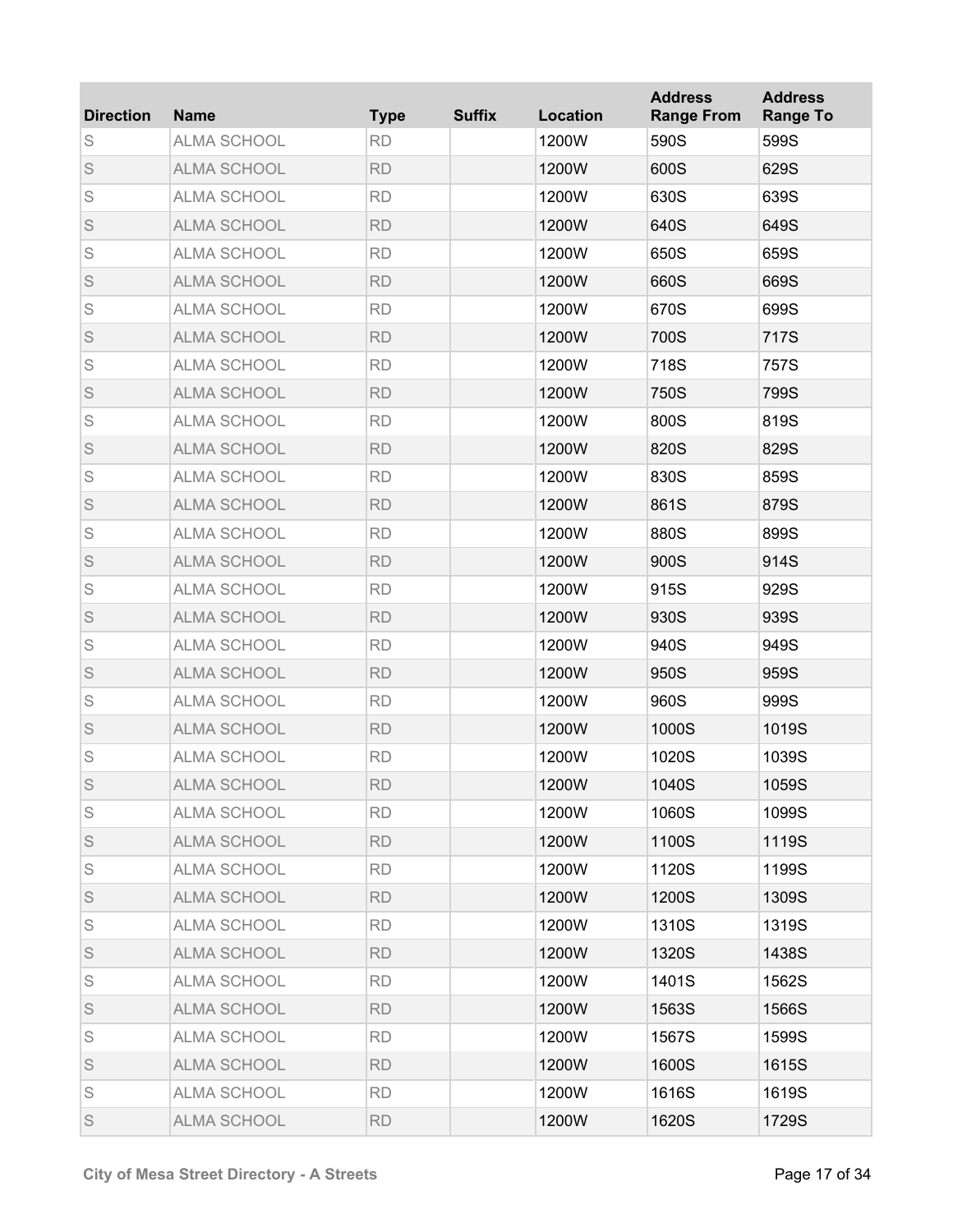| <b>Direction</b> | <b>Name</b>        | <b>Type</b> | <b>Suffix</b> | Location | <b>Address</b><br><b>Range From</b> | <b>Address</b><br><b>Range To</b> |
|------------------|--------------------|-------------|---------------|----------|-------------------------------------|-----------------------------------|
| S                | <b>ALMA SCHOOL</b> | <b>RD</b>   |               | 1200W    | 1730S                               | 1749S                             |
| S                | <b>ALMA SCHOOL</b> | <b>RD</b>   |               | 1200W    | 1748S                               | 1833S                             |
| S                | <b>ALMA SCHOOL</b> | <b>RD</b>   |               | 1200W    | 1834S                               | 1899S                             |
| S                | <b>ALMA SCHOOL</b> | <b>RD</b>   |               | 1200W    | 1900S                               | 1999S                             |
| S                | <b>ALMA SCHOOL</b> | <b>RD</b>   |               | 1200W    | 2000S                               | 2110S                             |
| S                | <b>ALMA SCHOOL</b> | <b>RD</b>   |               | 1200W    | 2111S                               | 2224S                             |
| S                | <b>ALMA SCHOOL</b> | <b>RD</b>   |               | 1200W    | 2225S                               | 2399S                             |
| S                | <b>ALMA SCHOOL</b> | <b>RD</b>   |               | 1200W    | 2400S                               | 2599S                             |
| S                | <b>ALMA SCHOOL</b> | <b>RD</b>   |               | 1200W    | 2600S                               | 2634S                             |
| S                | <b>ALMA SCHOOL</b> | <b>RD</b>   |               | 1200W    | 2635S                               | 2799S                             |
| S                | <b>ALMA SCHOOL</b> | <b>RD</b>   |               | 1200W    | 2800S                               | 3019S                             |
| S                | <b>ALMA SCHOOL</b> | <b>RD</b>   |               | 1200W    | 3020S                               | 3029S                             |
| S                | <b>ALMA SCHOOL</b> | <b>RD</b>   |               | 1200W    | 3030S                               | 3069S                             |
| S                | <b>ALMA SCHOOL</b> | <b>RD</b>   |               | 1200W    | 3070S                               | 3099S                             |
| S                | <b>ALMA SCHOOL</b> | <b>RD</b>   |               | 1200W    | 3100S                               | 3199S                             |
| ${\sf N}$        | <b>ALMAR</b>       |             |               | 3200E    | 620N                                | 659N                              |
| $\mathbb N$      | <b>ALMAR</b>       |             |               | 3200E    | 660N                                | 799N                              |
| S                | <b>ALMAR</b>       |             |               | 3200E    | 400S                                | 415S                              |
| S                | <b>ALMAR</b>       |             |               | 3200E    | 1400S                               | 1424S                             |
| S                | <b>ALMAR</b>       |             |               | 3200E    | 1425S                               | 1499S                             |
| S                | <b>ALMAR</b>       |             |               | 3200E    | 1750S                               | 1799S                             |
| S                | <b>ALMAR</b>       |             |               | 3200E    | 1860S                               | 1919S                             |
| ${\sf N}$        | <b>ALMAR</b>       | <b>CIR</b>  |               | 3300E    | 600N                                | 619N                              |
| $\mathbb S$      | <b>ALMAR</b>       | <b>CIR</b>  |               | 3300E    | 935S                                | 957S                              |
| S                | <b>ALMAR</b>       | <b>CIR</b>  |               | 3300E    | 1009S                               | 1024S                             |
| S                | <b>ALMAR</b>       | <b>CIR</b>  |               | 3300E    | 1202S                               | 1299S                             |
| N                | <b>ALMOND</b>      |             |               | 2300E    | 1610N                               | 1639N                             |
| N                | <b>ALMOND</b>      |             |               | 2300E    | 1640N                               | 1699N                             |
| N                | <b>ALMOND</b>      |             |               | 2300E    | 1700N                               | 1729N                             |
| N                | <b>ALMOND</b>      |             |               | 2300E    | 2100N                               | 2134N                             |
| N                | <b>ALMOND</b>      |             |               | 2300E    | 2135N                               | 2199N                             |
| N                | <b>ALMOND</b>      |             |               | 2300E    | 2200N                               | 2231N                             |
| N                | <b>ALMOND</b>      |             |               | 2300E    | 2232N                               | 2299N                             |
| N                | <b>ALMOND</b>      |             |               | 2300E    | 2300N                               | 2329N                             |
| $\mathbb N$      | <b>ALMOND</b>      |             |               | 2300E    | 2650N                               | 2709N                             |
| $\mathbb N$      | <b>ALMOND</b>      |             |               | 2300E    | 2710N                               | 2747N                             |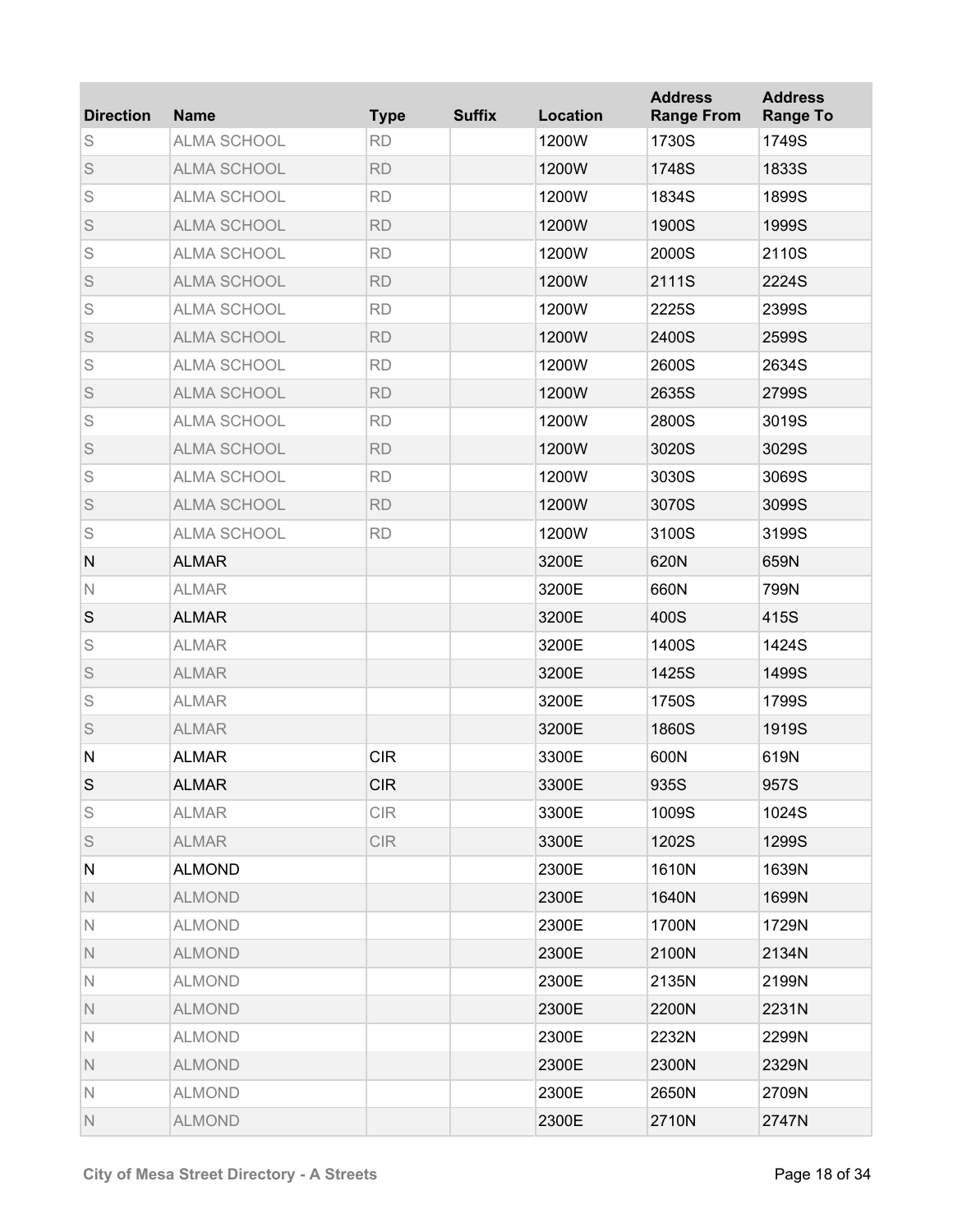| <b>Direction</b> | <b>Name</b>         | <b>Type</b> | <b>Suffix</b> | Location | <b>Address</b><br><b>Range From</b> | <b>Address</b><br><b>Range To</b> |
|------------------|---------------------|-------------|---------------|----------|-------------------------------------|-----------------------------------|
| N                | <b>ALMOND</b>       |             |               | 2300E    | 2748N                               | 2759N                             |
| S                | <b>ALMOND</b>       |             |               | 2300E    | 1630S                               | 1739S                             |
| N                | <b>ALMOND</b>       | <b>CIR</b>  |               | 2300E    | 800N                                | 830N                              |
| $\mathsf{N}$     | <b>ALMOND</b>       | <b>CIR</b>  |               | 2300E    | 2030N                               | 2099N                             |
| S                | <b>ALMOND</b>       | <b>CIR</b>  |               | 2300E    | 1338S                               | 1399S                             |
| ${\sf N}$        | <b>ALMOND GROVE</b> |             |               | 2300E    | 2000N                               | 2019N                             |
| $\mathsf{N}$     | <b>ALMOND GROVE</b> |             |               | 2300E    | 2020N                               | 2099N                             |
| E                | <b>ALPINE</b>       | <b>AVE</b>  |               | 100S     | 2200E                               | 2269E                             |
| Ε                | <b>ALPINE</b>       | AVE         |               | 100S     | 2270E                               | 2319E                             |
| Ε                | <b>ALPINE</b>       | AVE         |               | 100S     | 2320E                               | 2399E                             |
| Ε                | <b>ALPINE</b>       | AVE         |               | 100S     | 2400E                               | 2499E                             |
| Ε                | <b>ALPINE</b>       | AVE         |               | 100S     | 5400E                               | 5599E                             |
| E                | <b>ALPINE</b>       | <b>CIR</b>  |               | 100S     | 2100E                               | 2199E                             |
| N                | <b>ALTA MESA</b>    | <b>DR</b>   |               | 5700E    | 800N                                | 839N                              |
| $\mathbb N$      | <b>ALTA MESA</b>    | <b>DR</b>   |               | 5700E    | 840N                                | 859N                              |
| $\mathsf{N}$     | <b>ALTA MESA</b>    | <b>DR</b>   |               | 5700E    | 860N                                | 899N                              |
| $\mathbb N$      | <b>ALTA MESA</b>    | DR          |               | 5700E    | 900N                                | 949N                              |
| $\mathsf{N}$     | <b>ALTA MESA</b>    | <b>DR</b>   |               | 5700E    | 950N                                | 999N                              |
| $\mathbb N$      | <b>ALTA MESA</b>    | DR          |               | 5700E    | 1000N                               | 1099N                             |
| $\mathsf{N}$     | <b>ALTA MESA</b>    | <b>DR</b>   |               | 5700E    | 1100N                               | 1139N                             |
| $\mathbb N$      | <b>ALTA MESA</b>    | DR          |               | 5700E    | 1140N                               | 1199N                             |
| $\mathsf{N}$     | <b>ALTA MESA</b>    | DR          |               | 5700E    | 1200N                               | 1239N                             |
| $\mathbb N$      | <b>ALTA MESA</b>    | <b>DR</b>   |               | 5700E    | 1240N                               | 1299N                             |
| $\mathsf{N}$     | <b>ALTA MESA</b>    | DR          |               | 5700E    | 1300N                               | 1351N                             |
| N                | <b>ALTA MESA</b>    | DR          |               | 5700E    | 1352N                               | 1409N                             |
| $\mathbb N$      | <b>ALTA MESA</b>    | <b>DR</b>   |               | 5700E    | 1410N                               | 1509N                             |
| N                | <b>ALTA MESA</b>    | <b>DR</b>   |               | 5700E    | 1510N                               | 1539N                             |
| N.               | <b>ALTA MESA</b>    | <b>DR</b>   |               | 5700E    | 1540N                               | 1599N                             |
| N                | <b>ALTA MESA</b>    | <b>DR</b>   |               | 5700E    | 1600N                               | 1649N                             |
| N.               | <b>ALTA MESA</b>    | <b>DR</b>   |               | 5700E    | 1650N                               | 1699N                             |
| N                | <b>ALTA MESA</b>    | <b>DR</b>   |               | 5700E    | 1700N                               | 1729N                             |
| N.               | <b>ALTA MESA</b>    | <b>DR</b>   |               | 5700E    | 1730N                               | 1769N                             |
| N                | <b>ALTA MESA</b>    | <b>DR</b>   |               | 5700E    | 1770N                               | 1849N                             |
| N.               | <b>ALTA MESA</b>    | <b>DR</b>   |               | 5700E    | 1850N                               | 1899N                             |
| N                | <b>ALTA MESA</b>    | <b>DR</b>   |               | 5700E    | 1900N                               | 1929N                             |
| $\mathbb N$      | <b>ALTA MESA</b>    | <b>DR</b>   |               | 5700E    | 1930N                               | 1999N                             |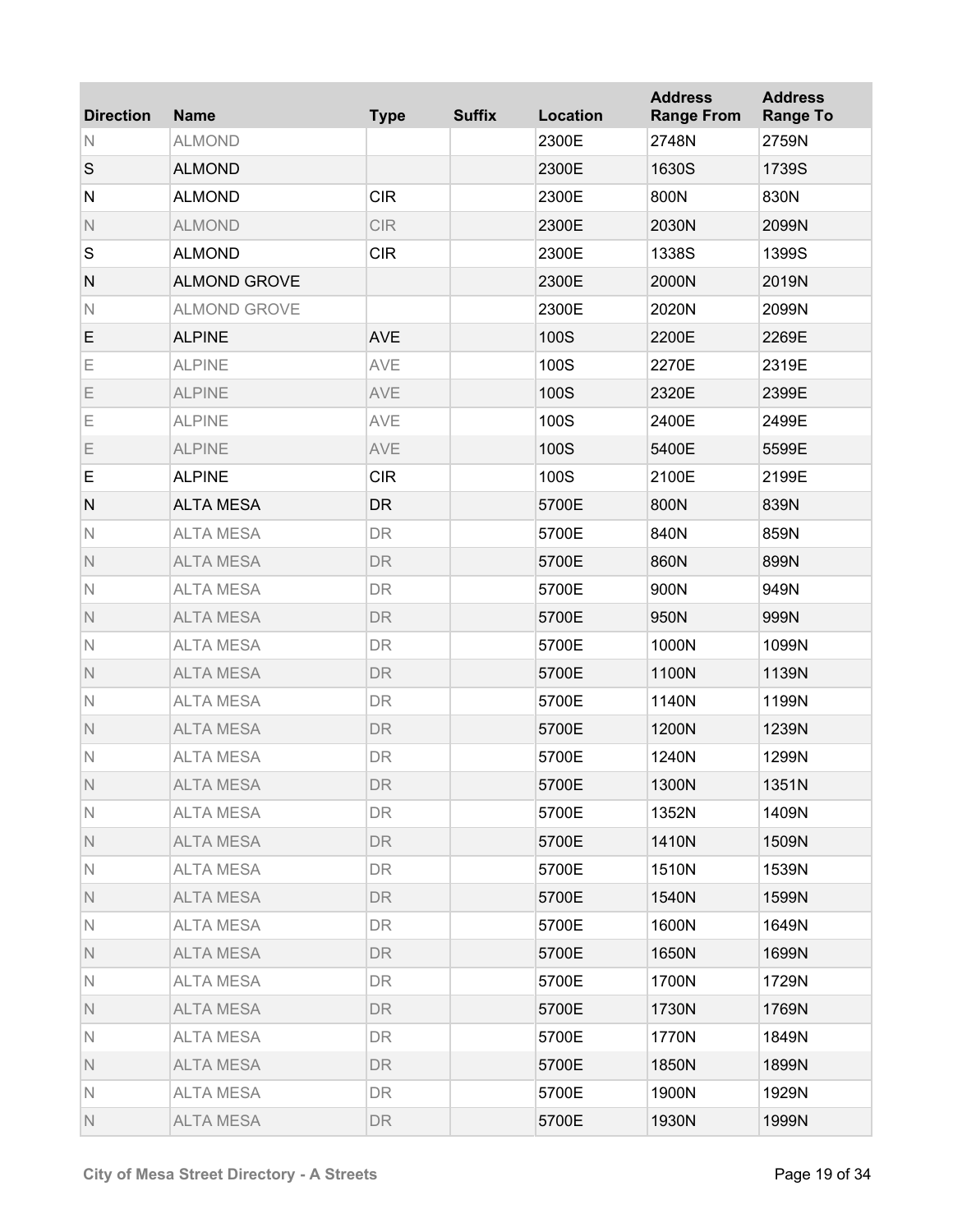| <b>Direction</b> | <b>Name</b>       | <b>Type</b> | <b>Suffix</b> | Location | <b>Address</b><br><b>Range From</b> | <b>Address</b><br><b>Range To</b> |
|------------------|-------------------|-------------|---------------|----------|-------------------------------------|-----------------------------------|
| S                | <b>ALTA VISTA</b> |             |               | 2300W    | 2700S                               | 2729S                             |
| S                | <b>ALTA VISTA</b> |             |               | 2300W    | 2730S                               | 2749S                             |
| S                | <b>ALTA VISTA</b> | <b>CIR</b>  |               | 2300W    | 1920S                               | 1951S                             |
| S                | <b>ALTA VISTA</b> | <b>CIR</b>  |               | 2300W    | 2301S                               | 2321S                             |
| S                | <b>ALTA VISTA</b> | <b>CIR</b>  |               | 2300W    | 3133S                               | 3149S                             |
| E                | <b>ALTADONNA</b>  | <b>CT</b>   |               |          | 1190E                               | 1319E                             |
| E                | <b>ALTADONNA</b>  | <b>ST</b>   |               |          | 1100E                               | 1129E                             |
| Ε                | <b>ALTADONNA</b>  | <b>ST</b>   |               |          | 1130E                               | 1199E                             |
| S                | <b>ALTO</b>       | DR          |               |          | 3610S                               | 3619S                             |
| ${\sf N}$        | <b>ALVARO</b>     |             |               | 5400E    | 950N                                | 1050N                             |
| S                | <b>ALVARO</b>     |             |               | 5400E    | 1200S                               | 1219S                             |
| S                | <b>ALVARO</b>     |             |               | 5400E    | 1220S                               | 1229S                             |
| S                | <b>ALVARO</b>     |             |               | 5400E    | 1230S                               | 1249S                             |
| S                | <b>ALVARO</b>     |             |               | 5400E    | 1250S                               | 1319S                             |
| S                | <b>ALVARO</b>     |             |               | 5400E    | 1320S                               | 1329S                             |
| S                | <b>ALVARO</b>     |             |               | 5400E    | 1330S                               | 1339S                             |
| ${\sf N}$        | <b>ALVARO</b>     | <b>CIR</b>  |               | 5400E    | 820N                                | 849N                              |
| S                | <b>ALVARO</b>     | <b>CIR</b>  |               | 5400E    | 305S                                | 339S                              |
| S                | <b>ALVARO</b>     | <b>CIR</b>  |               | 5400E    | 340S                                | 364S                              |
| S                | <b>ALVARO</b>     | <b>CIR</b>  |               | 5400E    | 1500S                               | 1529S                             |
| ${\sf N}$        | <b>AMANDES</b>    |             |               | 9930E    | 1220N                               | 1299N                             |
| $\mathsf{N}$     | <b>AMANDES</b>    |             |               | 9930E    | 1300N                               | 1349N                             |
| S                | <b>AMARYLLIS</b>  |             |               | 7750E    | 2650S                               | 2699S                             |
| S                | <b>AMARYLLIS</b>  |             |               | 7760E    | 2720S                               | 2749S                             |
| N                | <b>AMBER</b>      |             |               | 1100E    | 1300N                               | 1329N                             |
| N                | <b>AMBER</b>      |             |               | 1100E    | 1330N                               | 1399N                             |
| N                | <b>AMBER</b>      |             |               | 1100E    | 1400N                               | 1429N                             |
| N                | <b>AMBER</b>      |             |               | 1100E    | 1430N                               | 1446N                             |
| N                | <b>AMBER</b>      |             |               | 1100E    | 1712N                               | 1739N                             |
| N                | <b>AMBER</b>      | <b>CIR</b>  |               | 1100E    | 1011N                               | 1034N                             |
| N                | <b>AMBROSIA</b>   |             |               | 5600E    | 823N                                | 835N                              |
| N                | <b>AMBROSIA</b>   |             |               | 5600E    | 900N                                | 1010N                             |
| N                | <b>AMBROSIA</b>   |             |               | 5600E    | 1011N                               | 1037N                             |
| $\mathbb N$      | <b>AMBROSIA</b>   |             |               | 5600E    | 1038N                               | 1049N                             |
| $\mathbb N$      | <b>AMBROSIA</b>   |             |               | 5600E    | 1050N                               | 1119N                             |
| $\mathbb N$      | <b>AMBROSIA</b>   |             |               | 5600E    | 1120N                               | 1159N                             |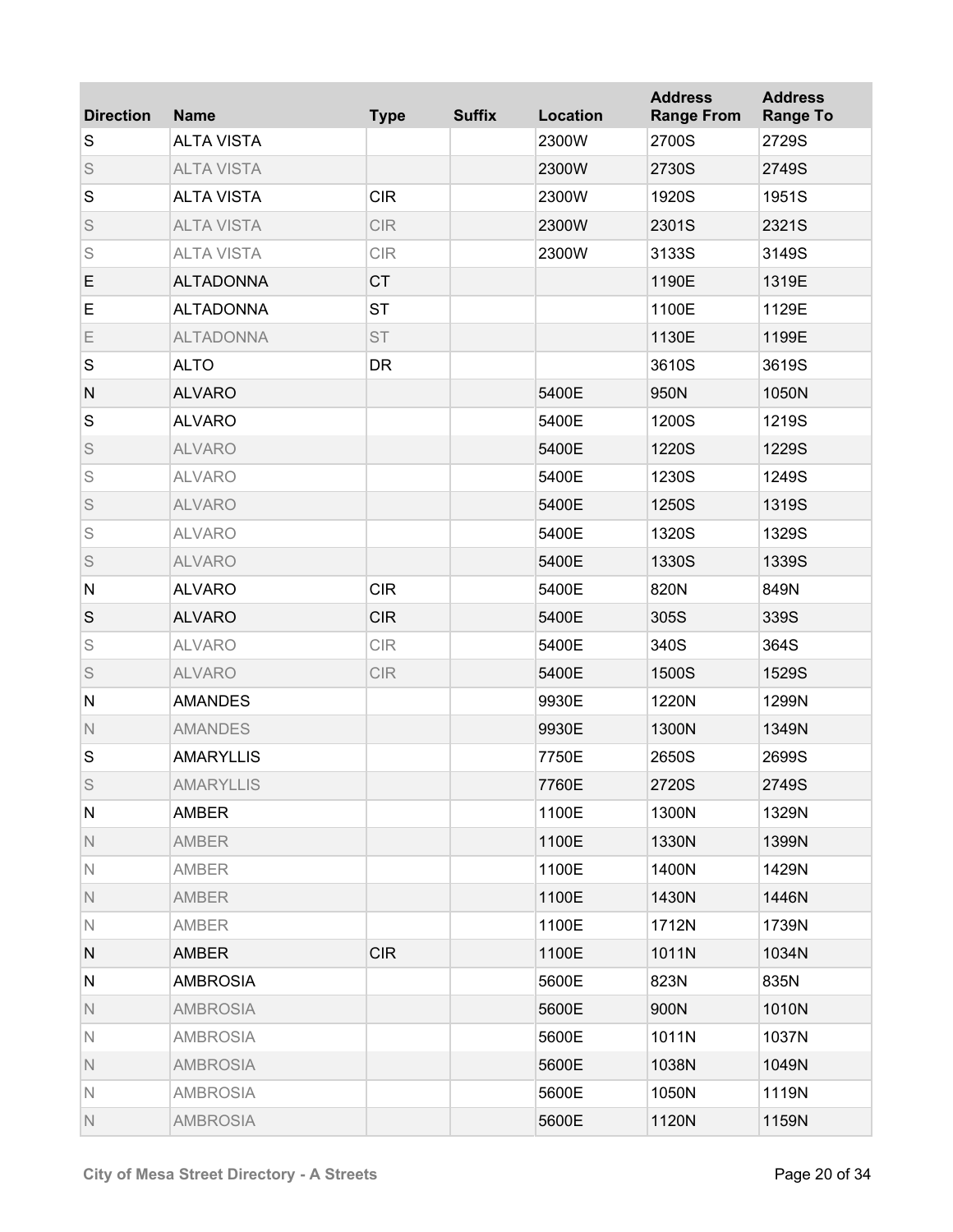| <b>Direction</b> | <b>Name</b>     | <b>Type</b> | <b>Suffix</b> | Location | <b>Address</b><br><b>Range From</b> | <b>Address</b><br><b>Range To</b> |
|------------------|-----------------|-------------|---------------|----------|-------------------------------------|-----------------------------------|
| N                | <b>AMBROSIA</b> |             |               | 5600E    | 1160N                               | 1199N                             |
| $\mathbb N$      | <b>AMBROSIA</b> |             |               | 5600E    | 1200N                               | 1217N                             |
| $\mathsf{N}$     | <b>AMBROSIA</b> |             |               | 5600E    | 1235N                               | 1266N                             |
| $\mathbb N$      | <b>AMBROSIA</b> |             |               | 5600E    | 1301N                               | 1320N                             |
| $\mathsf{N}$     | <b>AMBROSIA</b> |             |               | 5600E    | 1328N                               | 1349N                             |
| $\mathbb N$      | <b>AMBROSIA</b> |             |               | 5600E    | 1350N                               | 1423N                             |
| ${\sf N}$        | <b>AMIRA</b>    | <b>WAY</b>  |               |          | 27560N                              | 27629N                            |
| $\mathbb N$      | <b>AMIRA</b>    | <b>WAY</b>  |               |          | 27710N                              | 27849N                            |
| $\mathsf{N}$     | <b>AMIRA</b>    | <b>WAY</b>  |               |          | 27850N                              | 27899N                            |
| $\mathbb N$      | <b>AMIRA</b>    | <b>WAY</b>  |               |          | 27900N                              | 27929N                            |
| E                | <b>AMPERE</b>   | <b>AVE</b>  |               | 4600S    | 10020E                              | 10029E                            |
| Ε                | <b>AMPERE</b>   | AVE         |               | 4600S    | 10030E                              | 10042E                            |
| Ε                | <b>AMPERE</b>   | AVE         |               | 4600S    | 10043E                              | 10134E                            |
| Ε                | <b>AMPERE</b>   | AVE         |               | 4600S    | 10135E                              | 10149E                            |
| Ε                | <b>AMPERE</b>   | AVE         |               | 4600S    | 10150E                              | 10211E                            |
| Ε                | <b>AMPERE</b>   | AVE         |               | 4600S    | 10212E                              | 10255E                            |
| Ε                | <b>AMPERE</b>   | AVE         |               | 4600S    | 10256E                              | 10269E                            |
| S                | <b>AMULET</b>   |             |               | 7300E    | 1130S                               | 1199S                             |
| S                | <b>AMULET</b>   |             |               | 7300E    | 1010S                               | 1039S                             |
| S                | <b>AMULET</b>   |             |               | 7300E    | 1040S                               | 1099S                             |
| S                | <b>AMULET</b>   | <b>AVE</b>  |               | 7300E    | <b>10S</b>                          | 54S                               |
| S                | <b>AMULET</b>   | AVE         |               | 7300E    | 55S                                 | 129S                              |
| S                | <b>AMULET</b>   | AVE         |               | 7300E    | 130S                                | 219S                              |
| N                | AMY             | LN          |               |          | 37840N                              | 37939N                            |
| N                | <b>AMY</b>      | LN          |               |          | 38020N                              | 38119N                            |
| $\mathbb N$      | <b>AMY</b>      | ${\sf LN}$  |               |          | 38190N                              | 38229N                            |
| $\mathbb N$      | <b>AMY</b>      | LN          |               |          | 38230N                              | 38319N                            |
| N                | <b>AMY</b>      | LN          |               |          | 38320N                              | 38409N                            |
| Е                | <b>ANAHEIM</b>  | <b>ST</b>   |               | 200N     | 5820E                               | 5999E                             |
| E.               | <b>ANAHEIM</b>  | <b>ST</b>   |               | 200N     | 6000E                               | 6199E                             |
| Е                | <b>ANAHEIM</b>  | <b>ST</b>   |               | 200N     | 6200E                               | 6299E                             |
| S                | <b>ANANEA</b>   |             |               | 7550E    | 2860S                               | 2899S                             |
| S                | <b>ANANEA</b>   |             |               | 7550E    | 2900S                               | 2919S                             |
| S                | <b>ANANEA</b>   |             |               | 7580E    | 2940S                               | 2969S                             |
| S                | <b>ANANEA</b>   |             |               | 7580E    | 2970S                               | 3009S                             |
| S                | <b>ANANEA</b>   |             |               | 7580E    | 3040S                               | 3049S                             |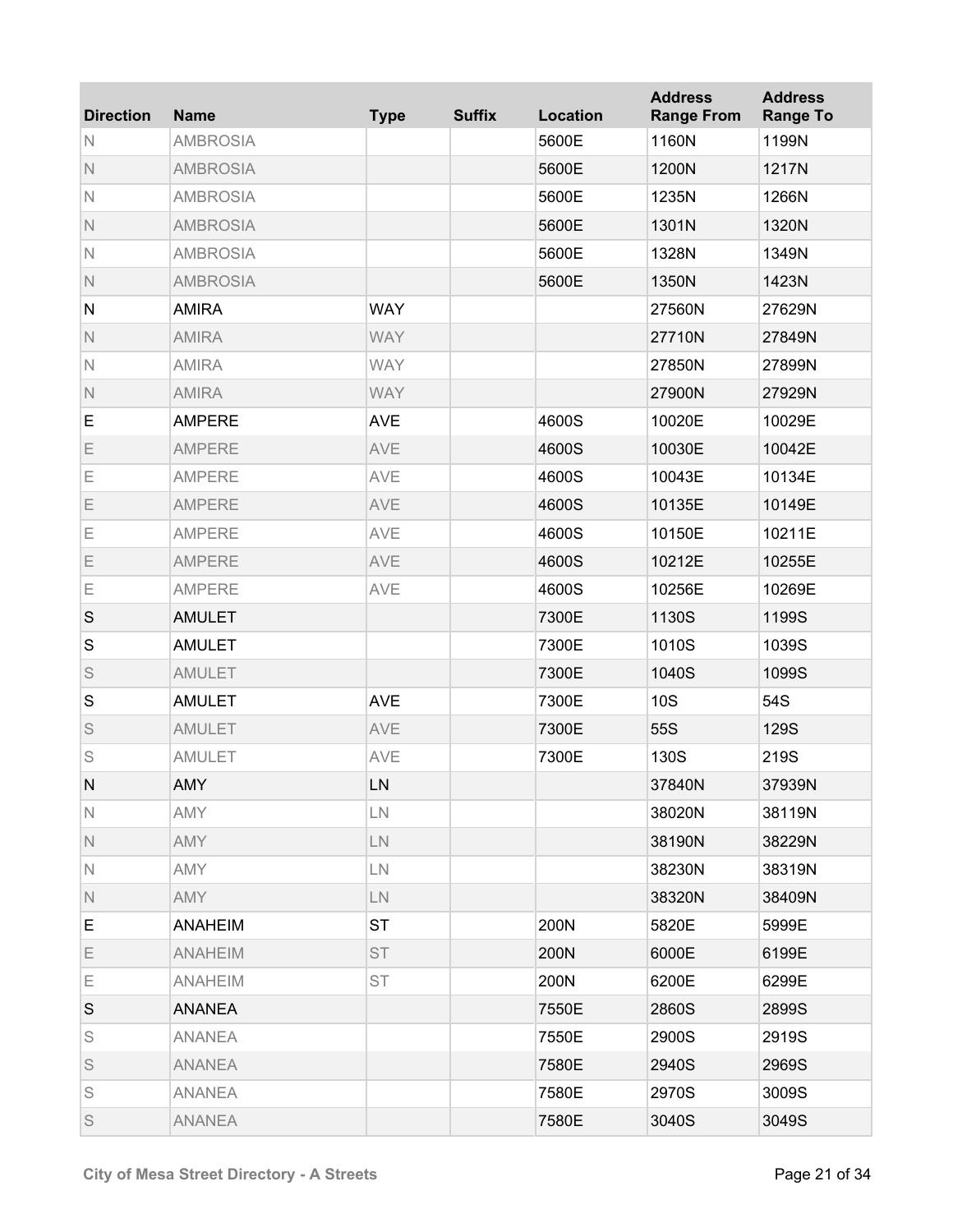| <b>Direction</b> | <b>Name</b>       | <b>Type</b> | <b>Suffix</b> | <b>Location</b> | <b>Address</b><br><b>Range From</b> | <b>Address</b><br><b>Range To</b> |
|------------------|-------------------|-------------|---------------|-----------------|-------------------------------------|-----------------------------------|
| S                | <b>ANANEA</b>     |             |               | 7580E           | 3050S                               | 3099S                             |
| ${\sf N}$        | <b>ANANEA</b>     |             |               | 7500E           | 1400N                               | 1469N                             |
| $\mathbb N$      | <b>ANANEA</b>     |             |               | 7500E           | 1600N                               | 1799N                             |
| $\mathsf S$      | <b>ANANEA</b>     |             |               | 7500E           | 1010S                               | 1039S                             |
| S                | <b>ANANEA</b>     |             |               | 7500E           | 2030S                               | 2069S                             |
| S                | <b>ANANEA</b>     |             |               | 7500E           | 2120S                               | 2149S                             |
| S                | <b>ANANEA</b>     |             |               | 7500E           | 2300S                               | 2339S                             |
| S                | <b>ANANEA</b>     |             |               | 7500E           | 2340S                               | 2409S                             |
| S                | <b>ANANEA</b>     |             |               | 7500E           | 2410S                               | 2499S                             |
| S                | <b>ANANEA</b>     |             |               | 7500E           | 2500S                               | 2519S                             |
| S                | <b>ANANEA</b>     |             |               | 7500E           | 2520S                               | 2553S                             |
| S                | <b>ANANEA</b>     |             |               | 7500E           | 2555S                               | 2569S                             |
| S                | <b>ANANEA</b>     |             |               | 7500E           | 2600S                               | 2633S                             |
| S                | <b>ANANEA</b>     |             |               | 7500E           | 2634S                               | 2645S                             |
| S                | <b>ANANEA</b>     |             |               | 7500E           | 2646S                               | 2657S                             |
| S                | <b>ANANEA</b>     |             |               | 7500E           | 2658S                               | 2739S                             |
| E                | <b>ANANEA</b>     | <b>AVE</b>  |               | 100S            | 10520E                              | 10539E                            |
| Ε                | <b>ANANEA</b>     | AVE         |               | 100S            | 10550E                              | 10609E                            |
| Ε                | <b>ANANEA</b>     | AVE         |               | 100S            | 10610E                              | 10749E                            |
| E                | <b>ANANEA</b>     | <b>CIR</b>  |               | 100S            | 7580E                               | 7599E                             |
| S                | <b>ANANEA</b>     | <b>CIR</b>  |               | 7500E           | 1040S                               | 1069S                             |
| E                | <b>ANASTASIA</b>  | <b>ST</b>   |               |                 | 300E                                | 329E                              |
| Ε                | <b>ANASTASIA</b>  | <b>ST</b>   |               |                 | 330E                                | 539E                              |
| Ε                | ANASTASIA         | ST          |               |                 | 640E                                | 669E                              |
| Е                | <b>ANASTASIA</b>  | <b>ST</b>   |               |                 | 670E                                | 749E                              |
| E.               | <b>ANASTASIA</b>  | <b>ST</b>   |               |                 | 750E                                | 859E                              |
| Е                | <b>ANASTASIA</b>  | <b>ST</b>   |               |                 | 860E                                | 889E                              |
| E.               | <b>ANASTASIA</b>  | <b>ST</b>   |               |                 | 1170E                               | 1309E                             |
| Е                | <b>ANASTASIA</b>  | <b>ST</b>   |               |                 | 1310E                               | 1389E                             |
| E.               | <b>ANASTASIA</b>  | <b>ST</b>   |               |                 | 1560E                               | 1759E                             |
| N                | <b>ANCONA</b>     | <b>CT</b>   |               |                 | 40630N                              | 40699N                            |
| E                | ANDALUSIAN        | <b>LOOP</b> |               |                 | 1750E                               | 1909E                             |
| Е                | <b>ANDALUSIAN</b> | LOOP        |               |                 | 1910E                               | 2199E                             |
| E.               | <b>ANDALUSIAN</b> | <b>LOOP</b> |               |                 | 2200E                               | 2209E                             |
| Е                | <b>ANDALUSIAN</b> | LOOP        |               |                 | 2210E                               | 2217E                             |
| E                | <b>ANDALUSIAN</b> | <b>LOOP</b> |               |                 | 2218E                               | 2239E                             |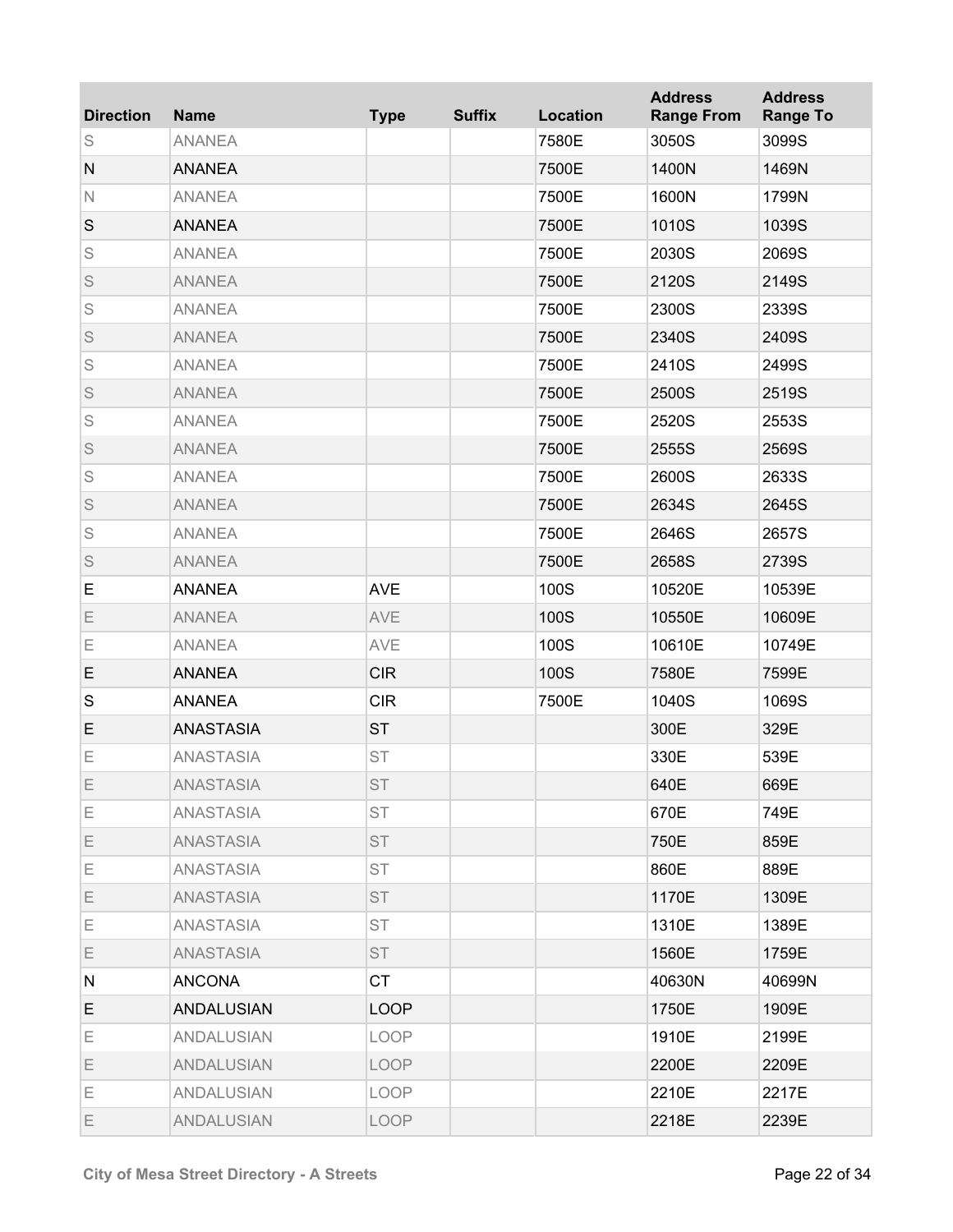| <b>Direction</b> | <b>Name</b>     | <b>Type</b> | <b>Suffix</b> | Location | <b>Address</b><br><b>Range From</b> | <b>Address</b><br><b>Range To</b> |
|------------------|-----------------|-------------|---------------|----------|-------------------------------------|-----------------------------------|
| W                | <b>ANGEL</b>    | <b>WAY</b>  |               |          | 2200W                               | 2309W                             |
| W                | <b>ANGEL</b>    | <b>WAY</b>  |               |          | 2310W                               | 2449W                             |
| W                | <b>ANGEL</b>    | <b>WAY</b>  |               |          | 2620W                               | 2989W                             |
| E                | <b>ANGELINE</b> | <b>AVE</b>  |               |          | 340E                                | 639E                              |
| Е                | <b>ANGELINE</b> | AVE         |               |          | 720E                                | 789E                              |
| Ε                | <b>ANGELINE</b> | AVE         |               |          | 790E                                | 869E                              |
| E                | <b>ANGELINE</b> | AVE         |               |          | 1120E                               | 1169E                             |
| Ε                | <b>ANGELINE</b> | AVE         |               |          | 1170E                               | 1249E                             |
| E                | <b>ANGELINE</b> | AVE         |               |          | 1250E                               | 1349E                             |
| Ε                | <b>ANGELINE</b> | AVE         |               |          | 1350E                               | 1489E                             |
| E                | <b>ANGELINE</b> | AVE         |               |          | 1580E                               | 1769E                             |
| W                | <b>ANGUS</b>    | <b>RD</b>   |               |          | <b>20W</b>                          | 98W                               |
| W                | <b>ANGUS</b>    | <b>RD</b>   |               |          | 91W                                 | 329W                              |
| W                | <b>ANGUS</b>    | <b>RD</b>   |               |          | 390W                                | 519W                              |
| W                | <b>ANGUS</b>    | <b>RD</b>   |               |          | 520W                                | 539W                              |
| W                | <b>ANGUS</b>    | <b>RD</b>   |               |          | 540W                                | 569W                              |
| W                | <b>ANGUS</b>    | <b>RD</b>   |               |          | 570W                                | 639W                              |
| W                | <b>ANGUS</b>    | <b>RD</b>   |               |          | 890W                                | 919W                              |
| W                | <b>ANGUS</b>    | <b>RD</b>   |               |          | 920W                                | 1019W                             |
| W                | <b>ANGUS</b>    | <b>RD</b>   |               |          | 1060W                               | 1119W                             |
| W                | <b>ANGUS</b>    | <b>RD</b>   |               |          | 1120W                               | 1189W                             |
| W                | <b>ANGUS</b>    | <b>RD</b>   |               |          | 1270W                               | 1389W                             |
| $\mathbf S$      | <b>ANITOLE</b>  | <b>WAY</b>  |               | 10650E   | 4430S                               | 4449S                             |
| S                | <b>ANITOLE</b>  | <b>WAY</b>  |               | 10650E   | 4450S                               | 4509S                             |
| S                | <b>ANITOLE</b>  | <b>WAY</b>  |               | 10650E   | 4510S                               | 4549S                             |
| S                | <b>ANITOLE</b>  | <b>WAY</b>  |               | 10650E   | 4550S                               | 4609S                             |
| S                | <b>ANITOLE</b>  | <b>WAY</b>  |               | 10650E   | 4710S                               | 4799S                             |
| S                | <b>ANITOLE</b>  | <b>WAY</b>  |               | 10650E   | 4800S                               | 4819S                             |
| S                | <b>ANTONIO</b>  |             |               | 11160E   | 5360S                               | 5429S                             |
| S                | <b>ANTONIO</b>  |             |               | 11100E   | 6020S                               | 6049S                             |
| S                | <b>ANTONIO</b>  |             |               | 11100E   | 6050S                               | 6119S                             |
| S                | <b>ANTONIO</b>  |             |               | 11100E   | 6120S                               | 6159S                             |
| S                | <b>ANTONIO</b>  |             |               | 11170E   | 4200S                               | 4239S                             |
| S                | <b>ANTONIO</b>  |             |               | 11170E   | 4240S                               | 4309S                             |
| S                | <b>ANTONIO</b>  |             |               | 11170E   | 4310S                               | 4349S                             |
| S                | <b>ANTONIO</b>  |             |               | 11170E   | 4450S                               | 4529S                             |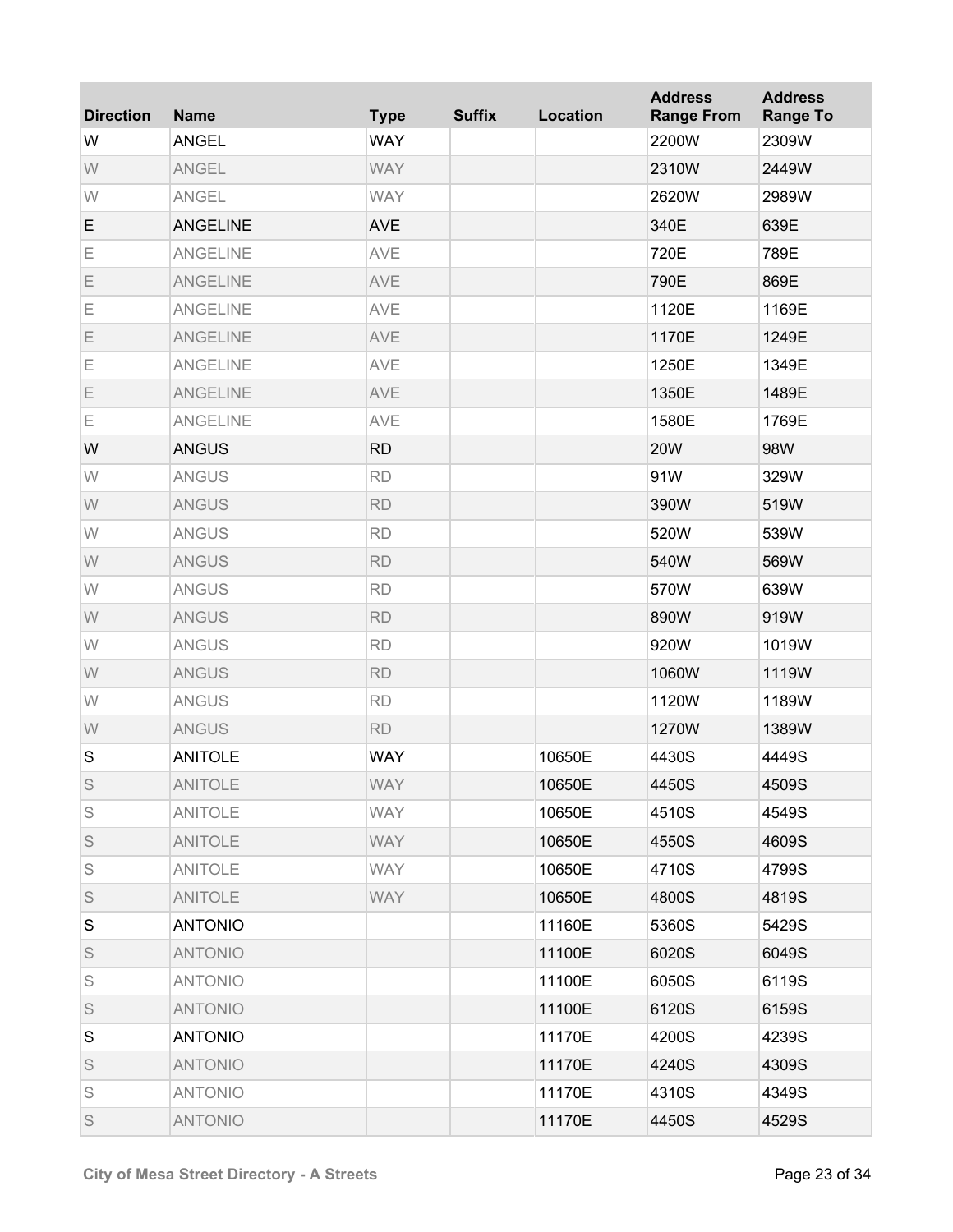| <b>Direction</b> | <b>Name</b>    | <b>Type</b> | <b>Suffix</b> | Location | <b>Address</b><br><b>Range From</b> | <b>Address</b><br><b>Range To</b> |
|------------------|----------------|-------------|---------------|----------|-------------------------------------|-----------------------------------|
| S                | <b>ANTONIO</b> |             |               | 11170E   | 4530S                               | 4569S                             |
| S                | <b>ANTONIO</b> |             |               | 11170E   | 4650S                               | 4713S                             |
| S                | <b>ANTONIO</b> |             |               | 11170E   | 4710S                               | 4741S                             |
| S                | <b>ANTONIO</b> |             |               | 11170E   | 4810S                               | 4949S                             |
| S                | <b>ANTONIO</b> | <b>CIR</b>  |               | 11170E   | 4408S                               | 4449S                             |
| S                | <b>ANTONIO</b> | <b>CIR</b>  |               | 11170E   | 4610S                               | 4649S                             |
| S                | <b>ANTONIO</b> | <b>CIR</b>  |               | 11170E   | 4740S                               | 4769S                             |
| E                | <b>APACHE</b>  | <b>BLVD</b> |               |          | 0E                                  | 1699E                             |
| Ε                | <b>APACHE</b>  | <b>BLVD</b> |               |          | 0E                                  | 1599E                             |
| Ε                | <b>APACHE</b>  | <b>BLVD</b> |               |          | 0E                                  | 1399E                             |
| Ε                | <b>APACHE</b>  | <b>BLVD</b> |               |          | 0E                                  | 1599E                             |
| Ε                | <b>APACHE</b>  | <b>BLVD</b> |               |          | 0E                                  | 1829E                             |
| Ε                | <b>APACHE</b>  | <b>BLVD</b> |               |          | 0E                                  | 1398E                             |
| Ε                | <b>APACHE</b>  | <b>BLVD</b> |               |          | 0E                                  | 1598E                             |
| Ε                | <b>APACHE</b>  | <b>BLVD</b> |               |          | 0E                                  | 1798E                             |
| Ε                | <b>APACHE</b>  | <b>BLVD</b> |               |          | 0E                                  | 1928E                             |
| Ε                | <b>APACHE</b>  | <b>BLVD</b> |               |          | 0E                                  | 2209E                             |
| Ε                | <b>APACHE</b>  | <b>BLVD</b> |               |          | 0E                                  | 1949E                             |
| Ε                | <b>APACHE</b>  | <b>BLVD</b> |               |          | 0E                                  | 2199E                             |
| Ε                | <b>APACHE</b>  | <b>BLVD</b> |               |          | 0E                                  | 2099E                             |
| Ε                | <b>APACHE</b>  | <b>BLVD</b> |               |          | 0E                                  | 1999E                             |
| Ε                | <b>APACHE</b>  | <b>BLVD</b> |               |          | 0E                                  | 2319E                             |
| Ε                | <b>APACHE</b>  | <b>BLVD</b> |               |          | 0E                                  | 2229E                             |
| Ε                | APACHE         | <b>BLVD</b> |               |          | 0E                                  | 2499E                             |
| Е                | <b>APACHE</b>  | <b>BLVD</b> |               |          | 0E                                  | 2425E                             |
| Е                | <b>APACHE</b>  | <b>BLVD</b> |               |          | 0E                                  | 0E                                |
| Ε                | <b>APACHE</b>  | <b>BLVD</b> |               |          | 0E                                  | 0E                                |
| Е                | <b>APACHE</b>  | <b>BLVD</b> |               |          | 0E                                  | 1948E                             |
| Ε                | <b>APACHE</b>  | <b>BLVD</b> |               |          | 0E                                  | 1998E                             |
| Е                | <b>APACHE</b>  | <b>BLVD</b> |               |          | 0E                                  | 2098E                             |
| Е                | <b>APACHE</b>  | <b>BLVD</b> |               |          | 0E                                  | 2198E                             |
| Ε                | <b>APACHE</b>  | <b>BLVD</b> |               |          | 0E                                  | 2208E                             |
| Е                | <b>APACHE</b>  | <b>BLVD</b> |               |          | 0E                                  | 2228E                             |
| Ε                | <b>APACHE</b>  | <b>BLVD</b> |               |          | 0E                                  | 2328E                             |
| Ε                | <b>APACHE</b>  | <b>BLVD</b> |               |          | 0E                                  | 2424E                             |
| Ε                | <b>APACHE</b>  | <b>BLVD</b> |               |          | 0E                                  | 2498E                             |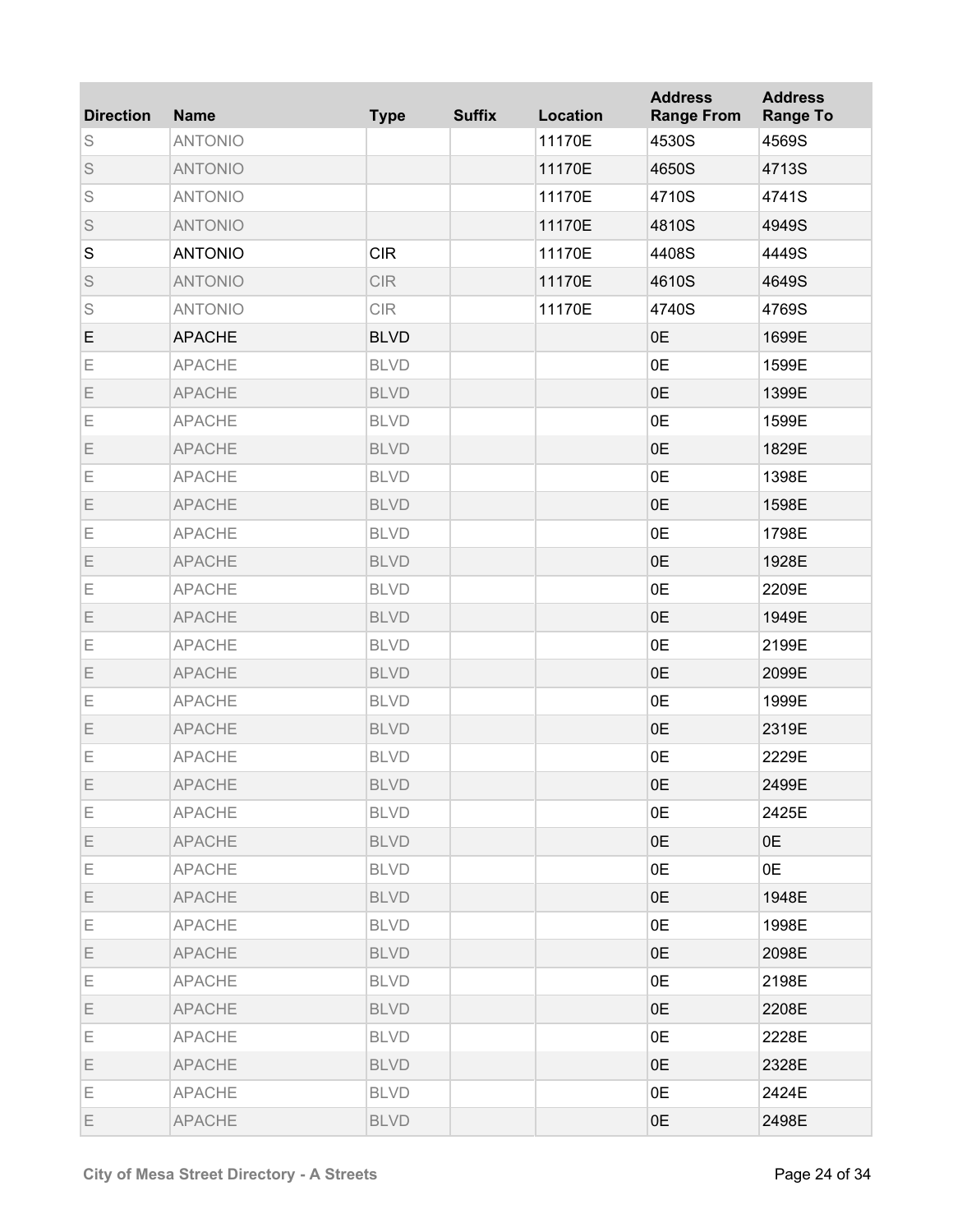| <b>Direction</b> | <b>Name</b>        | <b>Type</b> | <b>Suffix</b> | Location | <b>Address</b><br><b>Range From</b> | <b>Address</b><br><b>Range To</b> |
|------------------|--------------------|-------------|---------------|----------|-------------------------------------|-----------------------------------|
| N                | <b>APACHE</b>      | <b>CT</b>   |               |          | 3400N                               | 3449N                             |
| $\mathbb N$      | <b>APACHE</b>      | <b>CT</b>   |               |          | 3450N                               | 3479N                             |
| W                | <b>APACHE</b>      | <b>TRL</b>  |               |          | 1600W                               | 2399W                             |
| W                | <b>APACHE</b>      | <b>TRL</b>  |               |          | 2400W                               | 3199W                             |
| E                | <b>APERTURE</b>    | <b>AVE</b>  |               | 4800S    | 10330E                              | 10399E                            |
| E                | <b>APERTURE</b>    | AVE         |               | 4800S    | 10400E                              | 10419E                            |
| Е                | <b>APERTURE</b>    | AVE         |               | 4800S    | 10420E                              | 10429E                            |
| $\mathsf S$      | <b>APOLLO</b>      |             |               | 10050E   | 4120S                               | 4159S                             |
| S                | <b>APOLLO</b>      |             |               | 10100E   | 4150S                               | 4209S                             |
| S                | <b>APOLLO</b>      |             |               | 10100E   | 4210S                               | 4239S                             |
| S                | <b>APOLLO</b>      |             |               | 10150E   | 4300S                               | 4329S                             |
| E                | <b>APOLLO</b>      | <b>AVE</b>  |               |          | 1920E                               | 1933E                             |
| E                | <b>APOLLO</b>      | AVE         |               |          | 1934E                               | 1949E                             |
| E                | <b>APOLLO</b>      | AVE         |               |          | 2000E                               | 2019E                             |
| E                | <b>APOLLO</b>      | AVE         |               |          | 2100E                               | 2199E                             |
| $\mathsf{N}$     | <b>APOLLO</b>      | <b>DR</b>   |               |          | 3300N                               | 3324N                             |
| $\mathsf{N}$     | <b>APOLLO</b>      | DR          |               |          | 3323N                               | 3339N                             |
| ${\sf N}$        | <b>APPALACHIAN</b> | <b>TRL</b>  |               |          | 30390N                              | 30489N                            |
| $\mathsf{N}$     | <b>APPALACHIAN</b> | <b>TRL</b>  |               |          | 30490N                              | 30579N                            |
| $\mathsf{N}$     | <b>APRIL</b>       |             |               | 500E     | 1000N                               | 1044N                             |
| $\mathbb N$      | <b>APRIL</b>       |             |               | 500E     | 1045N                               | 1114N                             |
| ${\sf N}$        | <b>APRIL</b>       | <b>CIR</b>  |               | 500E     | 1115N                               | 1150N                             |
| ${\sf N}$        | <b>ARABELLA</b>    |             |               | 6310E    | 3400N                               | 3459N                             |
| N                | ARABELLA           |             |               | 6310E    | 3460N                               | 3529N                             |
| $\mathsf{N}$     | <b>ARABELLA</b>    |             |               | 6310E    | 3530N                               | 3569N                             |
| N                | <b>ARABIAN</b>     | <b>WAY</b>  |               |          | 39930N                              | 40009N                            |
| Е                | <b>ARAGONITE</b>   | LN          |               |          | 3840E                               | 3919E                             |
| E                | <b>ARAGONITE</b>   | ${\sf LN}$  |               |          | 4040E                               | 4119E                             |
| Е                | <b>ARAGONITE</b>   | LN.         |               |          | 4120E                               | 4239E                             |
| N                | <b>ARBOLEDA</b>    |             |               | 3200E    | 1660N                               | 1999N                             |
| Е                | <b>ARBOR</b>       | <b>AVE</b>  |               | 100S     | 3600E                               | 3619E                             |
| E                | <b>ARBOR</b>       | AVE         |               | 100S     | 2000E                               | 2199E                             |
| Е                | <b>ARBOR</b>       | AVE         |               | 100S     | 3900E                               | 3999E                             |
| E                | <b>ARBOR</b>       | AVE         |               | 100S     | 4000E                               | 4099E                             |
| Е                | <b>ARBOR</b>       | AVE         |               | 100S     | 4100E                               | 4199E                             |
| E                | <b>ARBOR</b>       | AVE         |               | 100S     | 5400E                               | 5549E                             |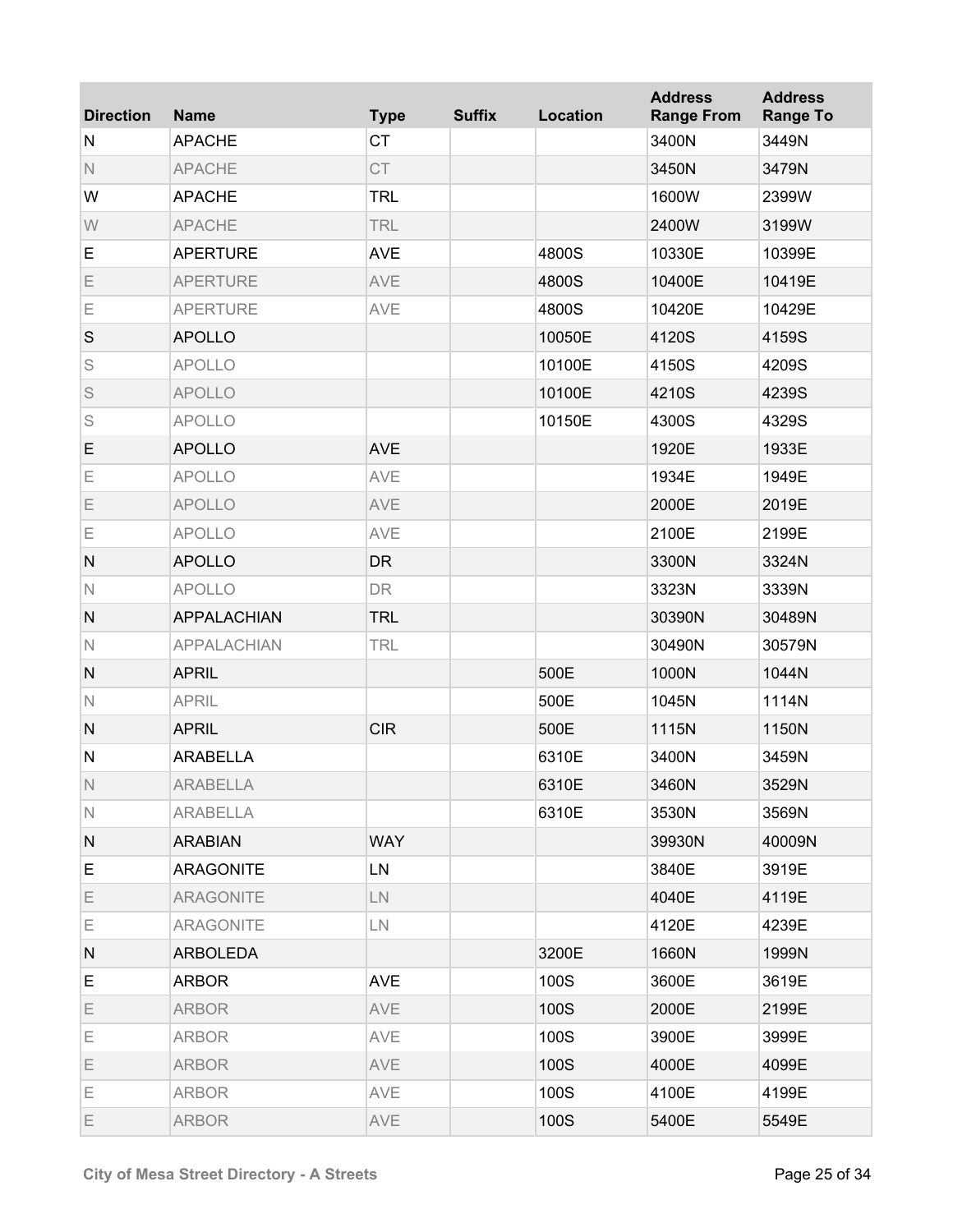| <b>Direction</b> | <b>Name</b>    | <b>Type</b> | <b>Suffix</b> | Location | <b>Address</b><br><b>Range From</b> | <b>Address</b><br><b>Range To</b> |
|------------------|----------------|-------------|---------------|----------|-------------------------------------|-----------------------------------|
| Ε                | <b>ARBOR</b>   | AVE         |               | 100S     | 5741E                               | 5799E                             |
| Ε                | <b>ARBOR</b>   | AVE         |               | 100S     | 5800E                               | 5839E                             |
| Ε                | <b>ARBOR</b>   | AVE         |               | 100S     | 6000E                               | 6119E                             |
| Ε                | <b>ARBOR</b>   | AVE         |               | 100S     | 6120E                               | 6199E                             |
| Ε                | <b>ARBOR</b>   | AVE         |               | 100S     | 6200E                               | 6211E                             |
| Ε                | <b>ARBOR</b>   | AVE         |               | 100S     | 6212E                               | 6259E                             |
| Ε                | <b>ARBOR</b>   | AVE         |               | 100S     | 6260E                               | 6299E                             |
| Ε                | <b>ARBOR</b>   | AVE         |               | 100S     | 6400E                               | 6499E                             |
| Ε                | <b>ARBOR</b>   | AVE         |               | 100S     | 6500E                               | 6599E                             |
| Ε                | <b>ARBOR</b>   | AVE         |               | 100S     | 6600E                               | 6699E                             |
| Ε                | <b>ARBOR</b>   | AVE         |               | 100S     | 6700E                               | 6739E                             |
| Ε                | <b>ARBOR</b>   | AVE         |               | 100S     | 6740E                               | 6799E                             |
| Ε                | <b>ARBOR</b>   | AVE         |               | 100S     | 7000E                               | 7099E                             |
| Ε                | <b>ARBOR</b>   | AVE         |               | 100S     | 7100E                               | 7169E                             |
| Ε                | <b>ARBOR</b>   | AVE         |               | 100S     | 7200E                               | 7249E                             |
| Ε                | <b>ARBOR</b>   | AVE         |               | 100S     | 7250E                               | 7399E                             |
| Ε                | <b>ARBOR</b>   | AVE         |               | 100S     | 7400E                               | 7429E                             |
| Ε                | <b>ARBOR</b>   | AVE         |               | 100S     | 7430E                               | 7459E                             |
| Ε                | <b>ARBOR</b>   | AVE         |               | 100S     | 7460E                               | 7579E                             |
| Ε                | <b>ARBOR</b>   | AVE         |               | 100S     | 10540E                              | 10619E                            |
| Ε                | <b>ARBOR</b>   | AVE         |               | 100S     | 10620E                              | 10749E                            |
| ${\sf N}$        | <b>ARBOR</b>   | <b>AVE</b>  |               |          | 40750N                              | 40779N                            |
| $\mathbb N$      | <b>ARBOR</b>   | AVE         |               |          | 40780N                              | 40849N                            |
| $\mathbb N$      | <b>ARBOR</b>   | AVE         |               |          | 40850N                              | 40939N                            |
| $\mathbb N$      | <b>ARBOR</b>   | AVE         |               |          | 40940N                              | 41089N                            |
| $\mathbb N$      | <b>ARBOR</b>   | AVE         |               |          | 41090N                              | 41159N                            |
| $\mathbb N$      | <b>ARBOR</b>   | AVE         |               |          | 41160N                              | 41249N                            |
| $\mathbb N$      | <b>ARBOR</b>   | AVE         |               |          | 41250N                              | 41339N                            |
| N                | <b>ARBOR</b>   | AVE         |               |          | 41340N                              | 41379N                            |
| E                | <b>ARBOR</b>   | <b>CIR</b>  |               | 100S     | 2200E                               | 2241E                             |
| Е                | <b>ARBOR</b>   | CIR         |               | 100S     | 3702E                               | 3721E                             |
| E.               | <b>ARBOR</b>   | <b>CIR</b>  |               | 100S     | 5346E                               | 5399E                             |
| Е                | <b>ARBOR</b>   | CIR         |               | 100S     | 9500E                               | 9599E                             |
| E.               | <b>ARBOR</b>   | <b>CIR</b>  |               | 100S     | 9600E                               | 9699E                             |
| Е                | <b>ARCADIA</b> | <b>AVE</b>  |               | 100S     | 3600E                               | 3659E                             |
| Е                | <b>ARCADIA</b> | AVE         |               | 100S     | 3660E                               | 3665E                             |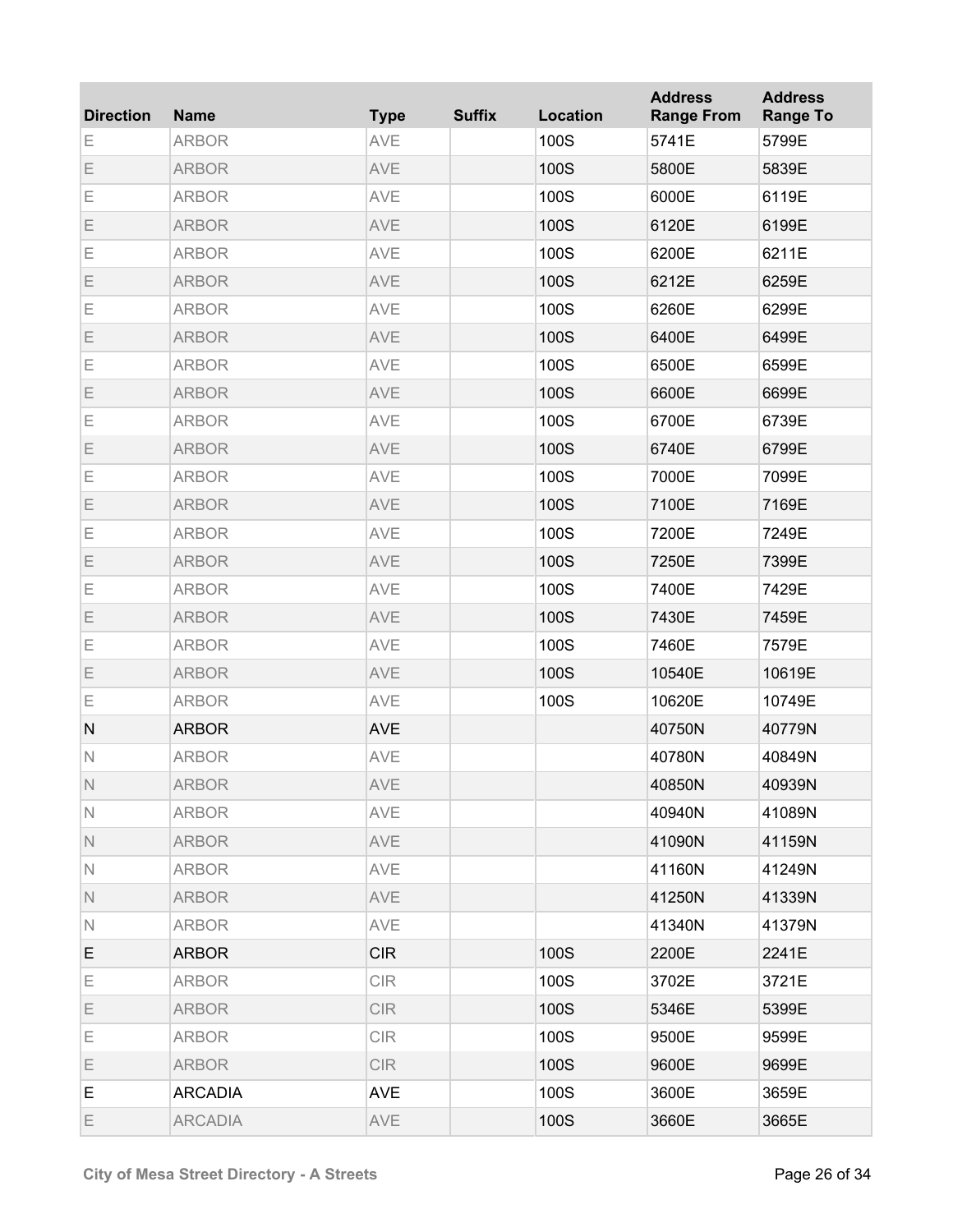| <b>Direction</b> | <b>Name</b>    | <b>Type</b>                        | <b>Suffix</b> | <b>Location</b> | <b>Address</b><br><b>Range From</b> | <b>Address</b><br><b>Range To</b> |
|------------------|----------------|------------------------------------|---------------|-----------------|-------------------------------------|-----------------------------------|
| Ε                | <b>ARCADIA</b> | AVE                                |               | 100S            | 5400E                               | 5429E                             |
| Ε                | <b>ARCADIA</b> | AVE                                |               | 100S            | 5430E                               | 5520E                             |
| Е                | <b>ARCADIA</b> | AVE                                |               | 100S            | 10420E                              | 10519E                            |
| E                | <b>ARCADIA</b> | <b>CIR</b>                         |               | 50S             | 7100E                               | 7169E                             |
| S                | <b>ARCHER</b>  |                                    |               | 10400E          | 2640S                               | 2699S                             |
| S                | <b>ARCHER</b>  |                                    |               | 10400E          | 5510S                               | 5539S                             |
| S                | <b>ARCHER</b>  |                                    |               | 10400E          | 5540S                               | 5559S                             |
| S                | <b>ARCHER</b>  |                                    |               | 10400E          | 5560S                               | 5599S                             |
| S                | <b>ARCHER</b>  |                                    |               | 10400E          | 5720S                               | 5749S                             |
| $\mathsf S$      | <b>ARCHER</b>  |                                    |               | 10400E          | 1810S                               | 1839S                             |
| S                | <b>ARCHER</b>  |                                    |               | 10400E          | 1910S                               | 1939S                             |
| S                | <b>ARCHER</b>  |                                    |               | 10400E          | 2030S                               | 2059S                             |
| S                | <b>ARCHER</b>  |                                    |               | 10400E          | 2060S                               | 2113S                             |
| S                | <b>ARCHER</b>  |                                    |               | 10400E          | 2114S                               | 2139S                             |
| S                | <b>ARCHER</b>  |                                    |               | 10400E          | 2320S                               | 2349S                             |
| $\mathsf S$      | <b>ARCHER</b>  | <b>CIR</b>                         |               | 10400E          | 2010S                               | 2029S                             |
| ${\sf N}$        | <b>ARCO</b>    |                                    |               | 3100E           | 1200N                               | 1229N                             |
| $\mathbb N$      | <b>ARCO</b>    |                                    |               | 3100E           | 1230N                               | 1241N                             |
| $\mathsf{N}$     | <b>ARCO</b>    |                                    |               | 3100E           | 1242N                               | 1349N                             |
| $\mathbb N$      | <b>ARCO</b>    |                                    |               | 3100E           | 1400N                               | 1439N                             |
| $\mathbb N$      | <b>ARCO</b>    |                                    |               | 3100E           | 1620N                               | 1649N                             |
| S                | <b>ARCO</b>    |                                    |               | 3100E           | 1440S                               | 1499S                             |
| ${\sf N}$        | <b>ARCO</b>    | <b>CIR</b>                         |               | 3100E           | 500N                                | 524N                              |
| N                | <b>ARCO</b>    | $\ensuremath{\mathsf{CIR}}\xspace$ |               | 3100E           | 635N                                | 660N                              |
| $\mathsf{N}$     | <b>ARCO</b>    | CIR                                |               | 3100E           | 700N                                | 799N                              |
| S                | <b>ARCO</b>    | <b>CIR</b>                         |               | 3100E           | 930S                                | 953S                              |
| S                | <b>ARCO</b>    | CIR                                |               | 3100E           | 1601S                               | 1699S                             |
| N                | <b>ARDEN</b>   |                                    |               | 5660E           | 1700N                               | 1769N                             |
| N                | <b>ARDEN</b>   | <b>CIR</b>                         |               | 5600E           | 1245N                               | 1262N                             |
| W                | <b>ARGON</b>   | <b>ST</b>                          |               | 100N            | 1600W                               | 1799W                             |
| N                | <b>ARIEL</b>   | <b>CIR</b>                         |               |                 | 1100N                               | 1119N                             |
| N                | <b>ARIZONA</b> | <b>AVE</b>                         |               | 400W            | 0N                                  | 1399N                             |
| N                | <b>ARIZONA</b> | AVE                                |               | 400W            | 0N                                  | 1249N                             |
| $\mathbb N$      | <b>ARIZONA</b> | AVE                                |               | 400W            | 0N                                  | 1049N                             |
| N                | <b>ARIZONA</b> | AVE                                |               | 400W            | 0N                                  | 1199N                             |
| N                | <b>ARIZONA</b> | AVE                                |               | 400W            | 0N                                  | 1549N                             |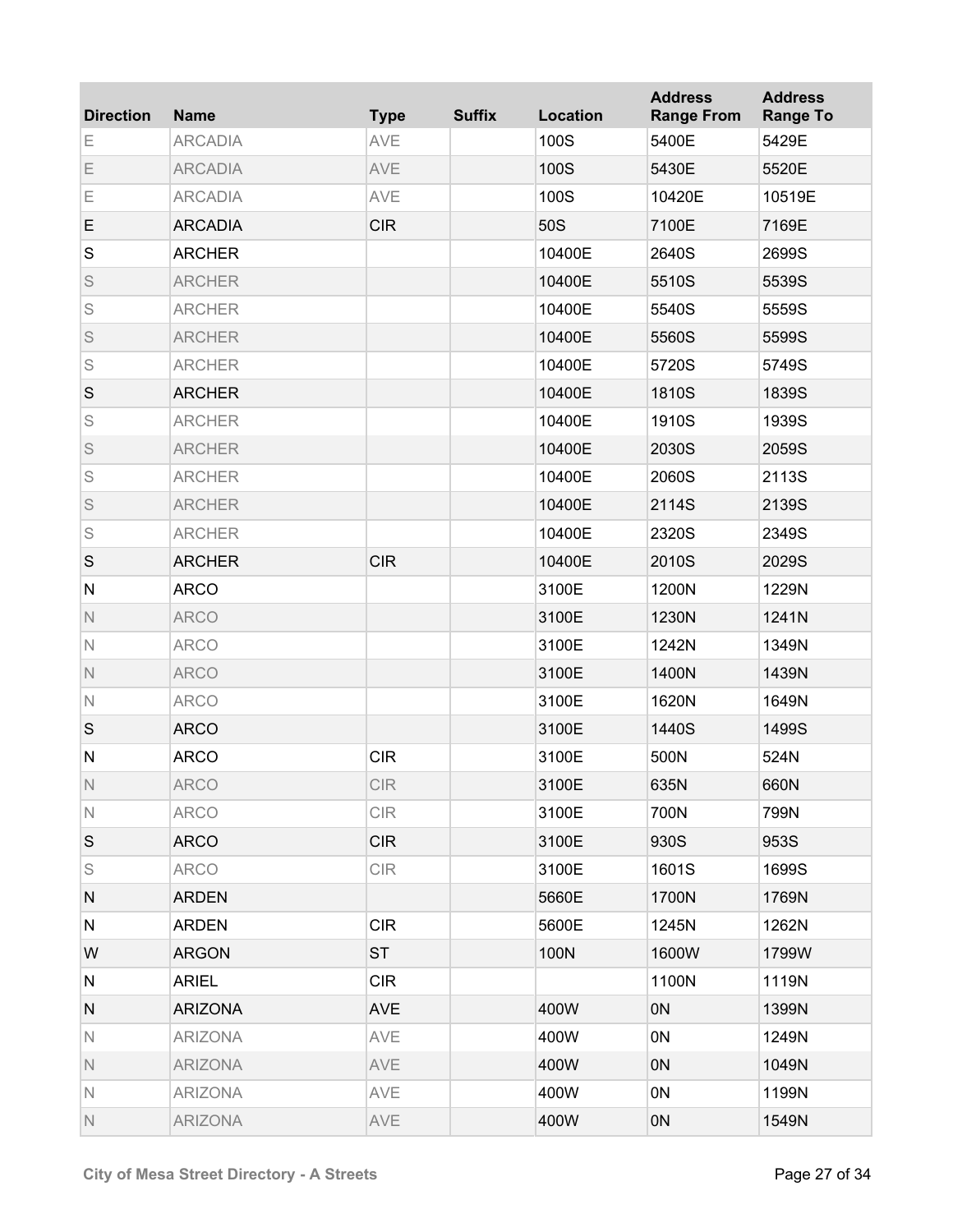| <b>Direction</b> | <b>Name</b>          | <b>Type</b>     | <b>Suffix</b> | <b>Location</b> | <b>Address</b><br><b>Range From</b> | <b>Address</b><br><b>Range To</b> |
|------------------|----------------------|-----------------|---------------|-----------------|-------------------------------------|-----------------------------------|
| N                | <b>ARIZONA</b>       | AVE             |               | 400W            | 0N                                  | 1599N                             |
| $\mathbb N$      | <b>ARIZONA</b>       | AVE             |               | 400W            | 0 <sub>N</sub>                      | 699N                              |
| $\mathsf{N}$     | <b>ARIZONA</b>       | AVE             |               | 400W            | 0N                                  | 3749N                             |
| $\mathbb N$      | <b>ARIZONA</b>       | <b>AVE</b>      |               | 400W            | 0 <sub>N</sub>                      | 3799N                             |
| $\mathsf{N}$     | <b>ARIZONA</b>       | AVE             |               | 400W            | 0N                                  | 3599N                             |
| $\mathbb N$      | <b>ARIZONA</b>       | AVE             |               | 400W            | 0N                                  | 3649N                             |
| $\mathsf{N}$     | <b>ARIZONA</b>       | AVE             |               | 400W            | 0N                                  | 799N                              |
| $\mathbb N$      | <b>ARIZONA</b>       | <b>AVE</b>      |               |                 | 2500N                               | 2999N                             |
| $\mathsf{N}$     | <b>ARIZONA</b>       | AVE             |               |                 | 3000N                               | 3399N                             |
| $\mathbb N$      | <b>ARIZONA</b>       | AVE             |               |                 | 3400N                               | 3469N                             |
| $\mathsf{N}$     | <b>ARIZONA</b>       | AVE             |               |                 | 3470N                               | 3499N                             |
| E                | <b>ARIZONA FARMS</b> | <b>RD</b>       |               |                 | 5380E                               | 5749E                             |
| E                | <b>ARIZONA FARMS</b> | <b>RD</b>       |               |                 | 15790E                              | 16589E                            |
| E                | <b>ARIZONA FARMS</b> | <b>RD</b>       |               |                 | 17374E                              | 18159E                            |
| $\mathsf{N}$     | <b>ARMOUR</b>        | <b>AVE</b>      |               | 5300E           | 2500N                               | 2669N                             |
| ${\sf N}$        | <b>ARROYA</b>        |                 |               | 5500E           | 1000N                               | 1099N                             |
| $\mathbb N$      | <b>ARROYA</b>        |                 |               | 5500E           | 1050N                               | 1199N                             |
| ${\sf N}$        | <b>ARROYA</b>        | <b>CIR</b>      |               | 5500E           | 824N                                | 843N                              |
| $\mathbf S$      | <b>ARROYA</b>        | <b>CIR</b>      |               | 5500E           | 305S                                | 339S                              |
| S                | <b>ARROYA</b>        | <b>CIR</b>      |               | 5500E           | 1204S                               | 1229S                             |
| S                | <b>ARROYA</b>        | <b>CIR</b>      |               | 5500E           | 1500S                               | 1529S                             |
| ${\sf N}$        | <b>ARROYO</b>        | LN              |               |                 | 860N                                | 889N                              |
| $\mathbb N$      | <b>ARROYO</b>        | LN              |               |                 | 1040N                               | 1079N                             |
| $\mathbb N$      | <b>ARROYO</b>        | $\mathsf{LN}\,$ |               |                 | 1080N                               | 1129N                             |
| N                | <b>ARROYO</b>        | $\mathsf{LN}$   |               |                 | 1130N                               | 1179N                             |
| E.               | <b>ARTEMIS</b>       | DR              |               |                 | 5470E                               | 5649E                             |
| Е                | <b>ARTEMIS</b>       | <b>DR</b>       |               |                 | 5650E                               | 5809E                             |
| E                | <b>ARTEMIS</b>       | DR.             |               |                 | 5830E                               | 5859E                             |
| E                | <b>ARTEMIS</b>       | DR.             |               |                 | 5860E                               | 6149E                             |
| N                | <b>ARVADA</b>        |                 |               | 5400E           | 820N                                | 859N                              |
| N                | <b>ARVADA</b>        |                 |               | 5400E           | 950N                                | 1050N                             |
| S                | <b>ARVADA</b>        |                 |               | 5400E           | 300S                                | 339S                              |
| N                | ASH                  |                 |               | 1600W           | 400N                                | 449N                              |
| N                | <b>ASH</b>           |                 |               | 1600W           | 530N                                | 565N                              |
| $\mathsf{N}$     | <b>ASH</b>           |                 |               | 1600W           | 566N                                | 581N                              |
| $\mathbb N$      | <b>ASH</b>           |                 |               | 1600W           | 582N                                | 599N                              |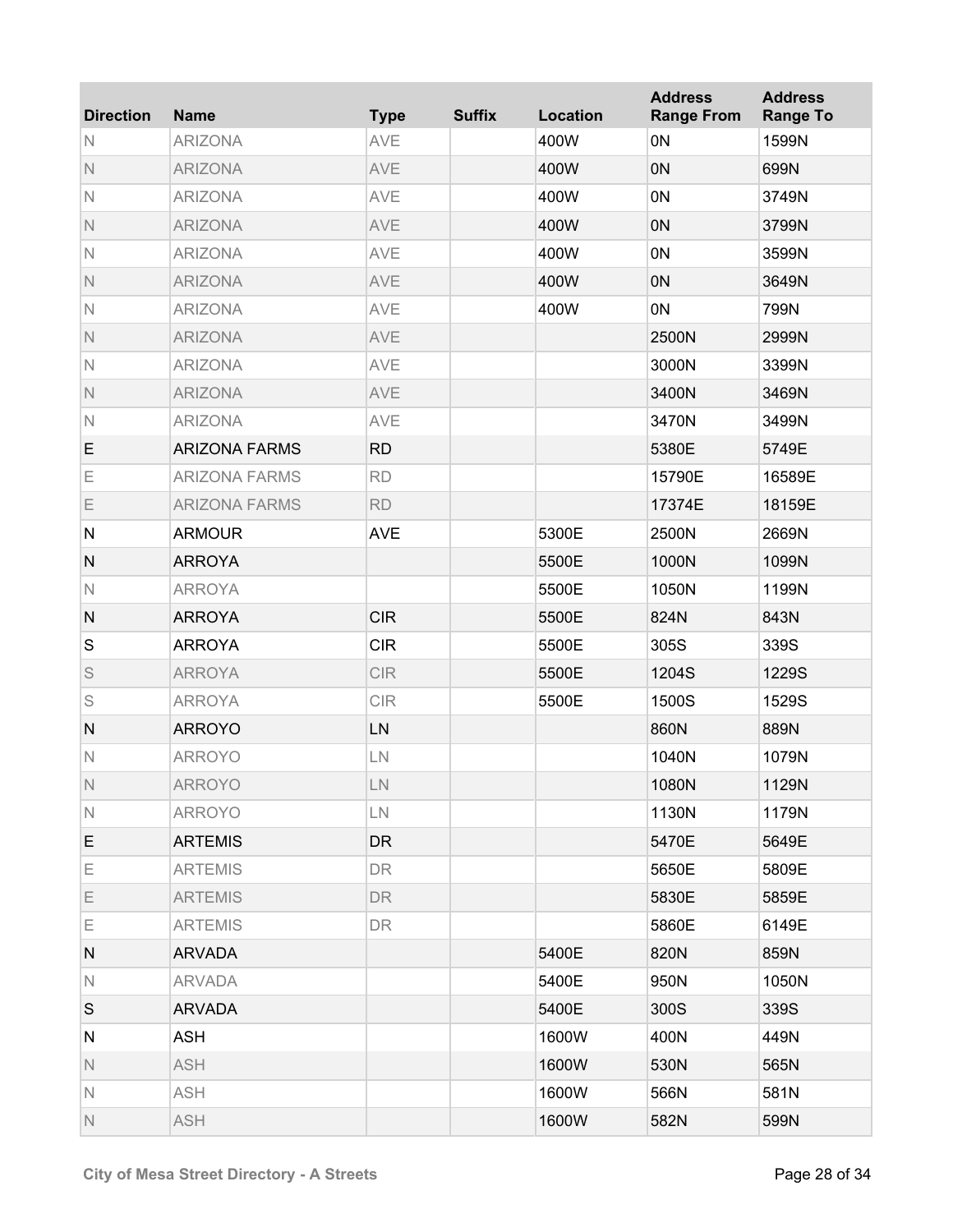| <b>Direction</b> | <b>Name</b>     | <b>Type</b> | <b>Suffix</b> | Location | <b>Address</b><br><b>Range From</b> | <b>Address</b><br><b>Range To</b> |
|------------------|-----------------|-------------|---------------|----------|-------------------------------------|-----------------------------------|
| N                | <b>ASH</b>      |             |               | 1600W    | 600N                                | 659N                              |
| $\mathbb N$      | <b>ASH</b>      |             |               | 1600W    | 660N                                | 699N                              |
| S                | <b>ASH</b>      |             |               | 1600W    | 1627S                               | 1699S                             |
| S                | <b>ASH</b>      |             |               | 1600W    | 1800S                               | 1814S                             |
| S                | <b>ASH</b>      |             |               | 1600W    | 1815S                               | 1829S                             |
| S                | <b>ASH</b>      |             |               | 1600W    | 1830S                               | 1909S                             |
| S                | <b>ASH</b>      | <b>CIR</b>  |               | 1600W    | 401S                                | 429S                              |
| S                | <b>ASH</b>      | <b>CIR</b>  |               | 1600W    | 1945S                               | 1958S                             |
| S                | <b>ASH</b>      | CIR         |               | 1600W    | 2015S                               | 2038S                             |
| S                | <b>ASH</b>      | <b>CIR</b>  |               | 1600W    | 2100S                               | 2131S                             |
| ${\sf N}$        | <b>ASH</b>      | <b>ST</b>   |               |          | 1100N                               | 1109N                             |
| $\mathbb N$      | <b>ASH</b>      | <b>ST</b>   |               |          | 1110N                               | 1139N                             |
| $\mathbb N$      | <b>ASH</b>      | <b>ST</b>   |               |          | 1140N                               | 1199N                             |
| $\mathbb N$      | <b>ASH</b>      | <b>ST</b>   |               |          | 1230N                               | 1419N                             |
| ${\sf N}$        | <b>ASH TREE</b> | LN          |               |          | 32840N                              | 32929N                            |
| $\mathbb N$      | <b>ASH TREE</b> | LN          |               |          | 32930N                              | 33019N                            |
| $\mathbb N$      | <b>ASH TREE</b> | ${\sf LN}$  |               |          | 33020N                              | 33099N                            |
| $\mathbb N$      | <b>ASH TREE</b> | ${\sf LN}$  |               |          | 33100N                              | 33199N                            |
| ${\sf N}$        | <b>ASHBROOK</b> |             |               | 2100E    | 600N                                | 639N                              |
| $\mathbb N$      | <b>ASHBROOK</b> |             |               | 2100E    | 800N                                | 899N                              |
| $\mathbb N$      | <b>ASHBROOK</b> |             |               | 2100E    | 2030N                               | 2232N                             |
| $\mathbb N$      | <b>ASHBROOK</b> |             |               | 2100E    | 3325N                               | 3419N                             |
| $\mathbb N$      | <b>ASHBROOK</b> |             |               | 2100E    | 3420N                               | 3499N                             |
| Ν                | <b>ASHBROOK</b> |             |               | 2100E    | 3500N                               | 3509N                             |
| S                | <b>ASHBROOK</b> |             |               | 2100E    | 600S                                | 639S                              |
| S                | <b>ASHBROOK</b> |             |               | 2100E    | 640S                                | 661S                              |
| S                | <b>ASHBROOK</b> |             |               | 2100E    | 662S                                | 714S                              |
| S                | <b>ASHBROOK</b> |             |               | 2100E    | 715S                                | 799S                              |
| S                | <b>ASHBROOK</b> |             |               | 2100E    | 814S                                | 919S                              |
| S                | <b>ASHBROOK</b> |             |               | 2100E    | 1800S                               | 1839S                             |
| N                | <b>ASHBROOK</b> | <b>CIR</b>  |               | 2000E    | 640N                                | 709N                              |
| $\mathbb N$      | <b>ASHBROOK</b> | <b>CIR</b>  |               | 2000E    | 1700N                               | 1745N                             |
| N                | <b>ASHBROOK</b> | CIR         |               | 2000E    | 2215N                               | 2299N                             |
| $\mathbb N$      | <b>ASHBROOK</b> | <b>CIR</b>  |               | 2000E    | 2500N                               | 2529N                             |
| N                | <b>ASHLAND</b>  |             |               | 700E     | 5N                                  | 40N                               |
| $\mathbb N$      | <b>ASHLAND</b>  |             |               | 700E     | 100N                                | 140N                              |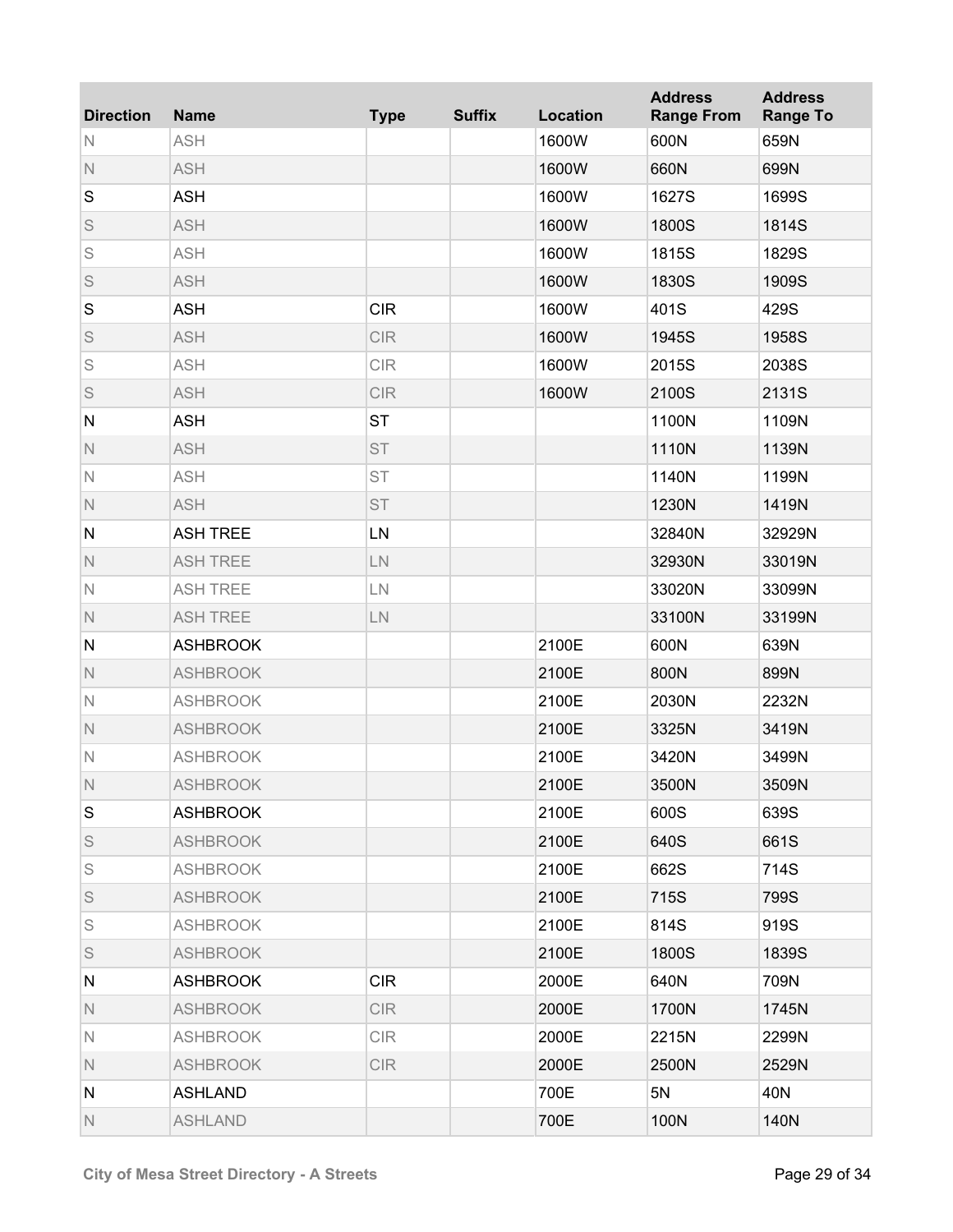| <b>Direction</b> | <b>Name</b>    | <b>Type</b> | <b>Suffix</b> | Location | <b>Address</b><br><b>Range From</b> | <b>Address</b><br><b>Range To</b> |
|------------------|----------------|-------------|---------------|----------|-------------------------------------|-----------------------------------|
| N                | <b>ASHLAND</b> |             |               | 700E     | 400N                                | 599N                              |
| $\mathbb N$      | <b>ASHLAND</b> |             |               | 700E     | 1300N                               | 1319N                             |
| $\mathbb N$      | <b>ASHLAND</b> |             |               | 700E     | 1320N                               | 1340N                             |
| $\mathbb N$      | <b>ASHLAND</b> |             |               | 700E     | 1341N                               | 1399N                             |
| $\mathbb N$      | <b>ASHLAND</b> |             |               | 700E     | 1400N                               | 1499N                             |
| $\mathbb N$      | <b>ASHLAND</b> |             |               | 700E     | 1500N                               | 1519N                             |
| $\mathbb N$      | <b>ASHLAND</b> |             |               | 700E     | 1520N                               | 1529N                             |
| $\mathbb N$      | <b>ASHLAND</b> |             |               | 700E     | 1910N                               | 1929N                             |
| $\mathbb N$      | <b>ASHLAND</b> |             |               | 700E     | 2030N                               | 2049N                             |
| $\mathbb N$      | <b>ASHLAND</b> |             |               | 700E     | 2050N                               | 2119N                             |
| S                | <b>ASHLAND</b> |             |               | 700E     | 1S                                  | 49S                               |
| S                | <b>ASHLAND</b> |             |               | 700E     | 50S                                 | 64S                               |
| S                | <b>ASHLAND</b> |             |               | 700E     | 65S                                 | 99S                               |
| S                | <b>ASHLAND</b> |             |               | 700E     | 100S                                | 129S                              |
| S                | <b>ASHLAND</b> |             |               | 700E     | 130S                                | 199S                              |
| S                | <b>ASHLAND</b> |             |               | 700E     | 200S                                | 209S                              |
| S                | <b>ASHLAND</b> |             |               | 700E     | 210S                                | 219S                              |
| S                | <b>ASHLAND</b> |             |               | 700E     | 220S                                | 229S                              |
| S                | <b>ASHLAND</b> |             |               | 700E     | 230S                                | 235S                              |
| S                | <b>ASHLAND</b> |             |               | 700E     | 236S                                | 249S                              |
| S                | <b>ASHLAND</b> |             |               | 700E     | 250S                                | 299S                              |
| S                | <b>ASHLAND</b> |             |               | 700E     | 900S                                | 999S                              |
| S                | <b>ASHLAND</b> |             |               | 650E     | 1120S                               | 1149S                             |
| S                | <b>ASHLAND</b> | <b>CIR</b>  |               | 650E     | 730S                                | 746S                              |
| N                | <b>ASHTON</b>  | PL          |               | 5700E    | 2400N                               | 2434N                             |
| $\mathbb N$      | <b>ASHTON</b>  | PL          |               | 5700E    | 2438N                               | 2499N                             |
| Е                | <b>ASPEN</b>   | <b>AVE</b>  |               | 100S     | 3620E                               | 3645E                             |
| E.               | <b>ASPEN</b>   | AVE         |               | 100S     | 3646E                               | 3739E                             |
| Ε                | <b>ASPEN</b>   | AVE         |               | 100S     | 2006E                               | 2199E                             |
| E.               | <b>ASPEN</b>   | AVE         |               | 100S     | 2200E                               | 2259E                             |
| Ε                | <b>ASPEN</b>   | AVE         |               | 100S     | 2260E                               | 2269E                             |
| E.               | <b>ASPEN</b>   | AVE         |               | 100S     | 3900E                               | 3999E                             |
| Ε                | <b>ASPEN</b>   | AVE         |               | 100S     | 4100E                               | 4139E                             |
| E.               | <b>ASPEN</b>   | AVE         |               | 100S     | 4140E                               | 4199E                             |
| Е                | <b>ASPEN</b>   | AVE         |               | 100S     | 4200E                               | 4225E                             |
| E                | <b>ASPEN</b>   | AVE         |               | 100S     | 4226E                               | 4255E                             |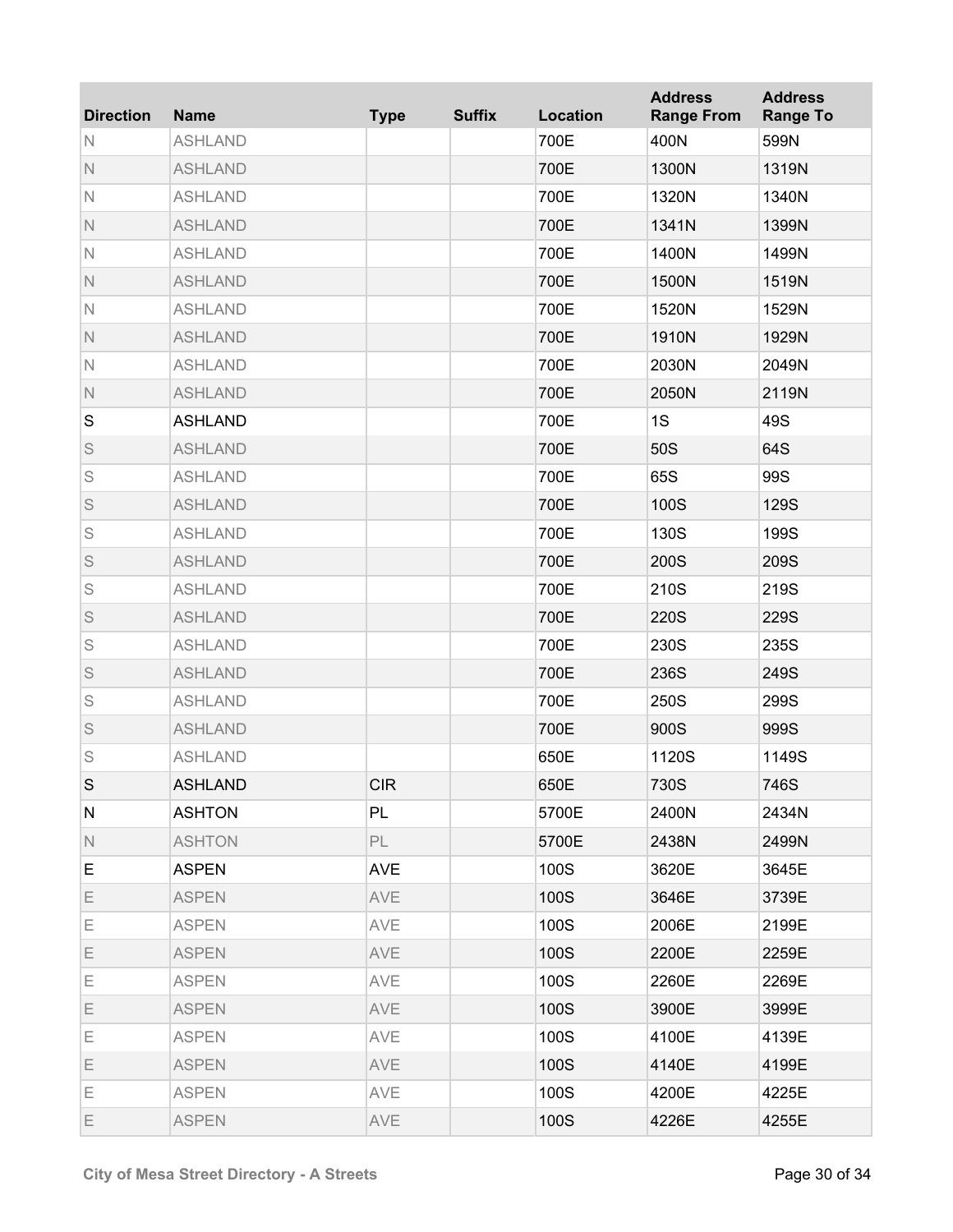| <b>Direction</b> | <b>Name</b>  | <b>Type</b> | <b>Suffix</b> | Location | <b>Address</b><br><b>Range From</b> | <b>Address</b><br><b>Range To</b> |
|------------------|--------------|-------------|---------------|----------|-------------------------------------|-----------------------------------|
| Ε                | <b>ASPEN</b> | AVE         |               | 100S     | 4256E                               | 4399E                             |
| Ε                | <b>ASPEN</b> | AVE         |               | 100S     | 5430E                               | 5444E                             |
| Е                | <b>ASPEN</b> | AVE         |               | 100S     | 5445E                               | 5519E                             |
| Ε                | <b>ASPEN</b> | AVE         |               | 100S     | 5521E                               | 5539E                             |
| Е                | <b>ASPEN</b> | AVE         |               | 100S     | 5540E                               | 5599E                             |
| Ε                | <b>ASPEN</b> | AVE         |               | 100S     | 5739E                               | 5799E                             |
| E                | <b>ASPEN</b> | AVE         |               | 100S     | 5800E                               | 5829E                             |
| Ε                | <b>ASPEN</b> | AVE         |               | 100S     | 6400E                               | 6499E                             |
| Е                | <b>ASPEN</b> | AVE         |               | 100S     | 6500E                               | 6599E                             |
| Ε                | <b>ASPEN</b> | AVE         |               | 100S     | 6600E                               | 6699E                             |
| Е                | <b>ASPEN</b> | AVE         |               | 100S     | 6700E                               | 6799E                             |
| Ε                | <b>ASPEN</b> | AVE         |               | 100S     | 7100E                               | 7169E                             |
| E                | <b>ASPEN</b> | AVE         |               | 100S     | 9000E                               | 9025E                             |
| E                | <b>ASPEN</b> | AVE         |               | 100S     | 9026E                               | 9099E                             |
| Е                | <b>ASPEN</b> | AVE         |               | 100S     | 9100E                               | 9133E                             |
| E                | <b>ASPEN</b> | AVE         |               | 100S     | 9134E                               | 9199E                             |
| W                | <b>ASPEN</b> | <b>AVE</b>  |               |          | 1710W                               | 1789W                             |
| W                | <b>ASPEN</b> | AVE         |               |          | 1840W                               | 1899W                             |
| W                | <b>ASPEN</b> | AVE         |               |          | 1900W                               | 1929W                             |
| E                | <b>ASPEN</b> | <b>CIR</b>  |               | 100S     | 3740E                               | 3769E                             |
| E                | <b>ASPEN</b> | CIR         |               | 100S     | 9500E                               | 9599E                             |
| Ε                | <b>ASPEN</b> | CIR         |               | 100S     | 9601E                               | 9699E                             |
| E                | <b>ASPEN</b> | <b>CT</b>   |               |          | 3610E                               | 3689E                             |
| Ε                | <b>ASPEN</b> | CT          |               |          | 3710E                               | 3769E                             |
| Ε                | <b>ASPEN</b> | <b>CT</b>   |               |          | 4550E                               | 4599E                             |
| E                | <b>ASPEN</b> | <b>DR</b>   |               |          | 2000E                               | 2099E                             |
| Е                | <b>ASPEN</b> | <b>DR</b>   |               |          | 2100E                               | 2119E                             |
| E                | <b>ASPEN</b> | <b>DR</b>   |               |          | 2158E                               | 2199E                             |
| Е                | <b>ASPEN</b> | <b>DR</b>   |               |          | 2300E                               | 2349E                             |
| E                | <b>ASPEN</b> | <b>WAY</b>  |               |          | 3820E                               | 3879E                             |
| Е                | <b>ASPEN</b> | <b>WAY</b>  |               |          | 4480E                               | 4539E                             |
| E                | <b>ASPEN</b> | <b>WAY</b>  |               |          | 4540E                               | 4559E                             |
| W                | <b>ASTER</b> | <b>AVE</b>  |               |          | 1230W                               | 1249W                             |
| E                | <b>ASTER</b> | LN          |               |          | 10240E                              | 10519E                            |
| Е                | <b>ASTER</b> | LN.         |               |          | 11110E                              | 11399E                            |
| E                | <b>ASTER</b> | LN.         |               |          | 11400E                              | 11549E                            |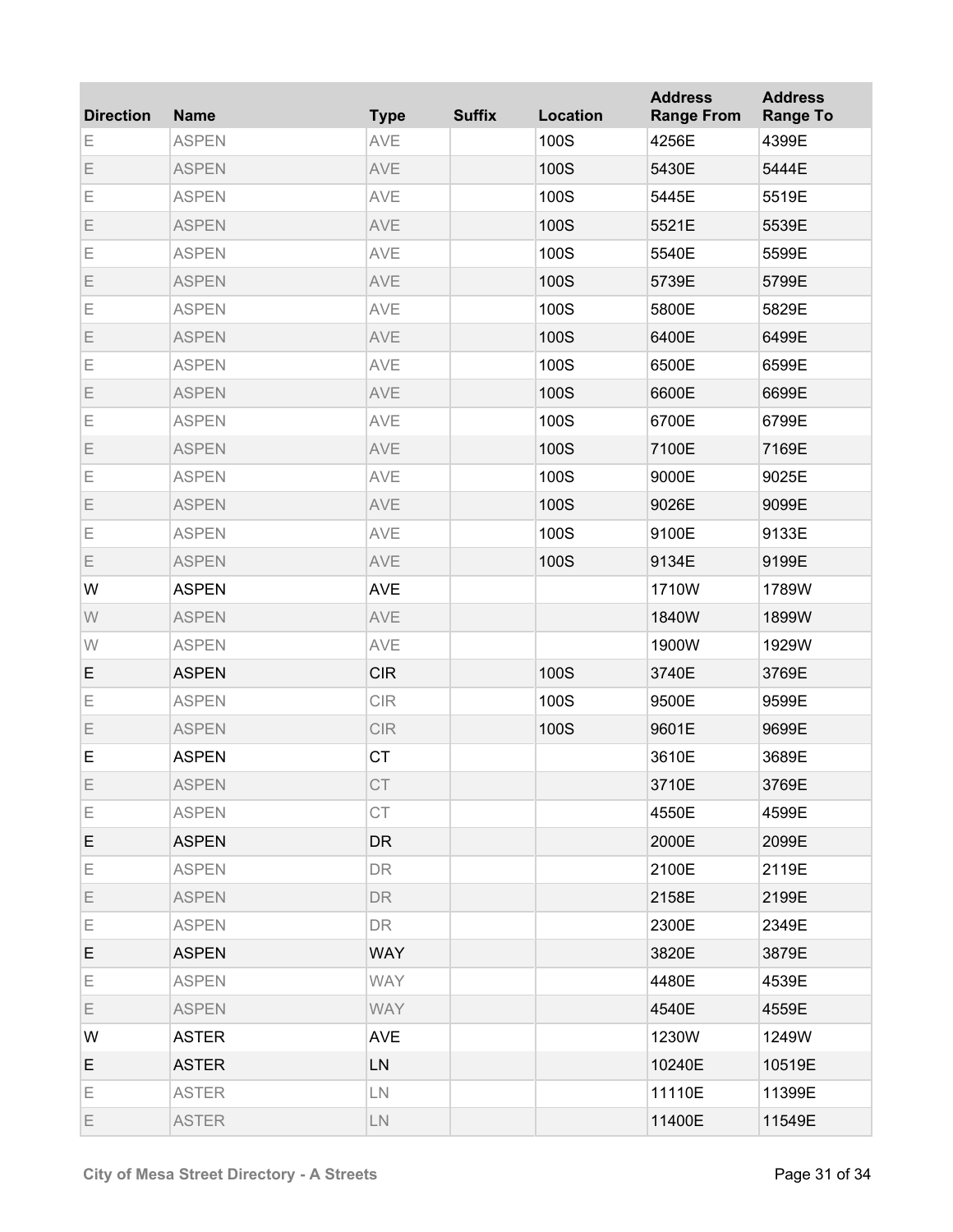| <b>Direction</b> | <b>Name</b>           | <b>Type</b> | <b>Suffix</b> | <b>Location</b> | <b>Address</b><br><b>Range From</b> | <b>Address</b><br><b>Range To</b> |
|------------------|-----------------------|-------------|---------------|-----------------|-------------------------------------|-----------------------------------|
| S                | <b>ASTEROID</b>       |             |               | 10300E          | 4120S                               | 4149S                             |
| $\mathsf S$      | <b>ASTRAL HEIGHTS</b> |             |               | 10500E          | 4740S                               | 4799S                             |
| S                | <b>ASTRAL HEIGHTS</b> |             |               | 10500E          | 4800S                               | 4829S                             |
| S                | <b>ASTRAL HEIGHTS</b> |             |               | 10500E          | 4830S                               | 4899S                             |
| S                | <b>ATHENA</b>         |             |               | 7300E           | 2010S                               | 2049S                             |
| S                | <b>ATHENA</b>         |             |               | 7300E           | 2600S                               | 2669S                             |
| S                | <b>ATHENA</b>         |             |               | 7300E           | 2710S                               | 2739S                             |
| $\mathsf{N}$     | <b>ATHENA</b>         | <b>CIR</b>  |               | 7300E           | 1340N                               | 1391N                             |
| S                | <b>ATHENA</b>         | <b>CIR</b>  |               | 7300E           | 2510S                               | 2529S                             |
| E                | <b>ATHENA</b>         | <b>RD</b>   |               |                 | 5490E                               | 5739E                             |
| Е                | <b>ATHENA</b>         | <b>RD</b>   |               |                 | 5830E                               | 6079E                             |
| Ε                | <b>ATHENA</b>         | <b>RD</b>   |               |                 | 6080E                               | 6169E                             |
| S                | <b>ATLAS</b>          |             |               | 9700E           | 4400S                               | 4419S                             |
| $\mathsf{N}$     | <b>ATLAS</b>          | <b>RD</b>   |               |                 | 25180N                              | 25219N                            |
| $\mathbb N$      | <b>ATLAS</b>          | <b>RD</b>   |               |                 | 25220N                              | 25269N                            |
| $\mathbb N$      | <b>ATLAS</b>          | <b>RD</b>   |               |                 | 25270N                              | 25369N                            |
| $\mathbb N$      | <b>ATLAS</b>          | <b>RD</b>   |               |                 | 25370N                              | 25459N                            |
| S                | <b>ATOM</b>           |             |               | 10050E          | 4350S                               | 4369S                             |
| ${\sf N}$        | <b>ATTAWAY</b>        | <b>RD</b>   |               |                 | 27980N                              | 28779N                            |
| ${\sf N}$        | <b>ATWOOD</b>         |             |               | 8905E           | 1510N                               | 1549N                             |
| S                | <b>ATWOOD</b>         |             |               | 8905E           | 7240S                               | 7499S                             |
| S                | <b>ATWOOD</b>         |             |               | 8905E           | 7500S                               | 7599S                             |
| ${\sf N}$        | <b>AUBRAC</b>         | <b>CIR</b>  |               |                 | 35040N                              | 35099N                            |
| Ν                | <b>AUBRAC</b>         | CIR         |               |                 | 35280N                              | 35329N                            |
| W                | <b>AUBURN</b>         | <b>ST</b>   |               | 150N            | 1600W                               | 1799W                             |
| N                | <b>AUDUBON</b>        | DR          |               |                 | 30210N                              | 30329N                            |
| $\mathbb N$      | <b>AUDUBON</b>        | <b>DR</b>   |               |                 | 30830N                              | 30939N                            |
| $\mathbb N$      | <b>AUDUBON</b>        | <b>DR</b>   |               |                 | 30940N                              | 31019N                            |
| Е                | <b>AUGUSTA</b>        | <b>CIR</b>  |               | 2400N           | 6112E                               | 6124E                             |
| N                | <b>AUGUSTA</b>        | <b>DR</b>   |               | 6100E           | 2401N                               | 2433N                             |
| N                | <b>AUGUSTA</b>        | DR          |               | 6100E           | 2434N                               | 2524N                             |
| N                | <b>AUGUSTINE</b>      |             |               | 7200E           | 1340N                               | 1419N                             |
| S                | <b>AUGUSTINE</b>      |             |               | 7200E           | 2610S                               | 2659S                             |
| S                | <b>AUGUSTINE</b>      | <b>CIR</b>  |               | 7200E           | 2046S                               | 2069S                             |
| S                | <b>AUGUSTINE</b>      | CIR         |               | 7200E           | 2440S                               | 2469S                             |
| S                | <b>AUTO</b>           | <b>WAY</b>  |               | 6200E           | 1400S                               | 1459S                             |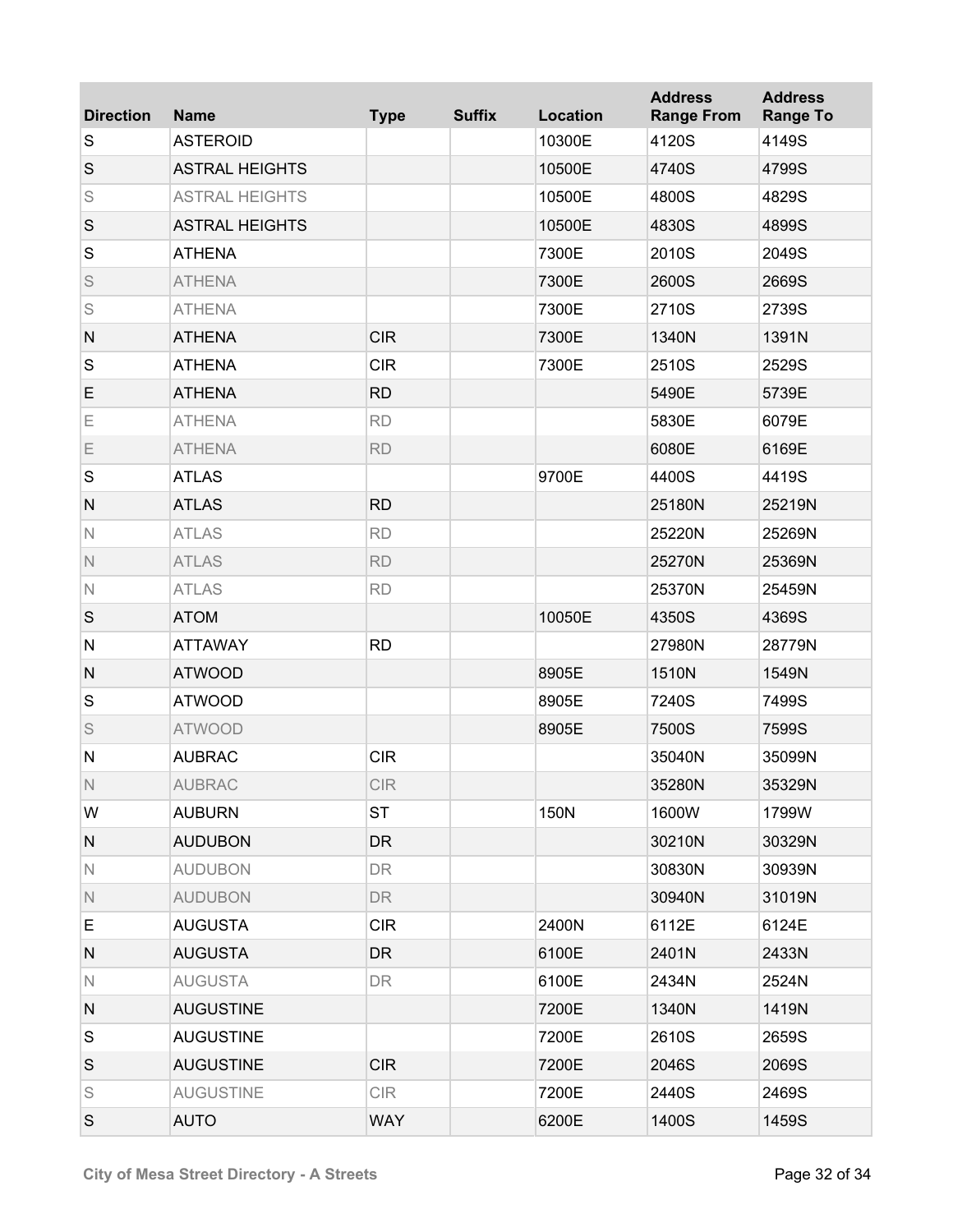| <b>Direction</b> | <b>Name</b>        | <b>Type</b> | <b>Suffix</b> | Location | <b>Address</b><br><b>Range From</b> | <b>Address</b><br><b>Range To</b> |
|------------------|--------------------|-------------|---------------|----------|-------------------------------------|-----------------------------------|
| E                | <b>AUTO CENTER</b> | <b>DR</b>   |               | 1700S    | 400E                                | 599E                              |
| E                | <b>AUTO CENTER</b> | <b>DR</b>   |               | 1700S    | 600E                                | 799E                              |
| E                | <b>AUTO LOOP</b>   | <b>AVE</b>  |               | 1550S    | 6100E                               | 6299E                             |
| E                | <b>AUTO PARK</b>   | <b>DR</b>   |               | 1450S    | 6100E                               | 6199E                             |
| Ε                | <b>AUTO PARK</b>   | <b>DR</b>   |               | 1450S    | 6200E                               | 6299E                             |
| Ε                | <b>AUTO PARK</b>   | <b>DR</b>   |               | 1450S    | 6300E                               | 6399E                             |
| E                | <b>AVALON</b>      | <b>ST</b>   |               | 100N     | 6300E                               | 6399E                             |
| Ε                | <b>AVALON</b>      | <b>ST</b>   |               | 100N     | 6400E                               | 6499E                             |
| Ε                | <b>AVALON</b>      | <b>ST</b>   |               | 100N     | 6700E                               | 6739E                             |
| Ε                | <b>AVALON</b>      | <b>ST</b>   |               | 100N     | 6740E                               | 6799E                             |
| Ε                | <b>AVALON</b>      | <b>ST</b>   |               | 100N     | 8800E                               | 8819E                             |
| Ε                | <b>AVALON</b>      | <b>ST</b>   |               | 100N     | 8820E                               | 8844E                             |
| Ε                | <b>AVALON</b>      | <b>ST</b>   |               | 100N     | 8845E                               | 8899E                             |
| Ε                | <b>AVALON</b>      | <b>ST</b>   |               | 100N     | 11320E                              | 11399E                            |
| $\mathsf{N}$     | <b>AVERY</b>       | <b>CIR</b>  |               | 7350E    | 1830N                               | 1859N                             |
| E                | <b>AVESTA</b>      | <b>CIR</b>  |               | 100S     | 7210E                               | 7239E                             |
| $\mathbf S$      | <b>AVITUS</b>      | LN          |               | 10050E   | 4700S                               | 4729S                             |
| S                | <b>AVITUS</b>      | ${\sf LN}$  |               | 10050E   | 4730S                               | 4749S                             |
| S                | <b>AVITUS</b>      | ${\sf LN}$  |               | 10200E   | 4800S                               | 4829S                             |
| S                | <b>AVITUS</b>      | ${\sf LN}$  |               | 10200E   | 4830S                               | 4849S                             |
| $\mathbf S$      | <b>AVOCA</b>       |             |               | 7450E    | 1130S                               | 1199S                             |
| S                | <b>AVOCA</b>       |             |               | 7450E    | 2800S                               | 2829S                             |
| S                | <b>AVOCA</b>       |             |               | 7450E    | 2830S                               | 2859S                             |
| S                | <b>AVOCA</b>       |             |               | 7450E    | 2860S                               | 2909S                             |
| S                | <b>AVOCA</b>       |             |               | 7450E    | 2910S                               | 2958S                             |
| S                | <b>AVOCA</b>       |             |               | 7450E    | 2950S                               | 3009S                             |
| S                | <b>AVOCA</b>       |             |               | 7450E    | 3010S                               | 3049S                             |
| S                | <b>AVOCA</b>       |             |               | 7450E    | 3050S                               | 3099S                             |
| S                | <b>AVOCA</b>       |             |               | 7450E    | 3100S                               | 3149S                             |
| N                | <b>AVOCA</b>       |             |               | 7400E    | 1240N                               | 1309N                             |
| N                | <b>AVOCA</b>       |             |               | 7400E    | 1310N                               | 1409N                             |
| N.               | <b>AVOCA</b>       |             |               | 7400E    | 1430N                               | 1529N                             |
| N                | <b>AVOCA</b>       |             |               | 7400E    | 1600N                               | 1659N                             |
| N                | <b>AVOCA</b>       |             |               | 7400E    | 1700N                               | 1799N                             |
| S                | <b>AVOCA</b>       |             |               | 7400E    | 100S                                | 199S                              |
| S                | <b>AVOCA</b>       |             |               | 7450E    | 1010S                               | 1039S                             |